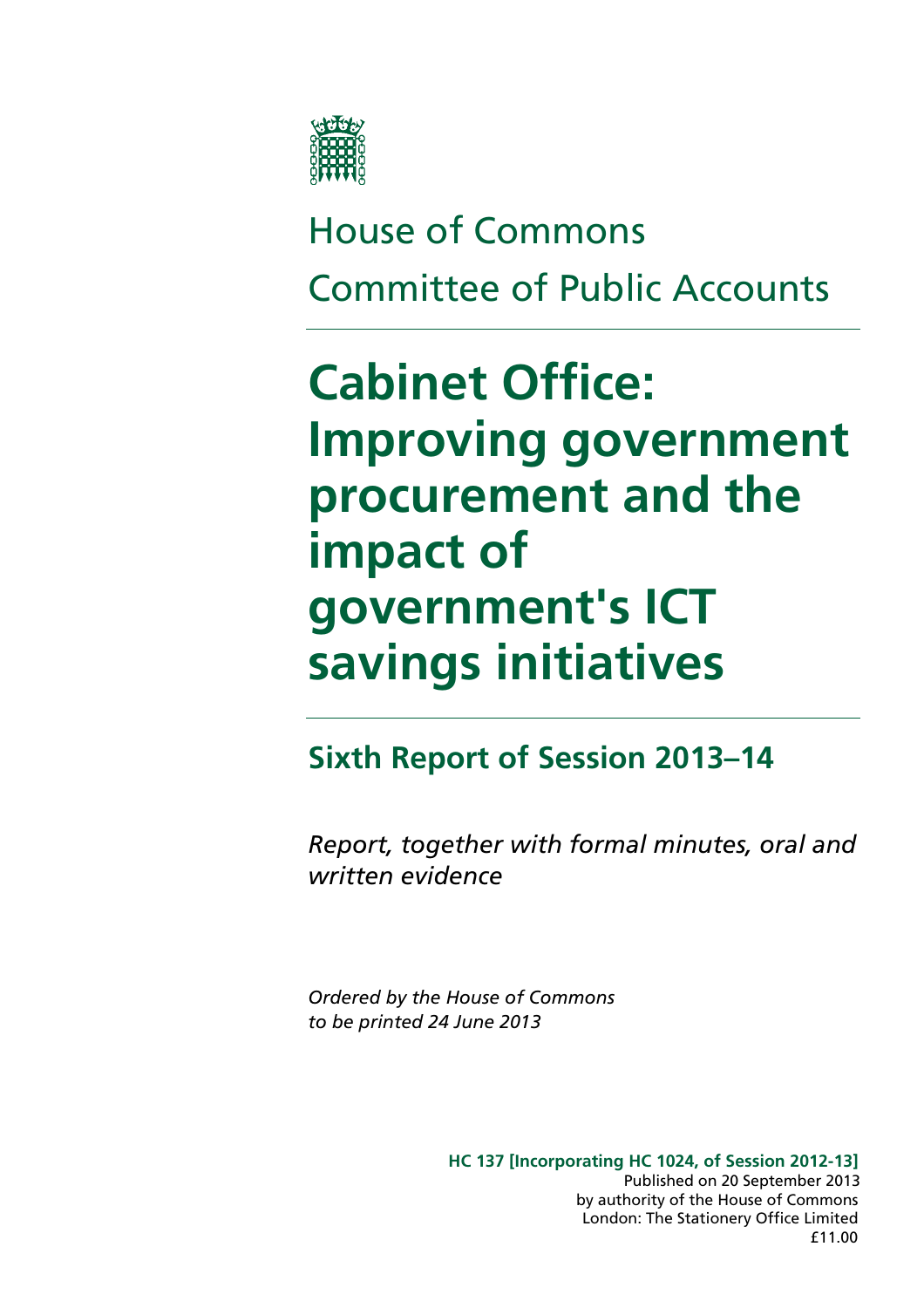### **Committee of Public Accounts**

The Committee of Public Accounts is appointed by the House of Commons to examine ''the accounts showing the appropriation of the sums granted by Parliament to meet the public expenditure, and of such other accounts laid before Parliament as the committee may think fit" (Standing Order No 148).

#### **Current membership**

Rt Hon Margaret Hodge (Labour, Barking) (Chair) Mr Richard Bacon (Conservative, South Norfolk) Stephen Barclay (Conservative, North East Cambridgeshire) Guto Bebb (Conservative, Aberconwy) Jackie Doyle-Price (Conservative, Thurrock) Chris Heaton-Harris (Conservative, Daventry) Meg Hillier (Labour, Hackney South and Shoreditch) Mr Stewart Jackson (Conservative, Peterborough) Sajid Javid (Conservative, Bromsgrove) Fiona Mactaggart (Labour, Slough) Austin Mitchell (Labour, Great Grimsby) Nick Smith (Labour, Blaenau Gwent) Ian Swales (Liberal Democrats, Redcar) Justin Tomlinson (Conservative, North Swindon)

#### **Powers**

The committee is one of the departmental select committees, the powers of which are set out in House of Commons Standing Orders, principally in SO No 152. These are available on the internet via www.parliament.uk.

#### **Publications**

The Reports and evidence of the Committee are published by The Stationery Office by Order of the House. All publications of the Committee (including press notices) are on the internet at www.parliament.uk/pac. A list of Reports of the Committee in the present Parliament is at the back of this volume. Additional written evidence may be published on the internet only.

#### **Committee staff**

The current staff of the Committee is Adrian Jenner (Clerk), Sonia Draper (Senior Committee Assistant), Claire Cozens (Senior Committee Assistant), Ian Blair and James McQuade (Committee Assistants) and Alex Paterson (Media Officer).

#### **Contacts**

All correspondence should be addressed to the Clerk, Committee of Public Accounts, House of Commons, 7 Millbank, London SW1P 3JA. The telephone number for general enquiries is 020 7219 5708; the Committee's email address is pubaccom@parliament.uk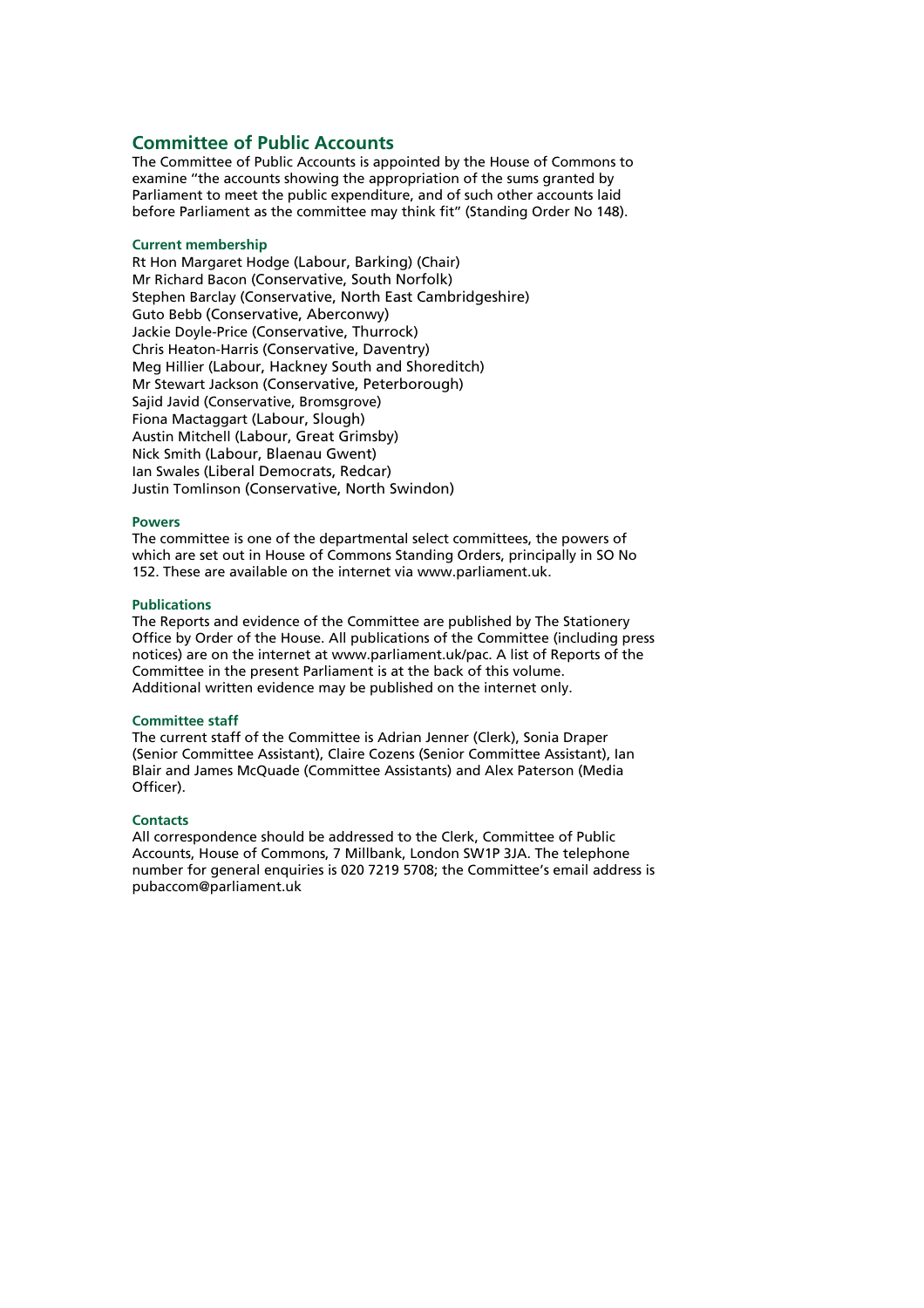# **Contents**

| <b>Report</b>                                                    |                                        | Page |
|------------------------------------------------------------------|----------------------------------------|------|
|                                                                  | <b>Summary</b>                         | 3    |
|                                                                  | <b>Conclusions and recommendations</b> | 5    |
| $\mathbf{1}$                                                     | <b>Governance and accountability</b>   | 7    |
| $\mathbf{2}$                                                     | <b>Wider aims of reform</b>            | 9    |
| $\overline{\mathbf{3}}$                                          | <b>Delivering sustainable change</b>   | 11   |
|                                                                  |                                        |      |
| <b>Formal Minutes</b>                                            |                                        | 13   |
| <b>Witnesses</b>                                                 |                                        | 14   |
| List of printed written evidence                                 |                                        | 14   |
| List of Reports from the Committee during the current Parliament |                                        | 15   |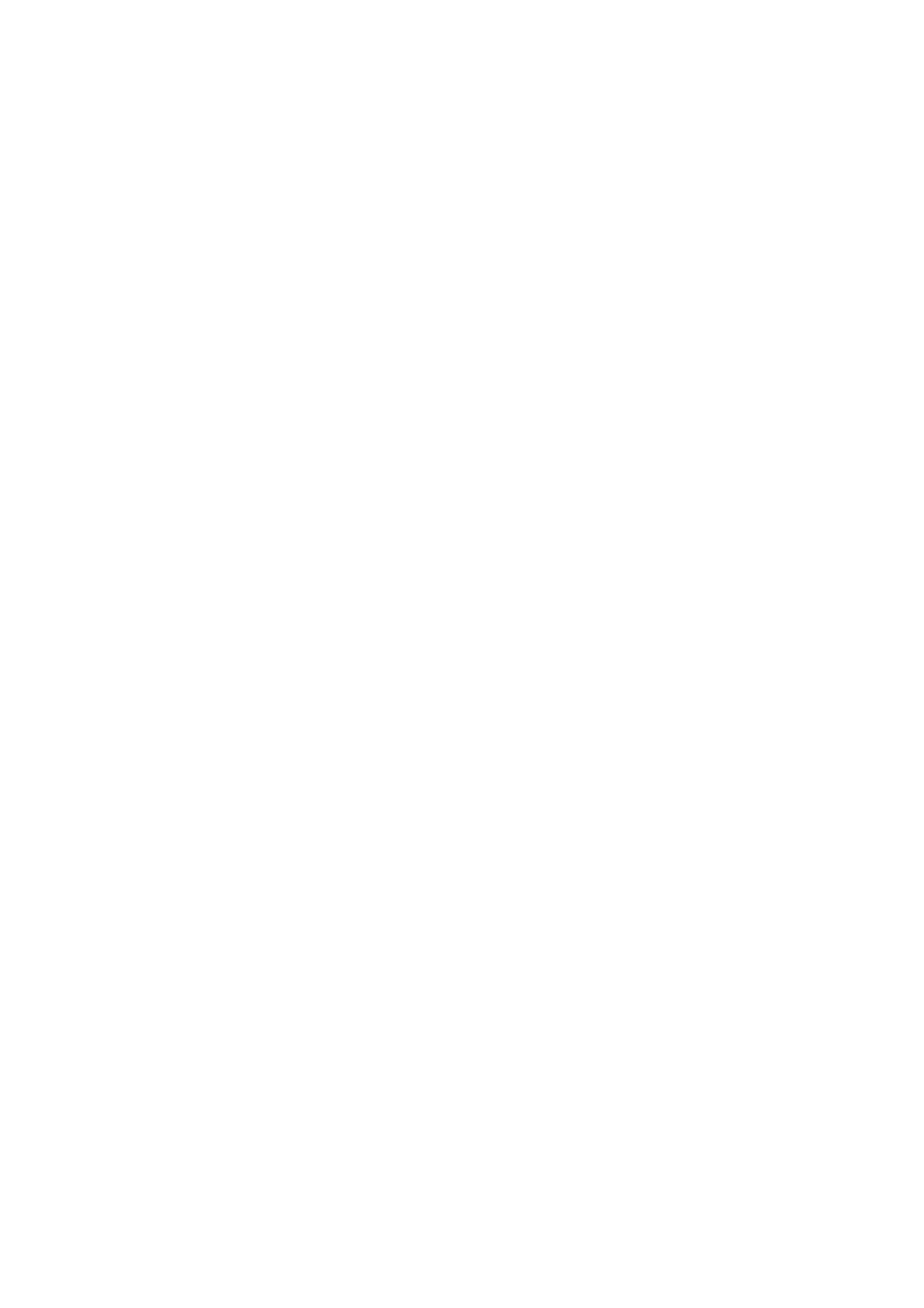### **Summary**

Central government spent a total of around £45 billion on buying goods and services in 2011-12, including an estimated £6.9 billion on ICT. Since 2010, the government has introduced a range of procurement reforms designed to save money. These include centralising the procurement of goods and services bought by all departments, such as energy and travel, on which central government spent an estimated £7.5 billion in 2011-12. Specifically on ICT, the government has introduced a process by which all ICT spending over £5million must be approved by the Cabinet Office, and a programme to develop ICT infrastructure which can be shared across government organisations.

We welcome these reforms, and recognise the recent progress made by the Cabinet Office, the Government Procurement Service and departments. The changes are beginning to have an impact: the proportion of spending that goes through central contracts has increased steadily; the ICT initiatives have resulted in some savings; and there are signs that departments are starting to think more intelligently about why and how they use ICT.

There are still weaknesses which will need to be addressed if the government wants to improve value for money in the long term. The accountability arrangements for centralised procurement remain a barrier; the centre manages the contracts yet departments remain liable for their own spending decisions so they are reluctant to cede authority to the centre. Management information on spending and savings is incomplete, so departments do not always trust the figures on savings claimed. These gaps in accountability and data make it harder than it should be to make the case for procurement across central government and in the wider public sector to be centralised. The Cabinet Office and the Government Procurement Service will need to work with departments to address these problems, and build shared plans, including much more stretching targets for centralised expenditure and ICT savings.

The commitment to localism seems to be at odds with buying through central contracts, and government's desire to give more government business to small firms does not appear to have changed the way large procurements are managed and designed. The Cabinet Office needs to set out how it will resolve these issues, and clarify how it intends to deliver sustainable reform in its priority areas of procurement, digital services, shared services and management information over the next few years. The current economic position presents a unique opportunity to change the way government does business. It is therefore vital to build on early successes and move towards sustainable change with urgency.

The Government is not using its buying power to ensure that its suppliers, particularly in the ICT industry, pay their fair share of tax on the profits they secure from business activity in the UK. The development of more coherently managed procurement protocols provides an excellent opportunity for Government to exert appropriate pressure on its suppliers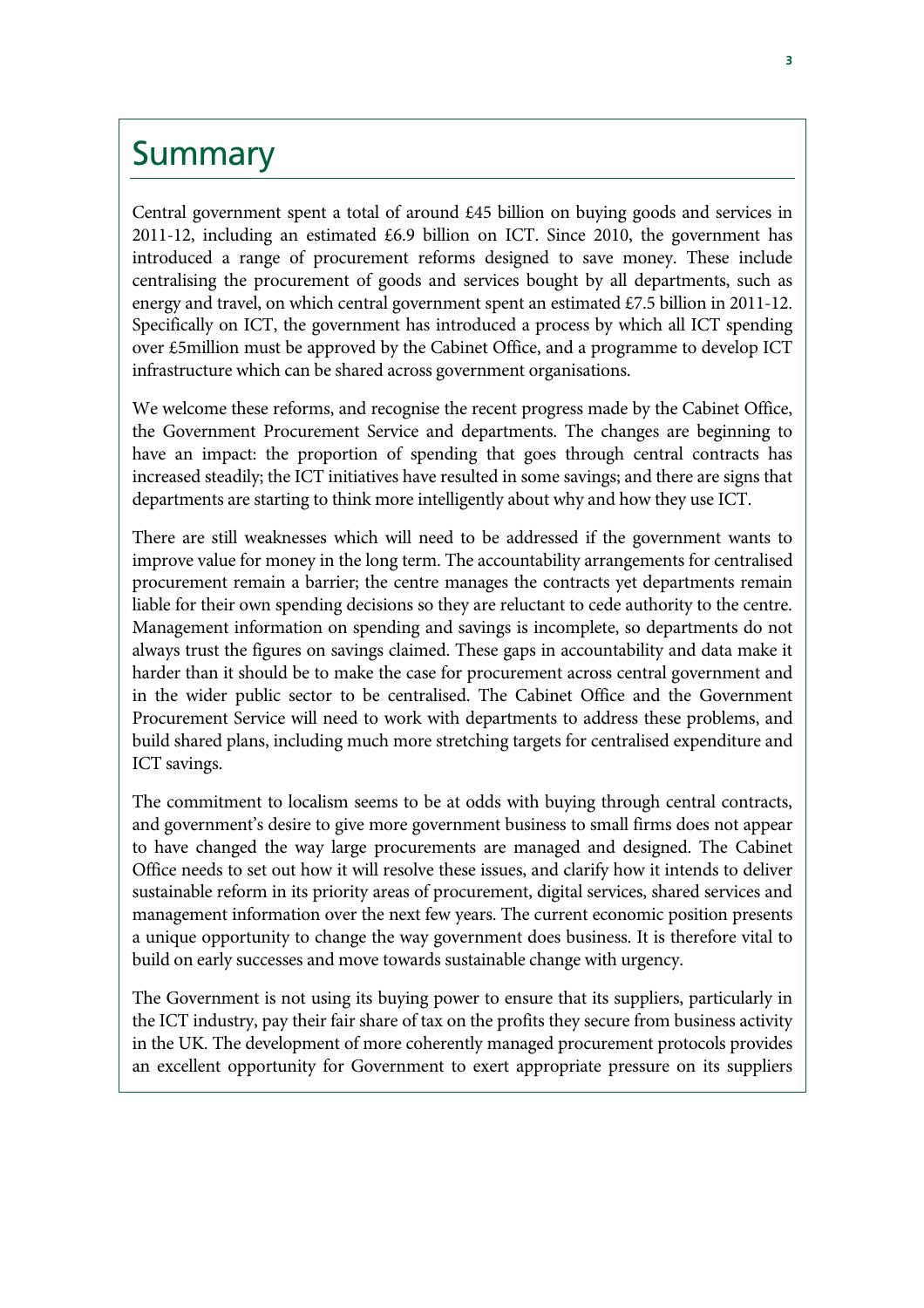whose income on public contracts comes from taxes paid.

On the basis of two reports by the Comptroller and Auditor General,<sup>1</sup> we took evidence from the Cabinet Office, the Ministry of Defence and the Ministry of Justice on progress with government's procurement and ICT reforms.

1 C&AG's Report, *Improving government procurement*, Session 2012-13, HC 996

C&AG's Report, *The impact of government's ICT savings initiatives*, Session 2012-13, HC 887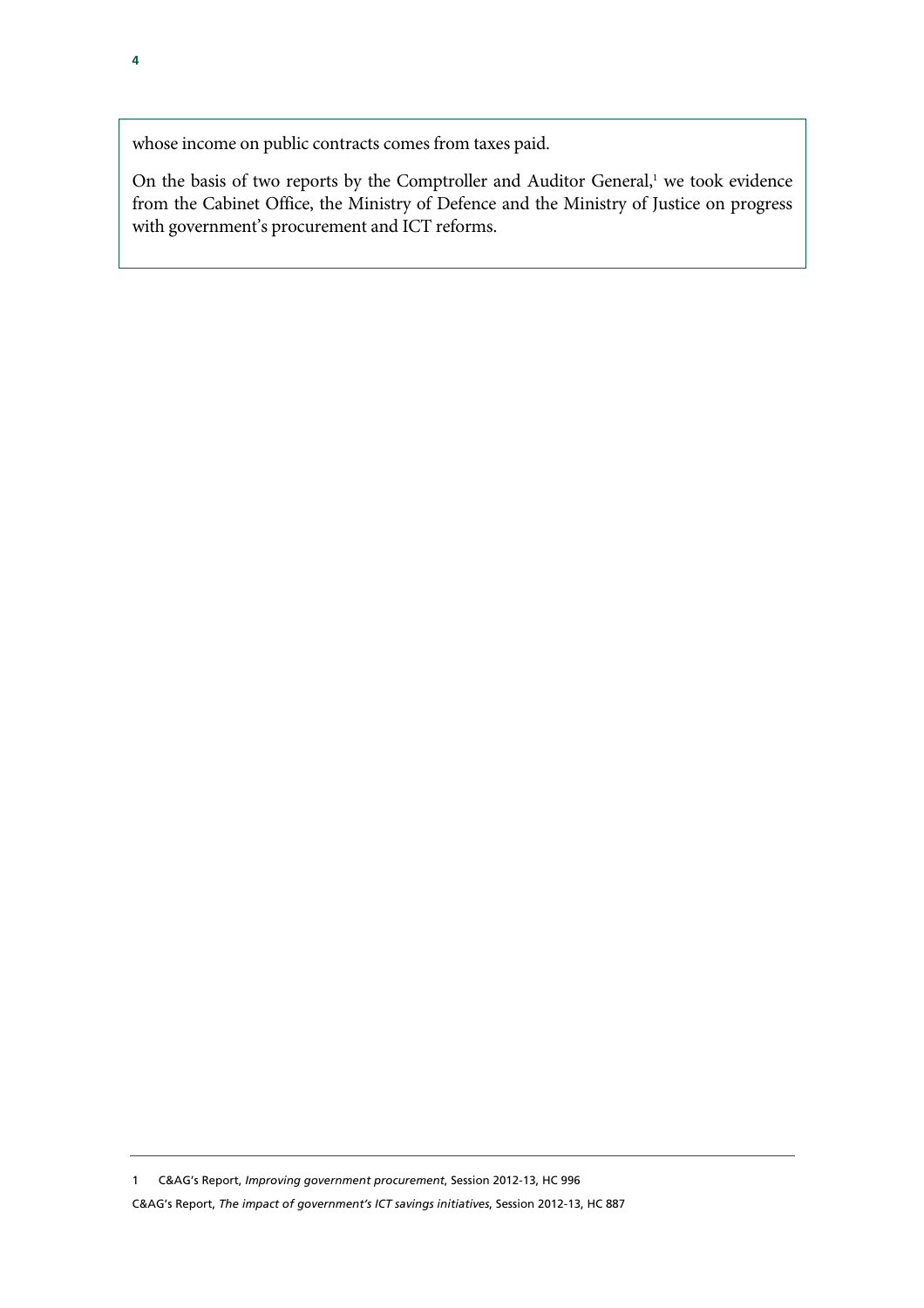### Conclusions and recommendations

- **1. The accountability arrangements remain a barrier to the growth of more efficient, value for money centralised procurement.** The Government Procurement Service manages the central contracts, but departments are ultimately responsible for their own spending decisions. The Cabinet Office requires departments to use the central contracts, but there are currently no consequences for departments which do not comply. If departments are to move their procurement to the centre, they need to have trust and confidence in the centre's ability to get a better deal, to manage it well, and that the centre will be accountable for failure. Without the means for bodies to hold each other to account , the impact of these reforms will always be limited. The Cabinet Office should set out formal accountability arrangements supported by detailed service level agreements for each category of procurement managed by the Government Procurement Service. With these in place there should then be sanctions for departments which do not comply.
- **2. The procurement and ICT reforms lack the discipline of stretching targets over time and proper data to inform decisions. Despite efforts to improve the availability and accuracy of management information, considerable gaps remain.** A lack of detailed and accurate data has led to the Cabinet Office setting inappropriate targets; expected proportions of spending through central contracts have been unrealistic, and the savings asked of departments in ICT procurement have not been sufficiently stretching. Also the departments do not always trust the data from the centre so it is more difficult to demonstrate the value for money of central contracts. The Cabinet Office and the Government Procurement Service should work with departments to improve the quality of procurement data, and use this to agree detailed plans and targets with each department for the next three years.
- **3. There is a tension between the government's drive to centralise procurement and its commitment to localism.** The Cabinet Office has focused its efforts on central government, covering around £45 billion of goods and services in 2011-12. However, this is a small proportion of total procurement spending across the public sector. This is estimated to be around  $£200$  billion when you include the wider public sector, covering bodies such as local authorities, schools, and NHS trusts. The principles of localism inhibit the Cabinet Office's ability to force public bodies outside of central government control to buy goods and services through central contracts. This is especially important on ICT contracts as the localism agenda could inhibit Government ambitions like achieving a paperless NHS. The Cabinet Office and the Government Procurement Service need to ensure greater use of the central contracts in local bodies by providing robust data to demonstrate the benefits, and by improving their communication with the wider public sector.
- **4. The Government is not using its buying power with suppliers to get the best deal for the taxpayer. This includes ensuring that large government suppliers are paying enough tax on UK profits.** While it is long overdue, we welcome the coordination of the management of major suppliers across government. However, government is still not fully using its negotiating position as a large customer to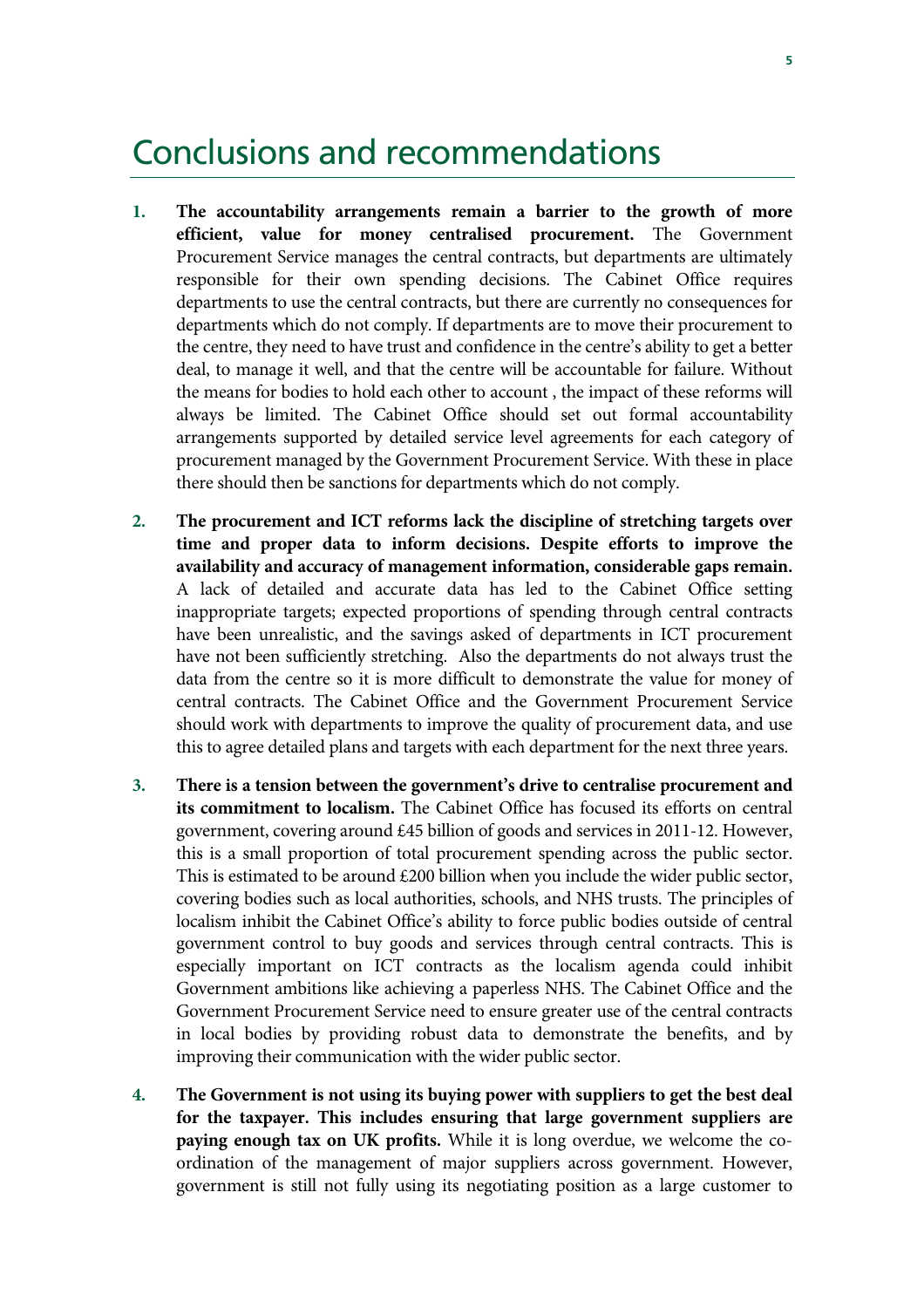challenge those who pay little UK tax on their profits or those who have failed to deliver effectively in previous contracts. The Cabinet Office should consider how suppliers' performance and record of paying their fair share of tax impact on procurement decisions. EU public procurement laws should not be interpreted as a barrier to making common sense decisions on procurement.

- **5. The government has not yet done enough to provide greater opportunities for SMEs to win government business.** The government has a long way to go in its aspiration to achieve 25% of its procurement spending with small businesses by 2015. Current data suggests that, despite clear commitments, only 10% of government spending is currently with SMEs. However, there are also major gaps in SME data, which means that it is not possible to confirm this figure. This limits the Cabinet Office's ability to measure progress. Recent large government procurements have had negative consequences for SMEs, for example in the Work Programme where many are now leaving the market or going out of business. The Cabinet Office should develop a detailed strategy for how it intends to increase government spending with SMEs, including which services could and should be provided by small businesses, and how the data collected on SMEs can be made more robust.
- **6. Government still lacks the capability and capacity to commission services, and in the past has acted as if simply buying ICT is a solution in itself.** Government is moving away from thinking first about what ICT is needed, towards delivering a better service and using ICT to support its delivery. This approach should cut costs. However, we have seen several recent examples where the traditional approach still prevails, such as buying BlackBerrys for police officers without first working out what improvements to services were expected. The Cabinet Office should strengthen its capability and capacity to challenge departmental proposals for ICT procurements, identify failure quicker, and work with departments to accelerate the change in culture from buying ICT to commissioning services.
- **7. There is much more to do if the government is going to realise lasting and significant savings from its reforms.** The Cabinet Office identified priority areas for further improvement, including more cost effective procurement, the expansion of digital services, making the most of potential savings from shared back office services, and better management information. These areas are inter-dependent, and will need a coherent approach to gain the trust of departments and suppliers and make the reforms work. The Cabinet Office should set out in its Treasury Minute response the improvements it expects in these areas, the money it hopes to save, how it will measure progress, and how the initiatives will be integrated.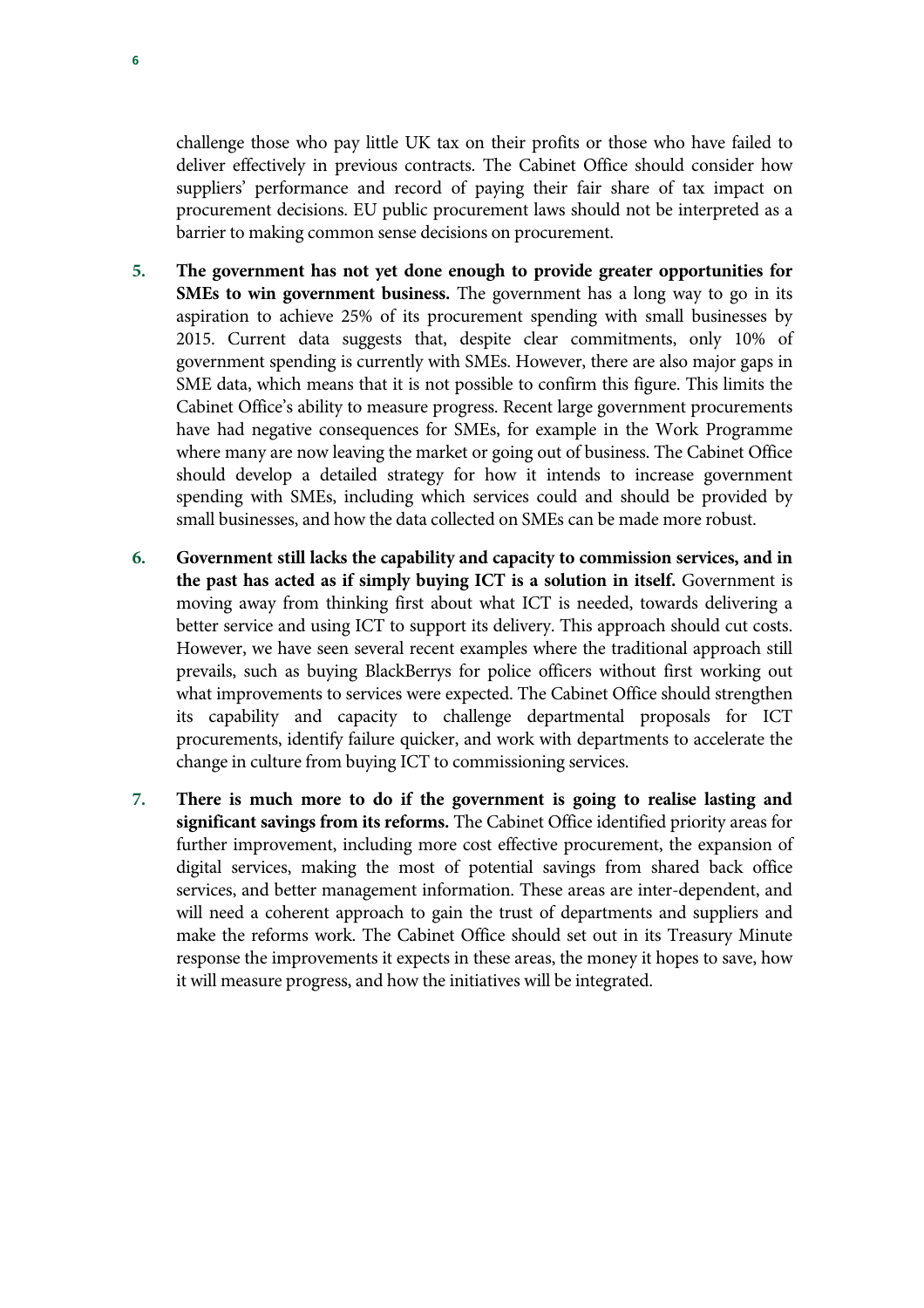## 1 Governance and accountability

1. Central government spent a total of around £45 billion on buying goods and services in 2011-12. These range from items common across departments, such as energy, office supplies and travel, through to specialist areas such as defence equipment and welfare to work services. Since 2010, the government has introduced a range of procurement reforms intended to achieve savings, to take advantage of government's buying power to stimulate growth and innovation, and to improve the government's approach to commissioning ICT services.<sup>2</sup>

2. The initiatives include centralising the procurement of common goods and services, on which central government spent an estimated £7.5 billion in 2011-12. The central contracts are managed by a new body, the Government Procurement Service (GPS). There are also reforms specific to ICT, on which central government spent an estimated  $£6.9$  billion in 2011-12, buying a range of items and services, from desktops to large, bespoke ICT systems. The initiatives in the ICT sector include a process whereby ICT spending over £5 million must be approved by the Cabinet Office, and a shared infrastructure programme across government.<sup>3</sup>

3. The government's reforms have brought about improvements, including more expenditure being channelled through central contracts and savings which have been generated through the ICT initiatives. However, progress has, on occasion, been hampered by ineffective governance, including weaknesses in planning and target-setting.<sup>4</sup>

4. In its ambition to centralise the procurement of common goods and services, the Cabinet Office accepted that it had not worked with departments to agree appropriate targets, instead adopting an approach that "might have appeared a bit heavy-handed". It told us that this approach has caused some damage to its relationship with departments, but that it was necessary in order to achieve some savings quickly.<sup>5</sup> The 2012-13 targets for two of the ICT initiatives, spending controls and shared infrastructure, were met in the first six months of that year, suggesting that they were not sufficiently stretching. The Cabinet Office said that it was important for it to work closely with departments to develop shared plans, including challenging targets which are recognised by all parties.<sup>6</sup>

5. Planning and target-setting should be informed by reliable management information. Considerable efforts have been made by the Cabinet Office, working together with departments, to improve the quality of procurement data. The GPS told us that its tool for collecting and analysing spending data now has coverage of around 90% of central government, providing an improved picture of prices paid for standard items across

5 Qq 69-71

<sup>2</sup> C&AG's Report, *Improving government procurement,* para 1,2; C&AG's Report, *The impact of government's ICT savings initiatives,* para 1-5

<sup>3</sup> C&AG's Report, *Improving government procurement,* para 8; C&AG's Report, *The impact of government's ICT savings initiatives,* para 3-4

<sup>4</sup> Qq 69-71

<sup>6</sup> Q70; C&AG's Report, *The impact of government's ICT savings initiatives,* para 2.18-2.20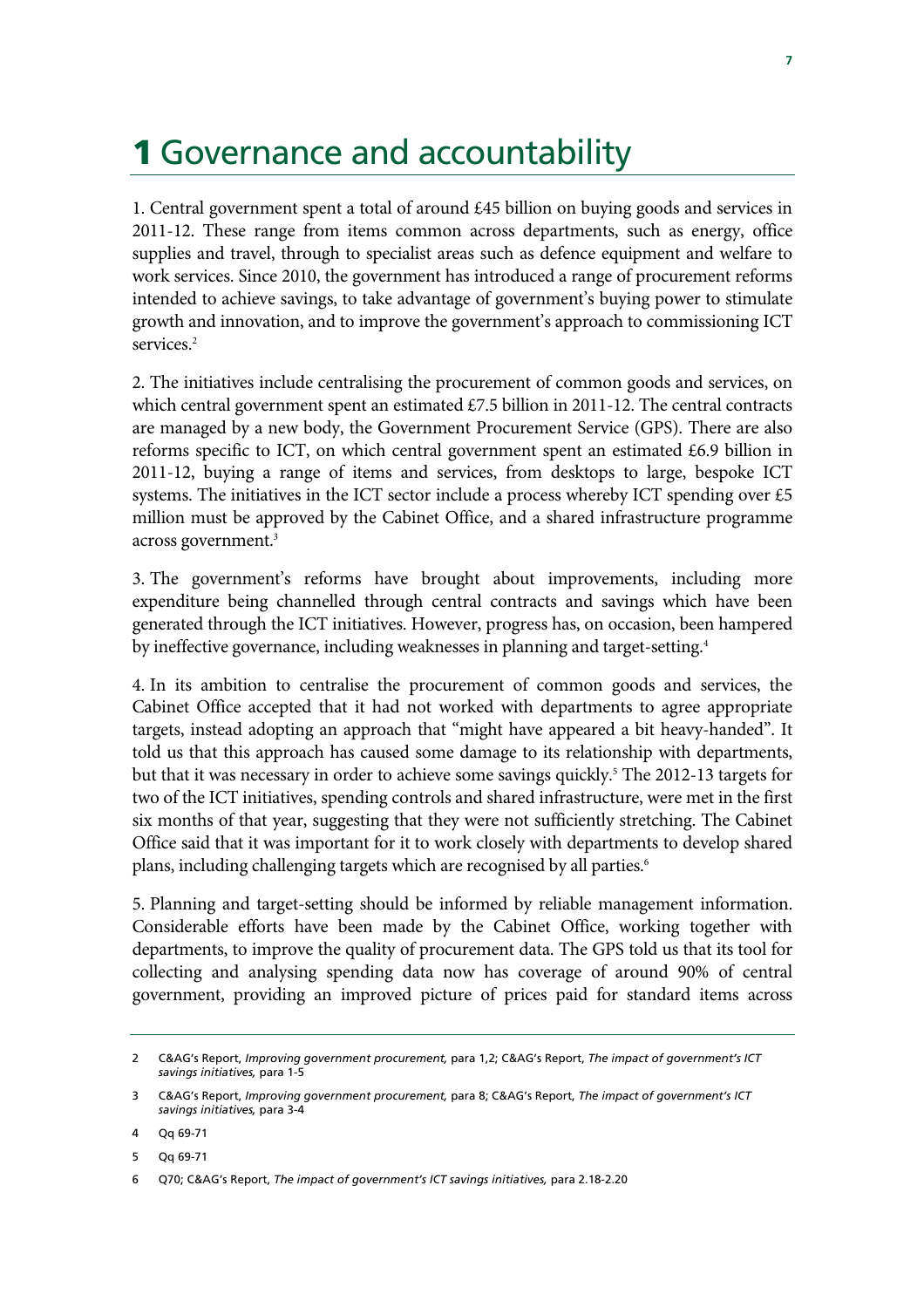government.7 However, it is clear that there are still considerable gaps in data which need to be addressed— to ensure that government is getting the best deal and because a lack of confidence in data can also have a negative impact on GPS's relationships with departments. The Ministry of Defence expressed doubt about some of the GPS's reported savings, reporting issues with the visibility of the data and the relevance of the data to the Department.<sup>8</sup>

6. Departments are obliged to use GPS's centrally managed contracts but this is not enforced in practice, and departments are finding excuses not to participate. The Cabinet Office explained that it tried to build a coalition of interests and work with departments, because departments hold the budgets and are therefore ultimately responsible for their own spending decisions.<sup>9</sup> The Ministry of Defence told us that it did not disagree with being obliged to use central contracts, but that there needs to be mutual accountability and responsibility attached to it.10

7. There is a tension between GPS delivering a service and the particular needs of individual departments as service users.<sup>11</sup> Departments need to be more confident that central contracts represent value for money and that they are able to hold GPS to account for its performance.12 The Ministry of Defence told us that departments have a customer service arrangement with GPS, which sets out in principle the style and nature of service that they can expect. However, most categories of spending do not have a detailed Service Level Agreement (SLA)—a document which sets out roles and responsibilities, the specific benefits, and requirements around the exchange of data. Where an SLA has already been put in place, such as the travel category, it has increased departments' confidence in the service.<sup>13</sup>

8. The majority of public sector spending is not from central government. Total government procurement, including the wider public sector, was around £200 billion in 2011-12, of which only £45 billion was in central government. There is therefore considerable potential for savings which lies beyond the initial focus of the government's reforms. However, there is a tension between localism and the government's drive to centralise procurement.14 Local authorities, for example, are not subject to Cabinet Office measures such as being obliged to use central contracts for common goods and services.15 The Cabinet Office acknowledged that, not only does it need to make the case more strongly for central contracts within central government, but that it also needs to engage more pro-actively with the wider public sector.

7 Q 42

- 8 Qq 3,7
- 9 Q 44
- 10 Q 18
- 11 Q 16
- 12 Qq 18, 96; C&AG's Report, *Improving government procurement,* para 1.15, 2.21
- 13 Q 14
- 14 Qq 32-36

<sup>15</sup> C&AG's Report, *Improving government procurement,* para 2.28-2.29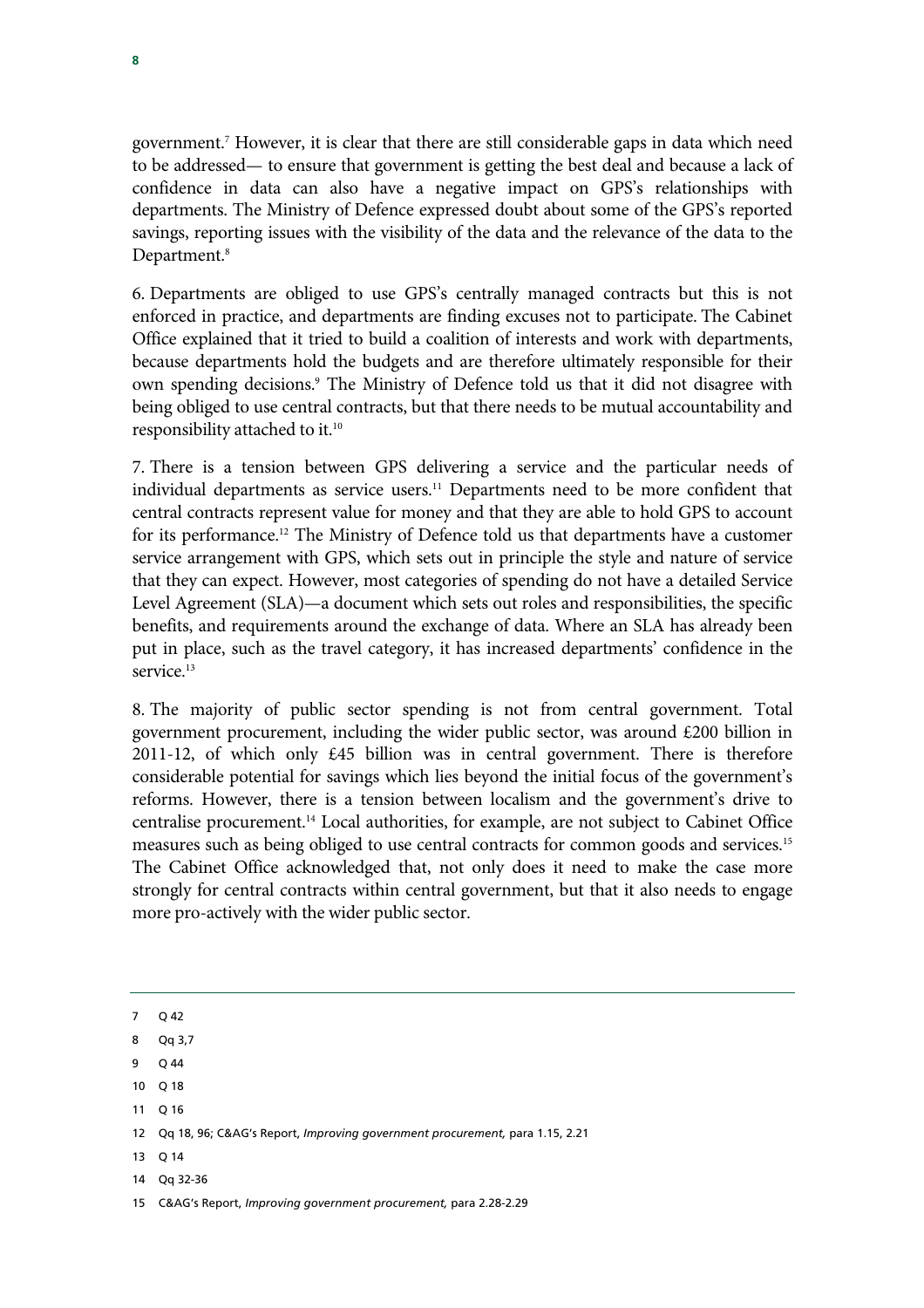### 2 Wider aims of reform

9. In addition to the main aim of saving money, the procurement reforms have wider objectives, which include co-ordinating the management of major suppliers across government, and encouraging smaller businesses (SMEs) to bid for government work.16

10. We expressed concerns about the government's record of co-ordinating the procurement of goods and services from the same supplier across departments, and sought reassurance that steps are being taken to get a better handle on this from the centre.17 The Cabinet Office referred to the recent introduction of the Crown Commercial Representatives, which are senior individuals responsible for negotiating and managing the relationship with government's strategic suppliers. Each department which requires services from that company must go through that individual, who is equipped with all the relevant information, and will help government use its bargaining power in these commercial negotiations. We questioned why it had taken so long to introduce what appears to be a relatively obvious step.<sup>18</sup>

11. This central oversight is important if the government is to use its buying power to ensure the best deal for the taxpayer overall. Little or no attention has been paid to past performance when making procurement decisions; for example, we were surprised to be told in another hearing that A4e's poor performance record with government could not be taken into account in future procurement exercises for legal reasons.<sup>19</sup>

12. Since our hearing, the Cabinet Office submitted written evidence to us that it now keeps a central record of strategic suppliers' performance across government, allowing action to be taken where contracts are already in place. The Cabinet Office also told us that departments will now set and publish minimum standards for supplier reliability based on past performance. It will require bidders to obtain certificates of past performance from both public and private sector clients. However, this does not mean that government will be able to compare all bidders based on its own judgement of a supplier's past performance; it only allows for ruling out those companies which do not meet a minimum standard. At present this system also only applies to some sectors (ICT, Facilities Management, and Business Process Outsourcing), and where the contract value is of  $£20$ million or more.<sup>20</sup>

13. Some of government's strategic ICT suppliers, such as Microsoft and Accenture, are reportedly paying low levels of corporation tax in the UK. The Cabinet Office told us that the Crown Commercial Representatives did have conversations with suppliers around "good UK Citizenship", which included tax, as well as other factors such as the employment the company creates in the UK. The Cabinet Office said that it would like to encourage a culture where these matters were on the agenda in every conversation, to send

- 18 Qq 92-93
- 19 Q 111
- 20 Ev 22

<sup>16</sup> Qq 70, 91

<sup>17</sup> Qq 91-92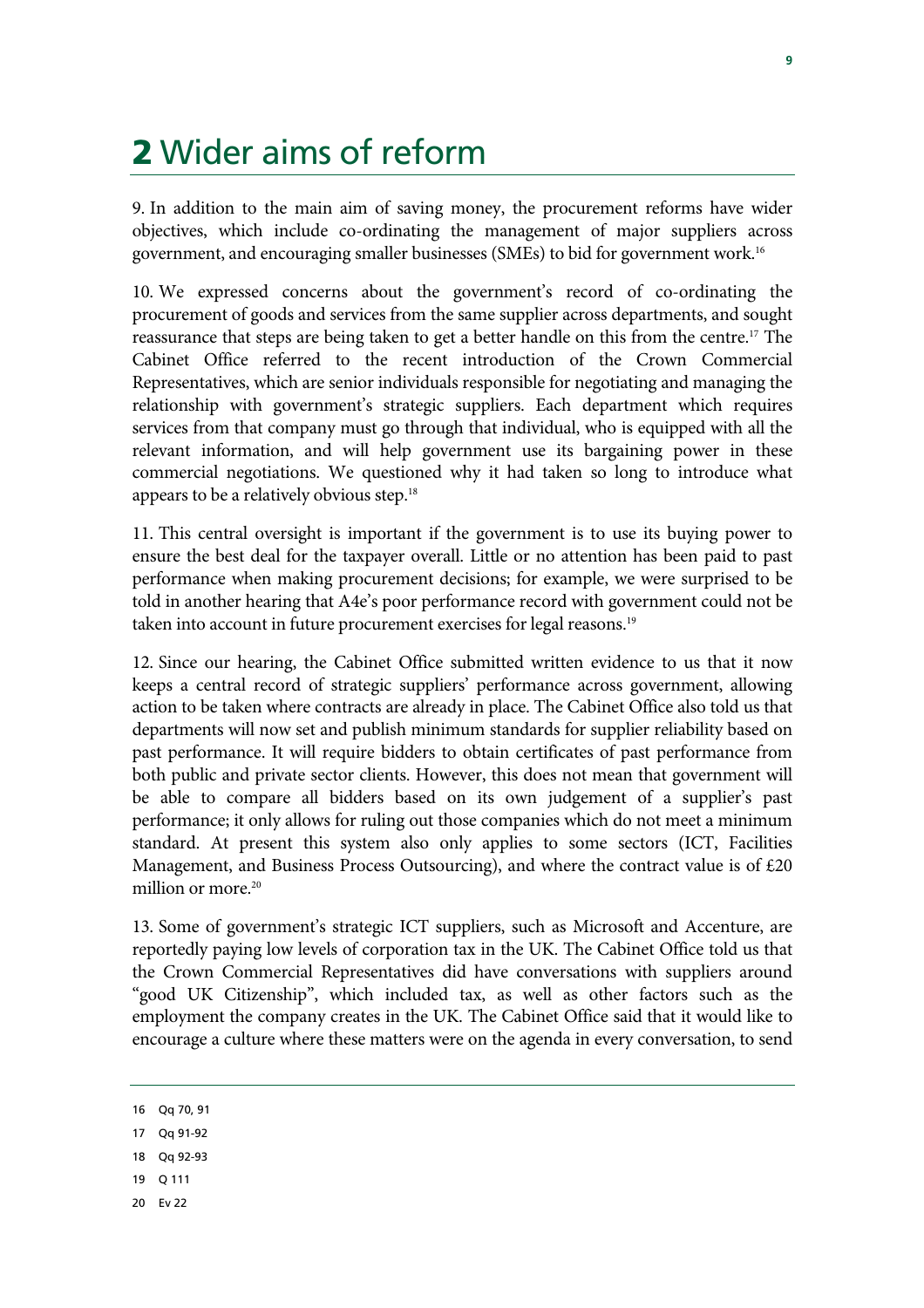a message that if suppliers wanted to do business with government, "you have to be a good citizen". However, it told us that it was not able to stop procurements because of these factors, as this would be unlawful.<sup>21</sup>

14. The Cabinet Office told us in separate written evidence that it is taking steps to ensure that suppliers understand their responsibilities in terms of tax, proposing a process at selection stage whereby firms would declare their history of tax compliance. Ministers are currently considering the proposals. However, the Cabinet Office told us that it would be unlawful to ask, and consider, at selection stage how much tax is paid in the UK. Assessing potential suppliers based on how much UK tax they pay may also discriminate against suppliers from other EC member states and as such would breach EC Treaty principles.<sup>22</sup>

15. Another aim of the reforms is to boost participation of SMEs in government business, on which there has been some progress. For example, in the ICT sector the government introduced the 'G-Cloud' in 2012, a system whereby public sector organisations can purchase a range of IT services from an online catalogue. This system is a positive step in reducing the burden on SMEs, although take up is relatively low so far.23

16. However, the way that government designs its large procurement exercises conflicts with achieving the aspiration of 25% of government's business going to SMEs.<sup>24</sup> We recognise that the suitability for SMEs will vary between sectors but it is our experience that the way large procurements, such as the Work Programme or the Probation Service, are managed and designed favours large suppliers and does not create an environment where smaller businesses can thrive.<sup>25</sup> Furthermore, there are questions over the government's ability to measure SME participation against its own aspiration. The Cabinet Office claims that 10% of all central government procurement expenditure goes to SMEs; however it is not possible to confirm this data due to gaps and inconsistencies in how the information is gathered by departments.<sup>26</sup>

17. We challenged the Cabinet Office to set out its plans for improving the data on SMEs and to demonstrate further how it plans to achieve the 25% aspiration. The Cabinet Office has subsequently told us in written evidence that it and the Government Procurement Service are assisting departments to verify whether their suppliers are SMEs or not, and taking steps to ensure that suppliers are paid promptly.<sup>27</sup>

- 25 Qq 97-99
- 26 Qq 98-100; C&AG's Report, *Improving government procurement,* para 2.41
- 27 Ev 21

<sup>21</sup> Qq 104-110, 112, 113

<sup>22</sup> Ev 23

<sup>23</sup> Qq 73-79

<sup>24</sup> Q 98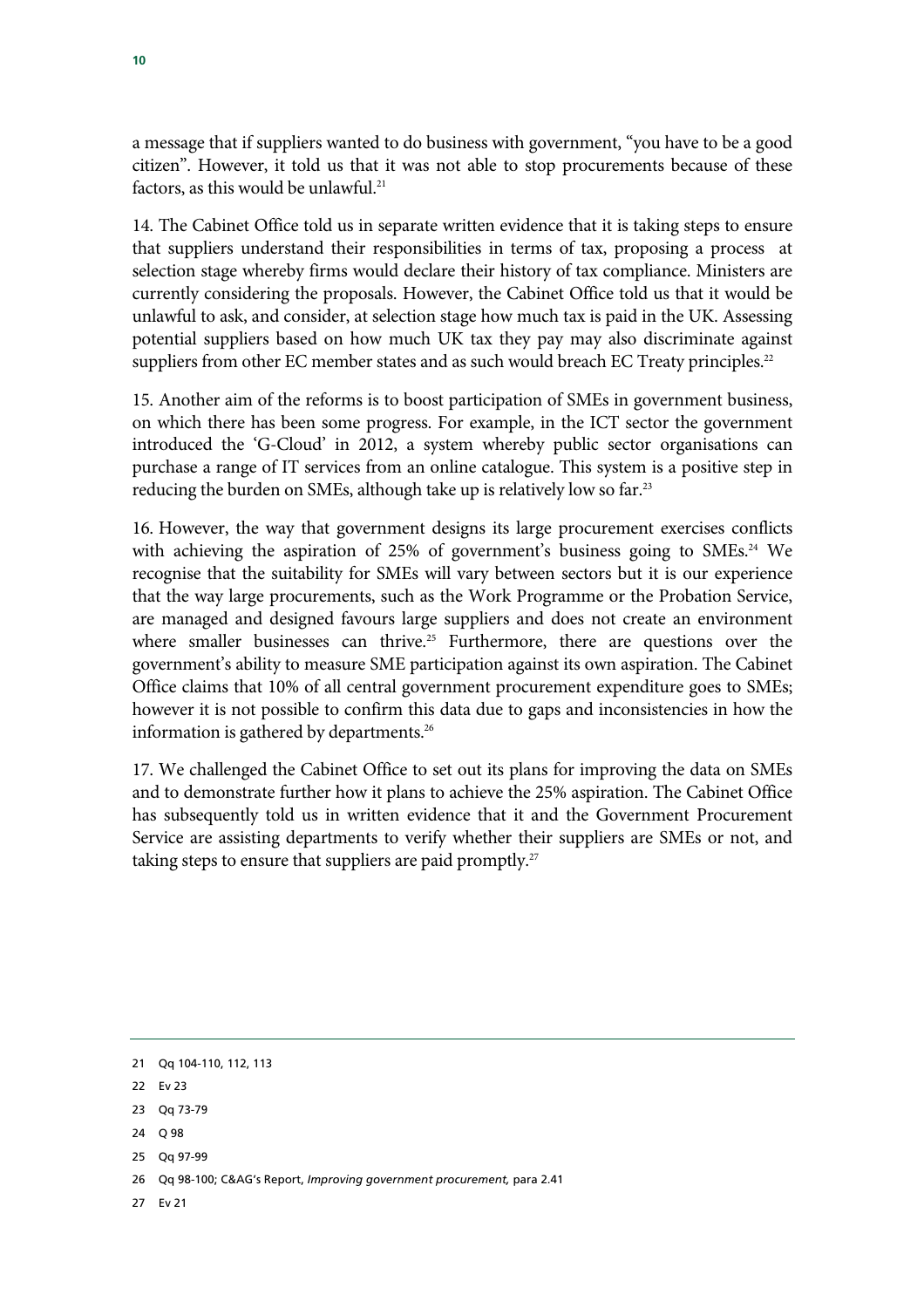### 3 Delivering sustainable change

18. In the field of ICT, the Cabinet Office told us that the government is moving away from thinking about what ICT is needed, towards commissioning services and using ICT to deliver cost savings.<sup>28</sup> The change required is a cultural one; rather than considering what ICT to buy, government should be seeking to deliver a better service.<sup>29</sup> There are examples which demonstrate this change, such as the Government Digital Service's work with the Department for the Environment, Food and Rural Affairs, which developed a new product in-house, saving the need for an expensive and lengthy procurement.<sup>30</sup> However, we have seen examples recently where this approach is clearly lacking; the procurement of BlackBerrys for police forces is a case in point, where there was little consideration of how police officers would get the most benefit from using them.<sup>31</sup>

19. In order to deliver these reforms and to improve the way it does business, government will need to ensure that it has the right skills in place.<sup>32</sup> The Cabinet Office pointed to a number of initiatives to develop the skills it needs; the Major Projects Leadership Academy, for example, aims to build commissioning skills, and the government has put 800 procurement staff through 'Lean' training. The Chief Procurement Officer has also launched an initiative to bring together the skills for managing large ICT contracts at the centre.33 The Cabinet Office told us that it will be investing in skills at the centre, but we are concerned that key skills are being lost, with some staff using government as a stepping stone to a career in the private sector. Incentives will need to be in place to retain those people with the skills government needs.<sup>34</sup>

20. Progress has been made but the challenge remains regarding how to make further improvements, and how to sustain these reforms. The Cabinet Office set out four priorities on which it will need to deliver in order for the reforms to be sustainable: more cost effective procurement, the expansion of digital services, making the most of potential savings from shared back office services, and better management information. The Cabinet Office explained that the goal was for departments to understand what can be bought centrally and what they should buy themselves, to deliver on the digital and shared services strategies, and to obtain consistent clear management information so that all departments know what they are spending and where they are using their resources. These four areas are inter-dependent; for example, accurate management information is essential to implementing successful shared services.<sup>35</sup> The Cabinet Office also recognised that it needed to work closely with HM Treasury, and that it will be important to deliver on its priorities to maintain the trust of departments, whose participation is crucial to success. In

28 Q 63

29 Qq 50-52

- 30 Q 51
- 31 Qq 50, 84
- 32 Q 11
- 33 Qq 58-63
- 34 Qq 60-61
- 35 Q 96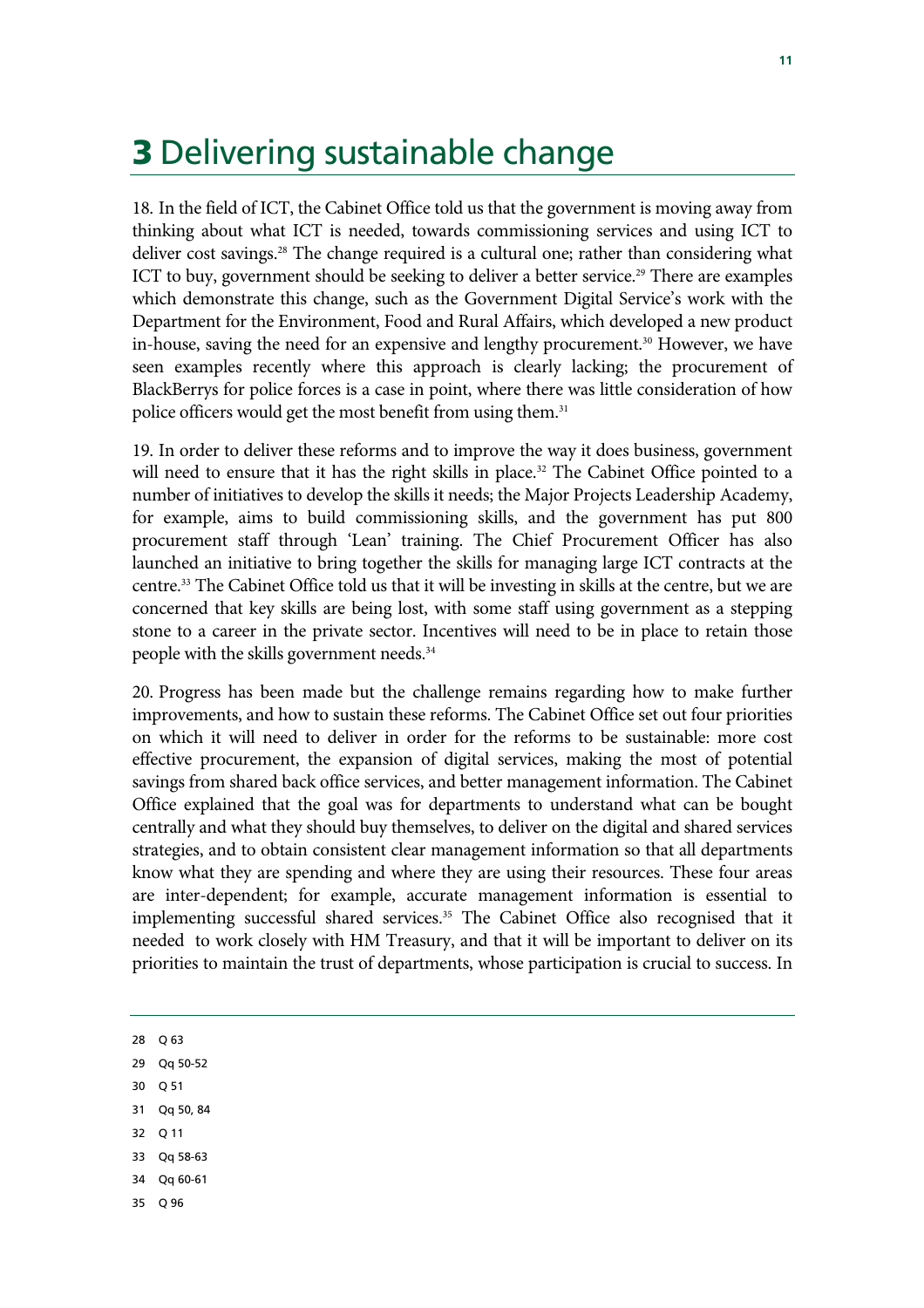addition, the tight economic environment creates a favourable opportunity for implementing changes, so it is crucial to act with urgency.<sup>36</sup>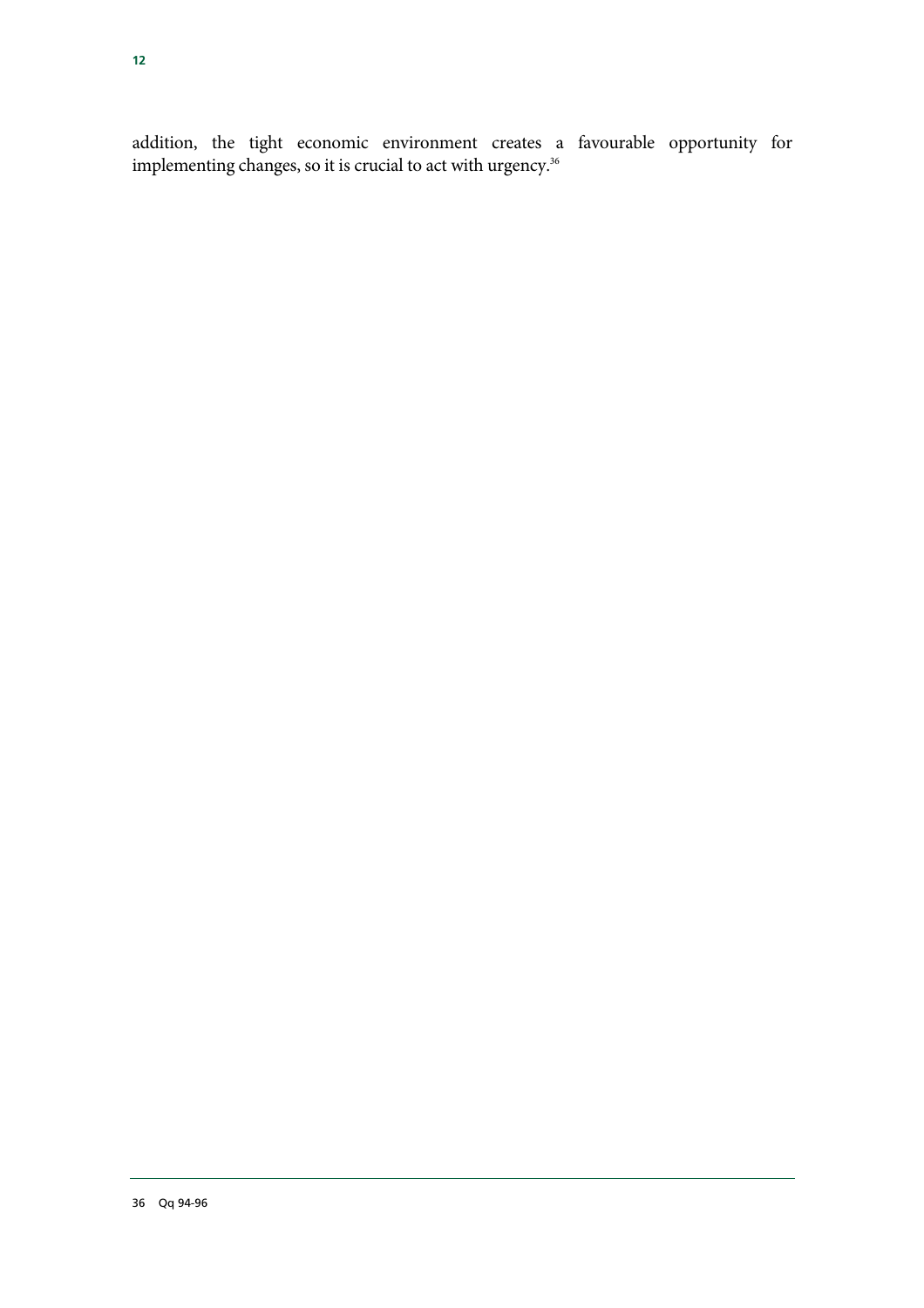## Formal Minutes

### **Monday 24 June 2013**

Members present:

Mrs Margaret Hodge, in the Chair

Mr Richard Bacon Guto Bebb Jackie Doyle-Price Chris Heaton-Harris Meg Hillier

Mr Stewart Jackson Fiona Mactaggart Nick Smith Justin Tomlinson

Draft Report (*Cabinet Office: Improving government procurement and the impact of government's ICT savings initiatives*), proposed by the Chair, brought up and read.

*Ordered*, That the draft Report be read a second time, paragraph by paragraph.

Paragraphs 1 to 20 read and agreed to.

Conclusions and recommendations agreed to.

Summary agreed to.

*Resolved*, That the Report be the Sixth Report of the Committee to the House.

*Ordered*, That the Chair make the Report to the House.

*Ordered*, That embargoed copies of the Report be made available, in accordance with the provisions of Standing Order No. 134.

Written evidence was ordered to be reported to the House for printing with the Report.

[Adjourned till Monday 1 July at 3.00 pm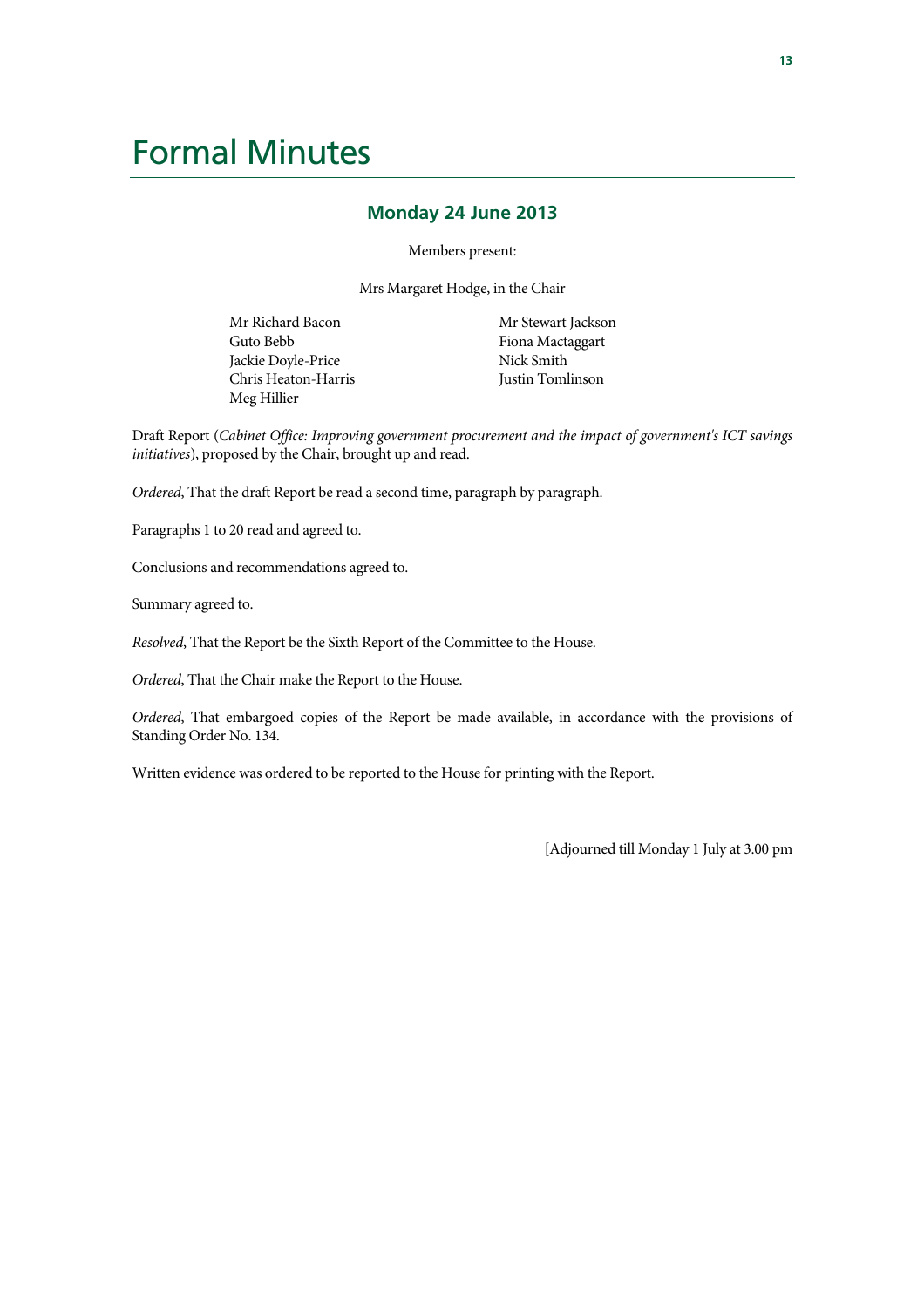### **Witnesses**

| <b>Monday 4 March 2013</b>                                                                                                                                                                                                           |                 |
|--------------------------------------------------------------------------------------------------------------------------------------------------------------------------------------------------------------------------------------|-----------------|
| <b>Mike Greatwich, MoD Defence Equipment and Support, Commercial Director,</b><br>Ministry of Defence and Andy Nelson, Chief Information Officer, Department for<br>Work and Pensions                                                | Ev <sub>1</sub> |
| Richard Heaton, Permanent Secretary, Stephen Kelly, Chief Operating Officer,<br>Cabinet Office, David Shields, Managing Director, Government Procurement<br>Service and Mike Bracken, Executive Director, Government Digital Service | Ev 6            |

# List of printed written evidence

| Cabinet Office | Ev 21 |
|----------------|-------|
|----------------|-------|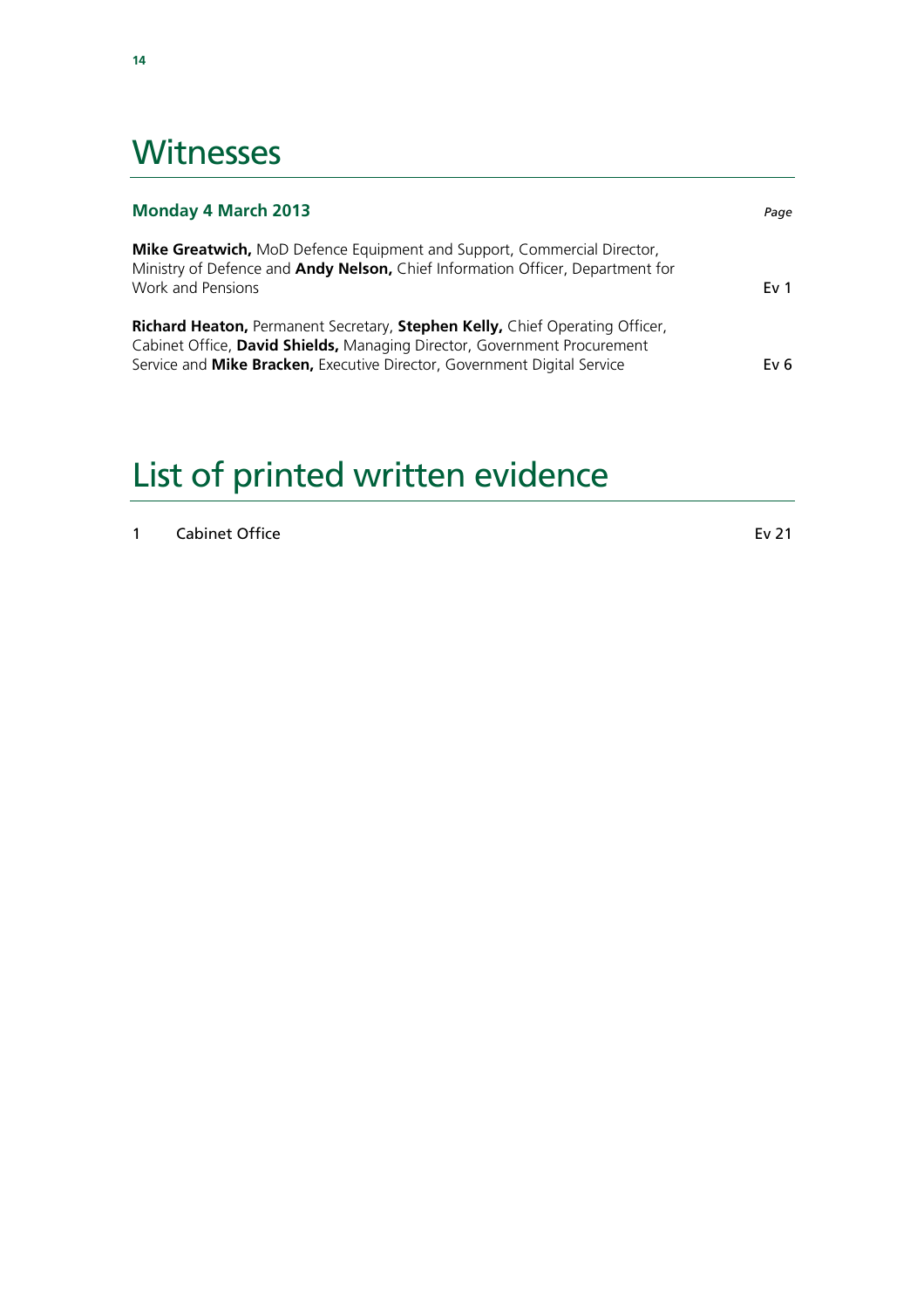# List of Reports from the Committee during the current Parliament

The reference number of the Government's response to each Report is printed in brackets after the HC printing number.

#### **Session 2013–14**

First Report Ministry of Defence: Equipment Plan 2012-2022 and Major Projects Report 2012

HC 53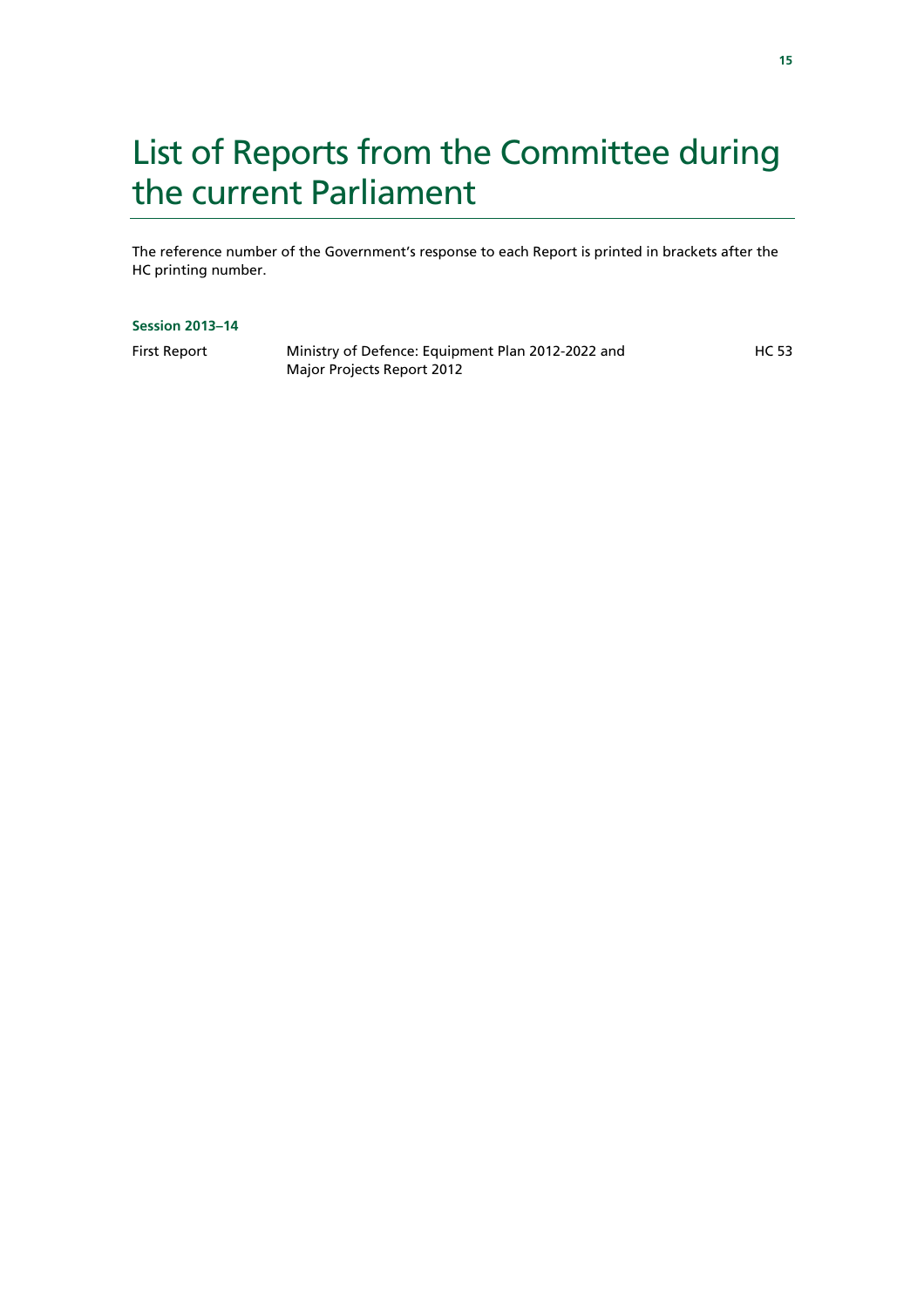### Oral evidence

### **Taken before the Committee of Public Accounts**

#### **on Monday 4 March 2013**

Members present:

Margaret Hodge (Chair)

Mr Richard Bacon Chris Heaton-Harris Meg Hillier

 $\overline{\phantom{a}}$  , where  $\overline{\phantom{a}}$ Mr Stewart Jackson Austin Mitchell Justin Tomlinson

**Amyas Morse**, Comptroller and Auditor General, **Gabrielle Cohen**, Assistant Auditor General, **Sally Howes**, Director, and **Keith Davis**, Director, National Audit Office, and **Marius Gallaher**, Alternate Treasury Officer of Accounts, were in attendance.

#### **REPORTS BY THE COMPTROLLER AND AUDITOR GENERAL**

**The impact of government's ICT savings initiatives (HC 887)**

#### **Improving government procurement (HC 996)**

#### **Examination of Witnesses**

*Witnesses:* **Mike Greatwich**, MOD Defence Equipment & Support, Commercial Director, Ministry of Defence, and **Andy Nelson**, Chief Information Officer, Department for Work and Pensions, gave evidence.

**Q1 Chair:** Welcome. This initial hearing is with the two of you, who are users of both the central procurement service and the central IT procurement aspect of it, so we want to pick your brains as to how it is going. These two complementary Reports from the NAO—one on IT and one on general Government procurement—demonstrate an improvement in both those areas: there is a long way to go, but things are getting better.

One of the interesting things that came out of it for me was this slight communication breakdown, in that the Departments appeared unconvinced that the savings claimed by the Cabinet Office really existed. Can you explain to me how you came to feel that? I will start with you, Andy Nelson, because you are the chief information officer for Government. Can you explain a little bit about why things have not gone as well as you would have wanted, and what would you hope to see as improvements?

*Andy Nelson:* Okay. Looking at the Report in terms of the savings put in there, I will just make a general comment about how they are presented on page 7. The NAO did an analysis showing, in terms of the ICT savings—the controls piece—that they found good evidence for the vast majority of the savings, but they expressed a view about whether they agree they are sustainable, one-off and so on. I would say that that is fair and that, anecdotally, around the Department, other CIOs would frankly have that sort of view of such a mixture, so that is a fair presentation.

To take MOJ as an example, I would say that it has achieved incremental savings overall in terms of some of the initiatives, which should be right in terms of Departments doing a good job of driving savings themselves. Certainly, the larger ones should have the scale to drive that. I would pick maybe two areas where there are good examples. In software deals,

when Government have a single Microsoft licence or Oracle licence across the board or a Department has been able to take advantage of that, that is very positive. Some of the experiences in working with Crown Representatives to try to drive further incremental saving as a joint activity has been positive too. It is a mixed story, but there has genuinely been some benefit.

**Q2 Chair:** Why was there this lack of confidence in the Department? What that reads like—both Reports allude to this—is that, although it is only going to work if everybody trusts each other and works together, which is obvious, that trust was not necessarily there. That was demonstrated in a lack of confidence in the figures, but also in Departments thinking that they knew better—not thinking that the Cabinet Office necessarily knows best, but that they knew better. Why, and how can you tackle it?

*Andy Nelson:* So, I have two suggestions or things I would comment around. There is more work to do around the figures. If you look at the figures cited here in terms of the total spend, that is primarily through the Government Procurement Service, so you are picking up third-party spend, which is the vast majority of IT spend. There is more that the Cabinet Office and Departments can do to align those spend figures.

#### **Q3 Chair:** Would that help confidence?

*Andy Nelson:* I think it would. It would help confidence in terms of getting alignment on figures. If you take a view of what the Cabinet Office view is of the figures by Department in total spend terms and what the departmental view is, that would help. There is work to do there on the mechanisms of gathering those data that would help.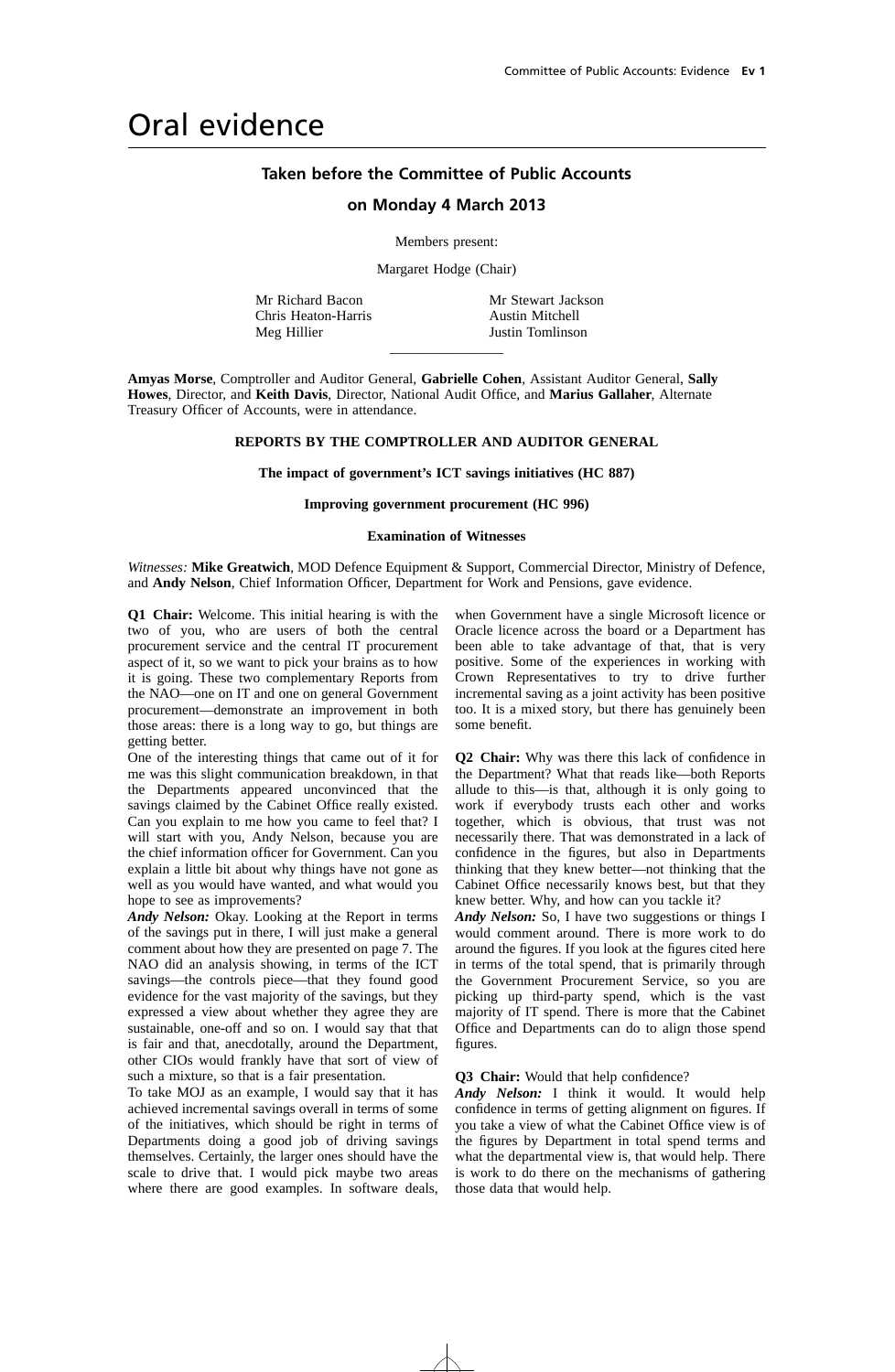The other thing I have heard is maybe a behavioural feeling of double counting concern. Some Departments feel that the Cabinet Office is claiming this versus us all collectively going, "That's irrelevant. The Government are saving money." Actually the money gets saved in Departments. I have heard that some people feel that the Cabinet Office is claiming it. I have not personally seen evidence from my colleagues that they are doing that in the Cabinet Office, but that feeling is out there. There is a little worry about double count, but it is not double count as all the money is in the Departments, not the Cabinet Office.

**Chair:** Mike, you are from MOD. *Mike Greatwich:* That is correct.

**Q4 Chair:** MOD has very little confidence in these new structures—it does not really employ them at all according to the procurement Report. I do not know how much they are employed in IT, but if I go to the procurement Report, you procure more now than anybody—

**Mr Bacon:** In fact, you have procured so much, we discovered recently that your warehouses are stuffed to the gunnels.

**Chair:** Quite. I am looking at figure 2 on page 13 of the procurement Report, which shows absolutely massive procurement. I accept that much of that is equipment, and obviously you may not need your own stores but you have probably got to buy your own equipment, but nevertheless there is a feeling throughout the Report—do not ask me to point to individual sentences—that MOD is very resistant to doing anything with Cabinet Office. Why is that? You look puzzled.

*Mike Greatwich:* Yes, because generally our reaction to the procurement reform agenda has certainly been very positive; we have tried very hard to engage with the Government Procurement Service and the Efficiency Reform Group to identify what spend we could transition to the new arrangements and do that as fast as possible.

**Q5 Chair:** So how much of your £20 billion have you transitioned?

*Mike Greatwich:* The forecast for this year is between £1.2 billion and £1.5 billion.

**Q6 Chair:** And how much did you do last year?

*Mike Greatwich:* Last year was £909 million and the year before that was £342 million. So over the two years that the process has been running we have had a very large increase in the volume going though the central deals.

Going back to your original question about benefits, I will take that in two parts. One is that in terms of the number of staff freed up as a result of the central initiatives being in place, our in-house estimate is that we have saved about 17.5 staff who we no longer need to do this kind of commodity procurement.

**Q7 Chair:** Out of? What does that mean to me? *Mike Greatwich:* Good question. I will put it this way: we currently have about 1,600 commercial staff across all of Defence, and that is after a very

significant reduction over the last couple of years we had about a 20% reduction in numbers. We are currently running with about 160 vacancies as well. We need those staff to deliver the core programme and support operations, so getting 17.5 staff freed up however it is done—is a very welcome step forwards. That is a real benefit and very useful to us.

In terms of cash savings, the confidence varies depending on how much visibility we have had of the data and whether it is benchmarked against the deals that we used to have. In the case of fleet, where we have got that data, I have got confidence that we are saving something like £11 million per annum on that deal. In the other areas, we have not had that same degree of visibility of the data or the benchmarking against our overall spend, so while I have no issue with the overall statement made in the Report about the general position, until that is made real by reference to our own in-house contracts that were in place, we do not have the visibility that shows us how much has been saved in my Department. That hopefully answers your question.

**Q8 Chair:** Yes, that was very clear. Amyas, did you want to come in?

*Amyas Morse:* I am sorry, if you look at figure 8 on page 26, you will see that, in fact, the amount that the Cabinet Office targeted to have under management for 2011–12 was just £0.966 billion, and they actually achieved quite close to that. So, compared to some other Departments, I have got to say honestly that it is admittedly a small proportion of total spend, but given that that is what they planned to do, and we know that there is a lot of specialist spend, I do not think that the Report shows that the performance was bad vis-à-vis the MOD. I am not contradicting you, Mike, I am just saying that, in fairness, that is what the Report shows.

*Mike Greatwich:* You also asked how we might improve confidence. Confidence in the savings and the benefits in the round is best when the engagement is best with the Departments, when there is a close working relationship with the customer to make sure their requirements are met by the offering that is brought forward by GPS, and when it is available when the business needs it. Confidence is highest when you have that kind of quality relationship. When it is done in isolation from the customer, confidence is eroded by definition.

**Q9 Mr Bacon:** That is startlingly obvious, in a way; I mean, you would expect that. The question is, why doesn't it happen? Why are there situations where there is not a good relationship and a proper dialogue, in which people do not think, "It would be a good idea to find out what our customers want"? Why do you get that absence of engagement?

*Mike Greatwich:* It varies across the categories, to be fair to GPS. It has not been as good in some categories as in others. In fleet, energy and travel there is a particularly good relationship, and our team has worked directly with the GPS team on the requirement and how the procurement is done. We have in-house expertise in those areas, so together we can work out the best approach. I am not sure why it does not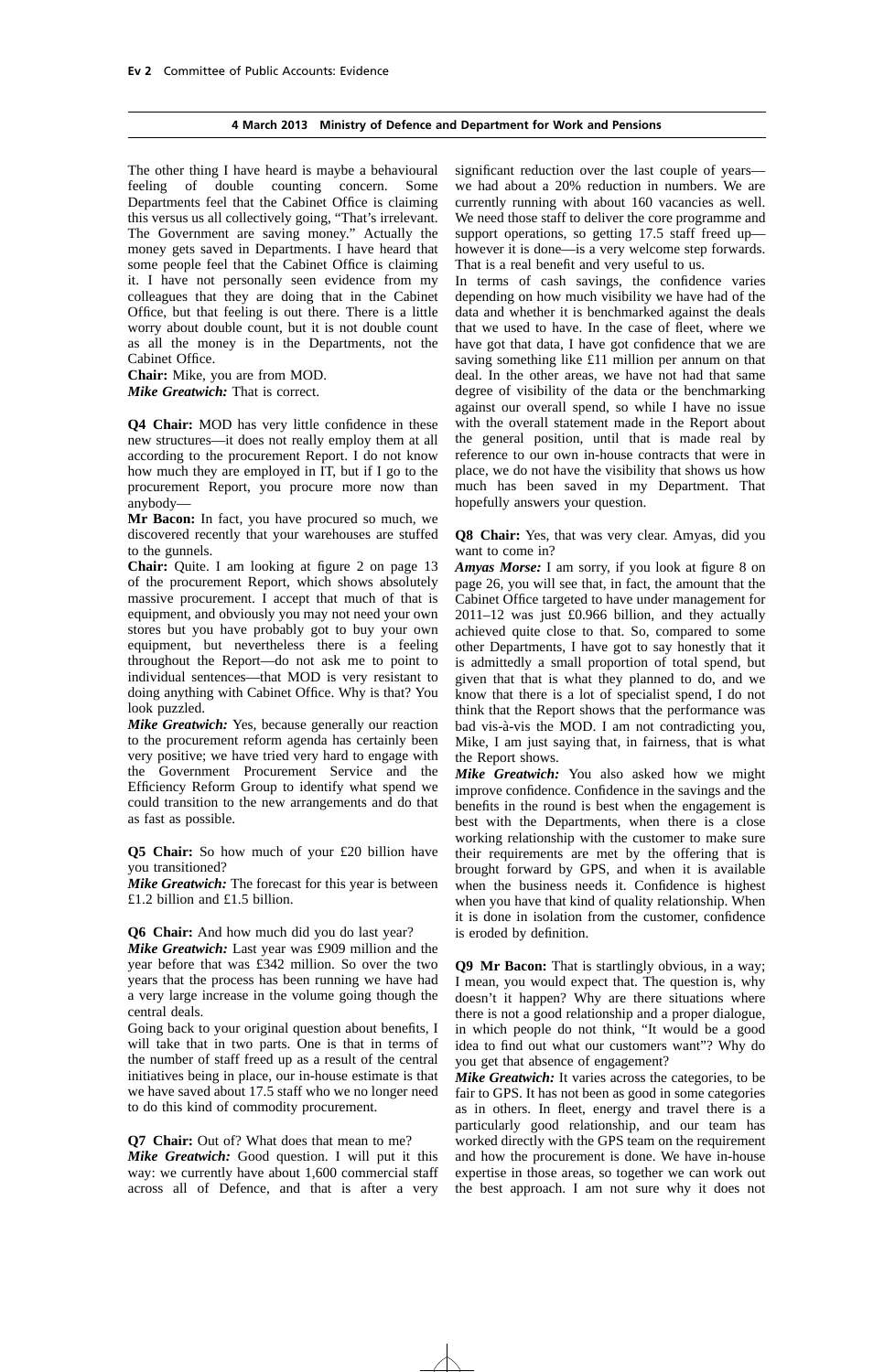happen in all cases. We would recommend that as the best way ahead, and we should learn from the past as we go forward. There is not a lack of willingness on GPS's part or our own to do better on the next categories, and to learn from what we have done.

**Q10 Mr Bacon:** Mr Nelson, do you have any idea why it isn't always done?

*Andy Nelson:* I would add capacity and capability, and I have said that to my Cabinet Office colleagues. I think some aspects of what they are trying to do although my colleagues in Departments might not welcome this—is about saying if they had a bit more capacity and capability on the initiatives they are trying to drive, it would help them on the huge agenda they have set.

**Q11 Chair:** So you mean in ICT—

*Andy Nelson:* Yes.

**Chair:**—the capability is not necessarily there to drive the best bargain for you at the centre?

*Andy Nelson:* It is about having capacity and capability across the broad range of initiatives. The Cabinet Office would recognise that. The Report talks about getting the Crown Representatives' skill and capability into the areas, or the infrastructure strands, through which we have driven the ICT strategy. Some of those have been resourced very well. PSN was notably brought out in the Report as the one that made the most progress on the infrastructure strands; it had the greatest capacity and capability to drive that initiative. I think more can be done there to help drive that. There is such a huge agenda because of all the parts that are going to drive this, so you need that capacity and capability centrally to do it.

**Q12 Chair:** Do both of you use all the GPS contracts?

*Mike Greatwich:* For each of the category areas we have a plan for when we move spend to GPS arrangements. If there is a GPS arrangement available that is appropriate for what we need, we would move to that as quickly as we could.

**Q13 Chair:** Give me one that isn't, and why.

*Mike Greatwich:* Fuels, right now, because we are working with marine and aviation fuels. That is imminently going to become a GPS arrangement, simply because it takes time to create the deal to move to working together to get that position.

**Q14 Chair:** Are they going to add value on that one? *Mike Greatwich:* Interestingly, on that one the MOD is the largest single customer. The people who will get the value will be other customers who can now benefit from our volumes. While that may not be a direct benefit to the MOD, it is the right thing for the Government to do.

*Amyas Morse:* Just to be clear, that all sounds great, but I want to make sure I understand whether you are satisfied that you have sensible customer service level agreements in place, or whether you want to see those driven up. It is critical for people to feel comfortable with these agreements and that their sense of what they can expect in return from Government

Procurement Services is really clear and set out in clear terms. Would you say that is in place?

*Mike Greatwich:* It varies. We have in place what I call a customer service arrangement—a top-level agreement between ourselves and GPS—about the style and the nature of services and the broad breadth of MI that would move between us. What we need in place for every category is a service-level arrangement which sets out in more detail the roles, the benefits that will accrue from it and how the information is gathered in a much more specific and detailed way. When you know that, you have more confidence in what you can do. Travel is a good example of where we have one of those in place, and it helps confidence. But we do not have that in place in all of the categories.

*Andy Nelson:* I agree with that.

**Q15 Chair:** Why is this better than the previous system? One of the reasons given is that there is a mandate, but there are no sanctions if the mandate is not met. Do you have views on that?

*Andy Nelson:* So, sanctions against the Government Procurement Service if they do not deliver the service? Is that your question?

**Chair:** I think, actually, the sanction is against the Department for not using the facility that has been offered.

*Andy Nelson:* The tension you get into in some circumstances, and we and the MOD have done so, is where you reach the point of asking who is accountable. You get to a point where you are trying to balance.

**Q16 Chair:** Who is accountable? Is it you, because it's your money?

*Andy Nelson:* It is our money and our service, yes. That is the point where you reach a tension between delivering a service and the timeliness and appropriateness of the procurement vehicle, and the centre is trying to push that. In my private sector experience, I have had a head office role pushing such things centrally. How do you balance that with timeliness and service need? You get tensions around that, and you have to work through them on a caseby-case basis.

**Q17 Chair:** Can you see any systemic way of resolving that tension? Do you just have to accept it? *Andy Nelson:* Whether or not it is systemic, what we could do to help should be done jointly—let's follow through the IT infrastructure initiatives such as the Public Services Network or hosting, for example is to look forward over two to three years and for Departments and the Cabinet Office to work together to plan how they will be adopted. Taking a personal bias from my private sector experience, I would try to sit in a global role and arm wrestle with the timeliness of that plan by monitoring its progress, rather than bumping up against the next transaction or time line, to have a forward look. I think it would really help if both parties worked through that to get plans together that they could both agree on and work against.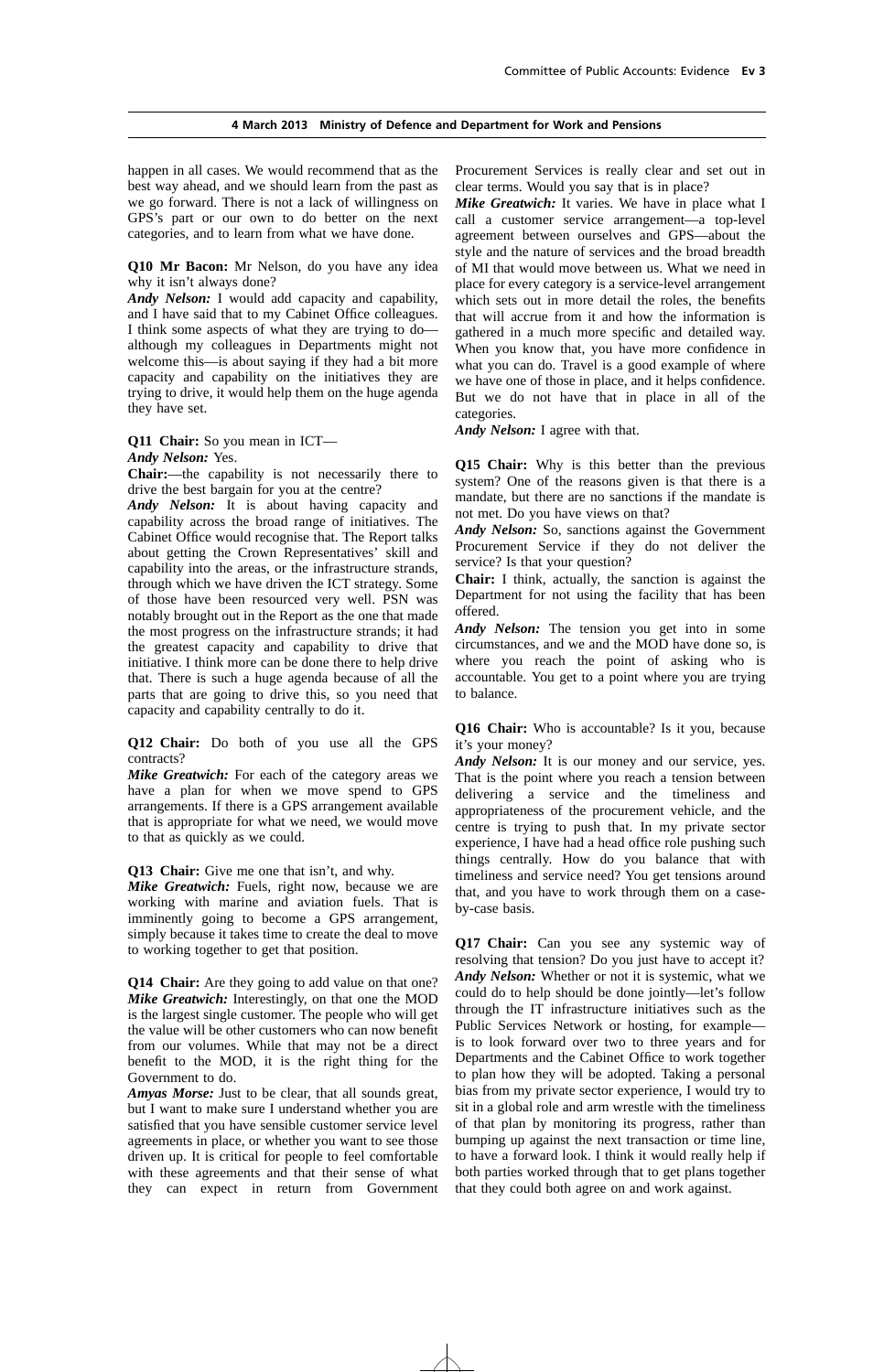**Q18 Chair:** What would you feel about being told, more forcefully than you are at the moment, that you have to use this stuff, these contracts, that they negotiate centrally?

*Mike Greatwich:* I think the key, as my colleague said, is understanding the art of the possible. In any particular category, we must look at what we have that should be transferred and whether we are transferring it as fast as we can. That helps people to understand whether we are behaving in the right way, whether we are following the agenda and whether we are meeting ministerial intent. If the instruction is simply to do what we are already trying to do, it is not an issue.

Perhaps another angle on what Andy was saying is that there is mutual accountability. Let's say we switch to a centrally provided service and we no longer have our own team within the Department to do that procurement. What happens if that service fails? There are a number of things in place to help that not happen. We have talked about early engagement with the Departments and the GPS, which will build confidence that a deal is commercially robust and covers off the risks we might want to cover. GPS already has a good customer relationship management function in place, which is improving and is helping us to spot and sort out problems.

But what happens when that service fails? Let's say that that happens. What happens then? What can Departments do? The service provider needs to help us to understand what we do in that circumstance, but I would no longer have that procurement expertise to put a deal in place myself unless I redirected something from the core activity. A mandate is fine as long as you are trying to do it as part of meeting ministerial intent. I have no qualms about that, but there is mutual accountability and responsibility in this group, and the NAO's Report reflects on that.

**Q19 Mr Bacon:** Mr Nelson, you mentioned your private sector experience. I have the witness biographies here, and there is slightly more than half a page beneath your name. I have read it carefully, and there are 26 lines of text, but there is absolutely nothing about your experience. It says "In role at Ministry of Justice since 2007."

*Andy Nelson:* Does it?

**Mr Bacon:** You have been there for five years?

*Andy Nelson:* No, I have been in the Ministry of Justice since late 2009. Prior to that, my experience was entirely in the private sector.

**Q20 Mr Bacon:** Where? I don't know who supplied this to the office, but there is nothing about your biography at all. There is something about what Accenture says the shared services platform was expected to help the Ministry of Justice to do, but I am not sure why that is there. Were you at Accenture? *Andy Nelson:* I was at a number of places. If you would like a quick tour, I spent some time at the very beginning of my career at what is now Accenture, but was Andersen Consulting then. I spent some time at PricewaterhouseCoopers. I spent a number of years at Asda, where I ran computer services. I was a CIO at GE Capital. I was part of the group executive team that turned around Royal and Sun Alliance between

2003 and 2006, and I have also worked independently. Transformation roles and big CIO roles—

**Q21 Mr Bacon:** It sounds like you have lots of experience. It would be helpful to have that in your bio.

*Andy Nelson:* I can assure you that it is in biographies. Why it has not landed with you—

**Mr Bacon:** Not the one that was sent to us.

*Andy Nelson:* Bizarrely.

**Chair:** You have now moved to the DWP, where you are going to have to handle universal credit. I saw an article on digital Government that really brought it home to me. It said that universal credit will merge six systems into one that will be used by 19 million people around the country.

**Q22 Mr Bacon:** Are you at the DWP now?

Andy Nelson: I started last week. I literally just started.

**Q23 Mr Bacon:** There was some rumour going around that you might have moved to DWP, but, again, the briefing paper that we have been sent says nothing about that at all. It says you are at the Ministry of Justice. That is wrong, is it?

*Andy Nelson:* I am appearing here, as I understood it, on the behalf of my time in the Ministry of Justice and Government CIO.

**Mr Bacon:** That's fair enough. We just like to know where you are coming from.

*Andy Nelson:* My comments are a mix of that private sector background and this. I am hopefully trying to add for you.

**Q24 Chair:** On your current challenge, which is of great concern to the Committee as to whether it can be delivered, what use at all will you make of any Cabinet Office expertise?

*Andy Nelson:* If I think through the initiatives in here, a number of them would apply. The one to pick would be using Crown Representatives when working with major suppliers. An obvious example would be—

**Q25 Chair:** You would not do that yourselves in DWP.

*Andy Nelson:* You can do it together. Going back to my private sector experience—in fact, let me use MOJ as an example, if I may. When I came to the MOJ, IT would have been separate in prisons and in courts and so on. If you looked at suppliers working in the Ministry of Justice, it was not clear to them and, frankly, they did try to do some "divide and conquer" around the place. When we internally in the MOJ assembled a single IT function, we in effect created a local Crown Representative—for want of a better phrase. There was a single point of contact managing that supplier business. On occasions where we did deals at the Ministry of Justice, I absolutely pulled in the Crown Reps and we worked together to try to work with suppliers, because it was a completely sensible thing to do. I would expect to do the same and follow the other initiatives in DWP in due course. I trust that you will appreciate that it is the case that I arrived literally last week.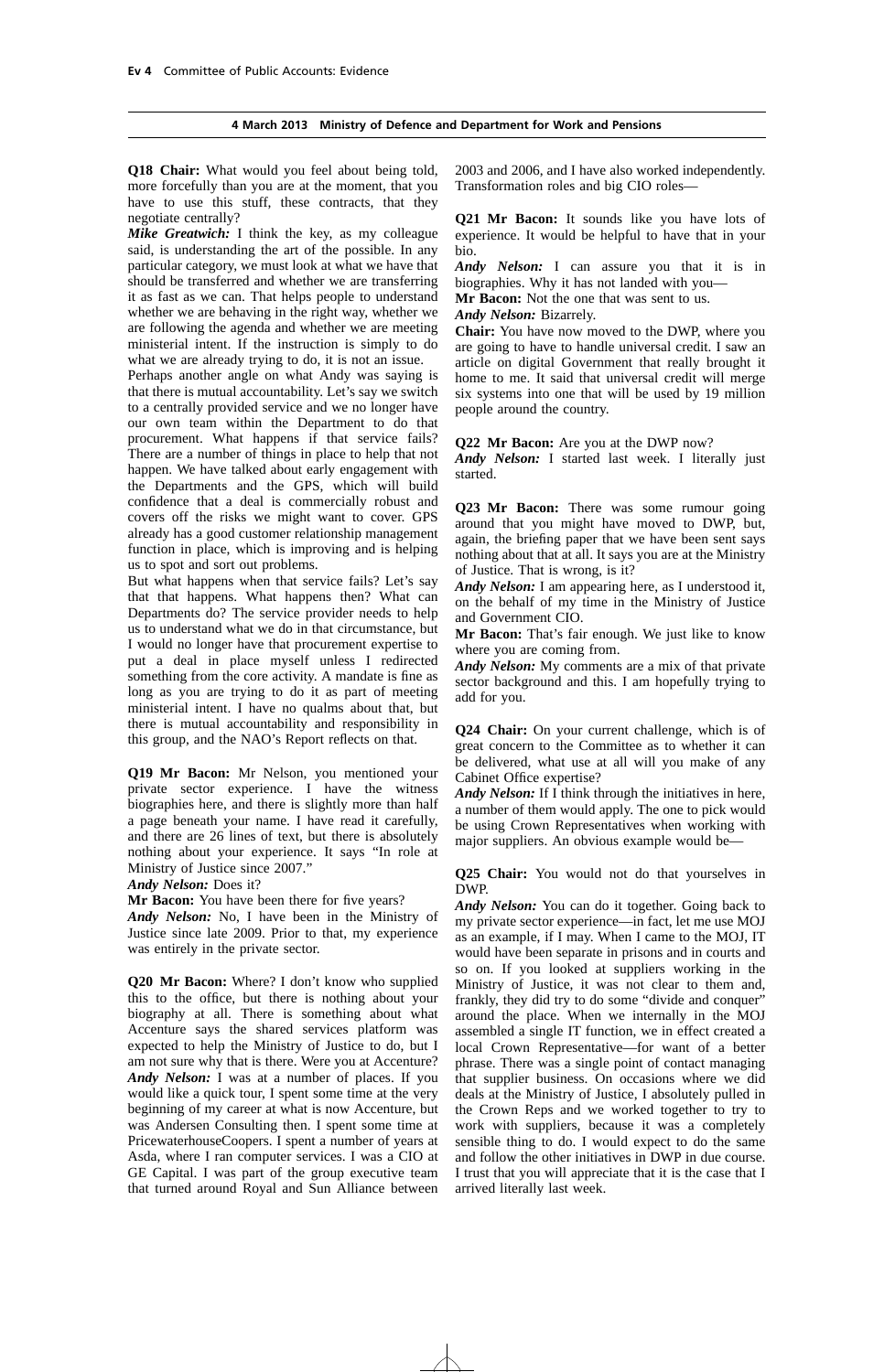**Q26 Chair:** So you would negotiate jointly. Go on. What else?

*Andy Nelson:* You would use the other policies. You would expect to be using the control policies and following the procurement framework. The DWP, like the Ministry of Justice, has an agenda where its contracts are coming up for renewal, so there is a question of how you would expect actually to do those and re-contract them. I would expect to be working with the Government Procurement Service, as we have at the Ministry of Justice. If you look at the same programme there—David Shields, who is appearing before you shortly, is actually on the programme board at the Ministry of Justice for that future contracting programme—I expect to adopt a similar model for the DWP.

**Q27 Mr Bacon:** On that point, is it right that you have gone into DWP essentially because of the need to help with universal credit?

*Andy Nelson:* I am there as a CIO across the board.

**Q28 Mr Bacon:** You are big gun, if I may say so, and you have been put in there. There is another big gun, Mr Pitchford, whom we thought was doing a different job, but we are now told he has been moved from that job at what seems to us to be short notice. He is now there as well on universal credit. What you were just saying about getting in the Crown Reps and the negotiations with suppliers and everything else is pretty generic. That does not specifically relate to universal credit, does it? That is just about your job generally.

*Andy Nelson:* It is about the job generally and how I would expect to do it and how, taking you back to my private sector experience, I would expect to play the same role. Having the right skilled people around the table and having a cross-Government, departmental view to bring to the table is healthy in major negotiations.

**Q29 Chair:** If I look at the IT section of procurement, quite a lot was done by just delaying projects and stopping them. There is a limit to how much of that you can do. We are about to have a hearing on cyber-security, for example. The growing concern across Government with cyber-security means that, I assume, there will have to be quite a lot of updating of systems across Government. One can assume that there will be a lot of delay, so you will have to do a catch-up, either with obsolescence or cyber-security. At the same time, money is tight, you want to do it in a different way, and the Government do not have the world's best reputation for managing IT projects. What confidence do you have? What has changed that makes you think that in the new environment it will work better? You are responsible for one of the biggest projects. What has changed in the years you have been here?

*Andy Nelson:* Could I pick up a delayed comment and then come back to the money situation, because you are right. My experience in the Ministry of Justice is that some of the moratorium process invoked in the early days as administration was a healthy thing to do. One of the things that has changed through that

process was much better discipline around the portfolio projects. It was not controlled well enough, and that was probably true in many Departments, so it is healthy and better with a greater focus on what needs to be done.

On money being tight, and continuing to be tight, that is a big challenge for many of us. On investing that money, there are probably two levels of investment. One is the infrastructure investment. In the Ministry of Justice Department there has been underinvestment for years, so much of my capital money in the last three years has been quite basic stuff. But having got past that, it is in a much better place.

The third thing is what has changed. We are looking more healthily at how to deliver far the applications. Following me in the Committee you happen to have Mike Bracken, who runs the Government's digital service, and in terms of different ways of building systems, and building them faster and most costeffectively, certainly after my private sector experience, I am seeing Mike and others bring that, so that is healthy.

The last thing, which remains a challenge for the Government, is building their internal IT capability, and they need to do more. If you compare that to some of the major private sector organisations, we have historically—probably for a decade—outsourced a lot more than the private sector has done, so we genuinely face a challenge of building greater capability internally in Government. Am I encouraged in terms of the steps we have made in the last year or two, both in existing IT functions, and building something like the Government's digital service that is starting to build that capability? Yes I am, but I would not underestimate our challenge.

**Q30 Chair:** Jeremy Hunt has said he wants to go paperless—this is with your old hat on of chief information officer—by 2018, or something like that. Richard in particular oversaw the complete and utter total disaster of the attempt to go paperless on patient records. Why should we believe anything will be any different?

*Andy Nelson:* My personal perspective is that I like to think the money situation helps, and I will tell you why. If you look at some of the major programmes, I find that the culture is over-complicating. We are not very good at the 80:20 rule, and the essential things we should automate and drive at. We tend to try and automate everything. That is a natural style, whether it is risk aversion or whatever it may be, so we spend too much money doing that. Secondly, getting rid of paper is not just about technology. It is about culture and behaviour and they way people operate, so you must deal with that as well.

**Chair:** That was a problem last time round. I think we have probably covered everything. Does any one want to add anything?

**Q31 Mr Bacon:** Has anyone done any studies on whether getting rid of paper is always the best thing to do? We are a paperless Committee now, as you can see.

*Andy Nelson:* I have turned up with—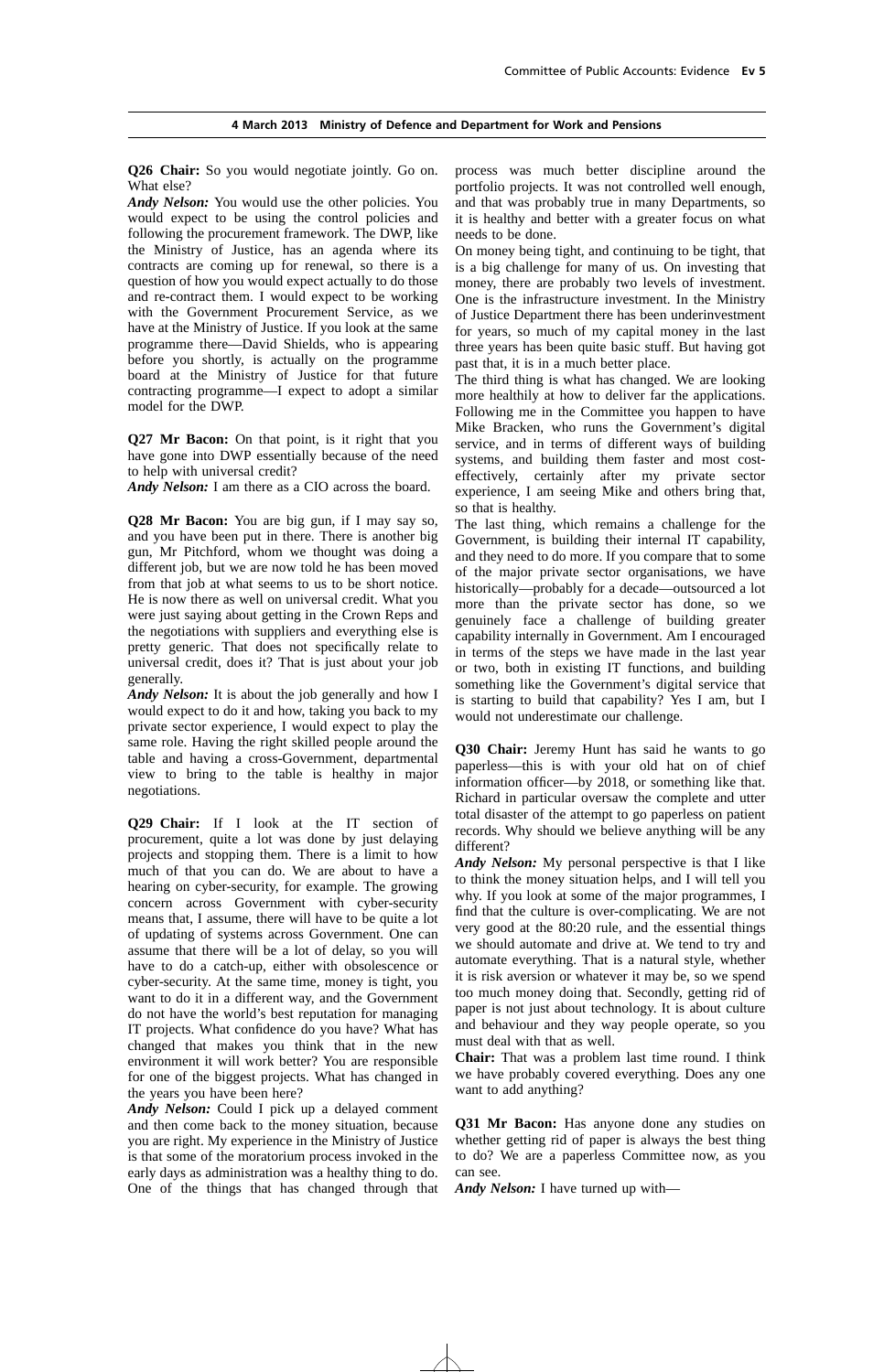**Mr Bacon:** Everyone has been issued with an iPad, although I already had mine, so to save public money I did not claim a second one, which would have been rather silly. Physically trying to find your way round one of our excellent reports—we do loads—on an iPad is slower ergonomically than doing it like this. You can't stick yellow tags in. I am sure there are tools to highlight things, because I found them used in PDFs and so on, but it is physically slower. I do not know whether any work has been done—perhaps you know and hence my question—on whether, just to take this one example, going paperless is always the right thing to do. It might be less effective, as well as more expensive.

*Andy Nelson:* I don't know. In the past when people have tried that they have not come up with a good answer. I have also turned up with a pile of paper today. I am not familiar with any recent studies on whether that works. My personal perspective is that I genuinely feel that the advent of the technology that many of you are using here—the iPad is a good

example—could help that. It has genuinely moved on, and if you use the Courts Service or the Crown Prosecution Service, the Crown prosecutors now appear in Crown courts with a clunky—to be fair tablet device. I watched Crown prosecutors take it on quickly and genuinely use it and abandon the paper, and do it quite quickly. I am seeing encouraging signs that newer technologies and user interface can make a real difference. That is an example. Have I seen a study recently? No I haven't, but I have seen some encouraging signs, and I think that the technology can make a real difference.

**Chair:** Good. Thank you very much for giving us that helpful and direct short contribution.

**Mr Bacon:** We will see you again in due course.

**Chair:** We will see you often, Mr Nelson.

*Andy Nelson:* I suspect you might, yes.

**Chair:** And thank you, Mr Greatwich. It wasn't as painful as you thought it was going to be, was it, Mr Nelson?

*Andy Nelson:* No, it was fine.

#### **Examination of Witnesses**

*Witnesses:* **Richard Heaton** Permanent Secretary, Cabinet Office, **Stephen Kelly**, Chief Operating Officer, Cabinet Office, **David Shields**, Managing Director, Government Procurement Service, and **Mike Bracken**, Executive Director, Government Digital Service, gave evidence.

**Q32 Chair:** Welcome. I will start the ball rolling, and no doubt my members will want to come in.

These are two good Reports, and we welcome them. It is good to see the progress that has been made. All our comments are within the context of, "So far so good. Where do we go to get things better and sustained?"

Let me take the first thing. Whether you look at the ICT procurement Report or the general procurement Report, what they both show is success—that if you centralise procurement, you save money. That is not a surprise to us, particularly with the NHS, where we have done quite a bit of work. What does that tell you, Mr Heaton, about localism and trying to ensure that we get best value by cutting back-office costs and focusing money on the front line? There seems to be a tension—you look puzzled on this—between the Government's policy on localism and their desire to save money in back-office procedures.

*Richard Heaton:* Mrs Hodge, thank you very much for your opening remarks. This is difficult stuff we are engaged in here. This is an area where public sector spend has been unmapped and wasteful, where suppliers, in the past, have run rings around Government and where we have been stuck into long contracts with big suppliers and found it impossible to negotiate from a position of strength. So we are proud of the progress that we have made with Departments—in respect of the last conversation, it is with Departments, not just in the Cabinet Office—in mapping spends, saving money, bringing things into the centre where appropriate, making Government a more intelligent buyer of services and customer, stopping wasteful or pointless projects—we might come back to that—and producing better services. We are proud of all that stuff.

We are grateful to the NAO, not just for the help but for the challenge as well, particularly the challenge over the rigour on numbers. We don't want to claim numbers that can't be stacked up, and we are pleased that, by and large, our numbers can be stacked up. We might talk about the areas where that has been difficult.

So we are really proud of the work we have done. Having said that, this is really difficult stuff, and there is a long way to go in some important areas. Mrs Hodge, you touched on one—

**Q33 Mr Bacon:** Can I just stop you for a second? You have said several times now that this is really difficult stuff. When I was reading the Report, one of the first thoughts that I had was, "Actually, this isn't rocket science." We've got a man to the moon; it is now 44 years ago. That was rocket science, and they were pretty primitive rockets compared with the ones we have these days. This is, by comparison with getting a man to the moon, pretty simple.

I know that there are lots of different categories of things. I know that in the Ministry of Defence alone— Mr Greatwich has gone—there are 710 million items across 900,000 categories, which is a lot more than in your average supermarket. I am not saying that it is trivial—it is plainly not trivial, and I am not trying to trivialise it—but you shouldn't try to overcomplicate how difficult it is either. This is about the Government buying goods and services that they need in an efficient and effective way. In passing, in your introduction, you said, "So, one of the benefits is that we have been stopping pointless projects." I am thinking, "How did we get to the point where we were doing pointless projects? How? Why?" How did we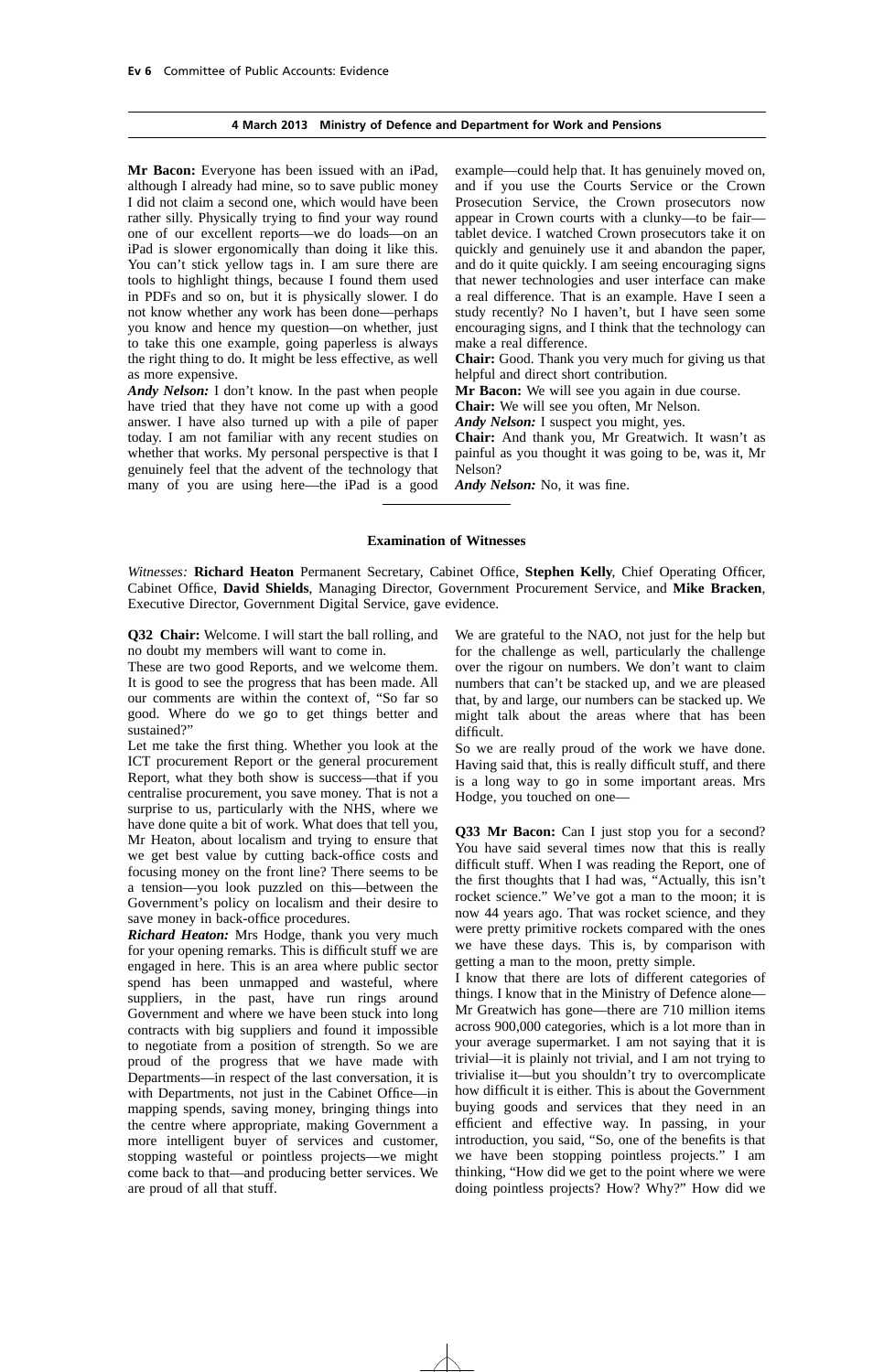ever get there, with no one saying, "Hang on a minute. It's pointless"?

*Richard Heaton:* Just to give you a personal reflection, I have not been in this area for long, but I have been a civil servant for 20 years and—this is purely personal and speaking off the brief—I remember as a junior civil servant, my Department, which I won't name, was stuck into an IT contract and no one in the Department could find the contract. Government was bad at contracting and you had this extraordinary position where the big suppliers providing services to us were really good at it and had a crack team on to it. Every four years they would come round the Departments which every four years did a bit of IT and we were amateurish in response. So our collective ability to do this stuff was not as great as the people on the other side of the table, which is why I mentioned that thing about being run rings around. So it shouldn't be difficult, but we started in a bad place. That was all I was saying by way of introduction.

**Q34 Chair:** Can you answer my question? I allowed you some leeway. Normally I would interrupt Perm Secs if they did that to me. I allowed you some leeway because I think it is your first appearance.

*Richard Heaton:* I had 20 minutes on the Olympics. **Chair:** I want an answer to my question. I agree with Richard that this is common sense stuff. But there is a tension between localism and taking advantage of central purchasing and bulk and therefore the power of the centre. There is a tension. How are you resolving it?

*Richard Heaton:* Most of our energy, but not all, is about bringing the centre of Government together and doing things for the centre of Government better. There is no conflict there with localism at all. So centre of Government ought to be a single customer. So when you hear about Crown commercial suppliers it is centre of Government doing things once and best for Government. When you talk about procurement for the broader public sector then you get into the localism tension. But that is, for example—

**Q35 Chair:** I don't agree with that. If it was just about central Government you would not be at £3 billion. If you look at purchasing on the whole it is £200 billion and whatever it is. It is massive. Here we are talking about a very small sector. It is a lot of money—£7.5 billion—but it is very small sector of the totality. Out of that sector, you have been at it now for two years and you are edging up to £3 billion, so less than 50% of these very basic services such as your travel agent and your fuel. I think there is a tension. I would rather you were open and honest and shared with us the problems than pretended that the whole of central Government is with you on this.

*Richard Heaton:* Sorry, no, I did not say that at all. I said there is no tension with the localism agenda. Localism does not mean we allow central Government Departments to do things differently and their own way whenever they please. Localism is about the relationship between the centre of Government and local communities and local authorities. So I am

saying, the centre of Government, we haven't got there. We haven't achieved the whole—

**Q36 Chair:** Actually there is a tension with localism. Just think about Jeremy Hunt and his IT system. If he really wants to be paperless by 2018 and he has however many NHS trusts all having to go paperless, that is a tension. There is a tension. You have to acknowledge that and I want to pull that out of you. There is a tension however you look at it.

*Stephen Kelly:* What we are seeking to do here is fundamentally allow Departments to enhance public services at a fraction of the cost of the old one. We will get on to the context of that. I have a slightly different hat when you asked that question because I am chairman of the premises committee for an academy school. We just put in an AstroTurf tennis court. If we could have done that for 20% cheaper I would be delighted because I could employ another teacher. If I can leverage more intelligently the way I spend and invest locally on behalf of pupils and schoolgirls down in Kingston, then we should celebrate that. What we are doing is focused on central Government but one of the challenges we face is how we make that more available and better communicated to the wider public sector so that it supports the provision of better services for education, health and those areas.

**Chair:** Okay. I think we are all with you on that.

**Q37 Mr Bacon:** On that point, what you really meant was that they would be able to buy the services of another teacher for one year, unless you are putting in an AstroTurf court every year.

**Stephen Kelly:** Yes, but candidly, the level of competence out there in academy schools like ours is woeful in terms of commercial skills. We get consultants and contractors in and they speak in a different language and bamboozle us with jargon.

**Q38 Mr Bacon:** So surely you say, "Stop bamboozling me. Speak in English or I'll talk to someone else and buy from someone else."

*Stephen Kelly:* Fortunately, I guess that is why they chose to put me on the board of the governors. Many schools are doing similar things. I don't think there is a clear dichotomy. At the end of the day what we all want is to deliver better public services at the front line and we think there is a way to deliver them.

**Q39 Chair:** Of course we want that. It is motherhood and apple pie. But actually the behaviour of Departments, whether you are talking about central Government or about academy schools and foundation trusts, is different. They think they know better than you and you think you know better, and that is where there are the tensions between Departments and the Cabinet Office, and between schools and hospitals and the Cabinet Office or central procurement. You have got mandation, but you are not using it—you daren't use it. You're still working on the basis of, "Let's all have a nice conversation and agree this stuff."

*Stephen Kelly:* One other area where, again, we are in the foothills is the transparency agenda, data and benchmarking. There has been a lot of work around—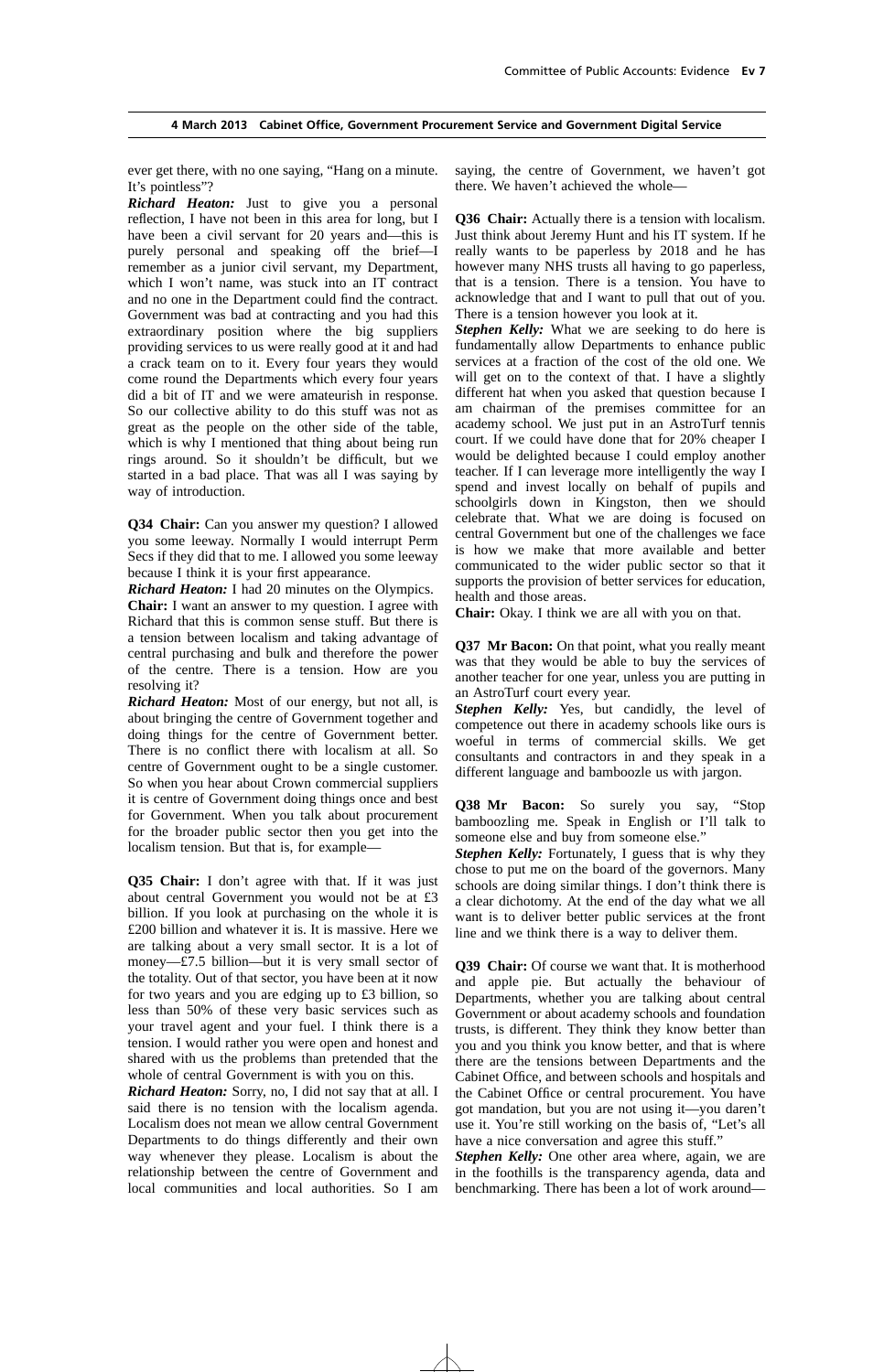you have probably had some visibility about it— Departments and the wider public sector in terms of the cost of things such as IT, desktops, laptops and estate. Speaking from an academy point of view, we try to judge ourselves and get the best, lowest-cost provision.

**Q40 Chair:** Could we now know across Government? Could you know, NAO, the cost of what everybody pays for laptops across the whole of central Government?

*Sally Howes:* I would start by looking at Cabinet Office sources, frankly, and they are transparent and visible to us all.

**Q41 Chair:** So you could let us see those figures? *Sally Howes:* Yes, we could.

**Q42 Mr Bacon:** What is the variety in cost now? I know, having been to the disease control centre in East Anglia, that there are different kinds of printers. If you are trying to do an enormous map—a plotter, essentially—to plot outbreaks of classical swine fever or foot and mouth, you need something that is half the length of a table. It is not the same, but there is none the less such a thing as a vanilla, bog-standard black and white printer. Do you now have comparable information at the centre on the variety of different prices that are paid for such a bog-standard item, in the way that you certainly did not have relatively recently?

*David Shields:* We have an improved picture of unit pricing from the spend analytics work that we are doing at the moment. In terms of the spend analytics, we analyse £45 billion worth of spend data across Departments. We are currently at about 90% of that data. We have an improved understanding of unit prices. In some areas it is quite complicated. If it is deep in the supply chain, in a big outsourced contract, we do not necessarily have the same visibility.

**Q43 Chair:** Just a small Department like DCMS will not spend £5 million on laptops. The MOJ will not spend £5 million on laptops. Maybe even the level is wrong.

*David Shields:* Just to finish the point, in all areas of expenditure across the piece we have a growing set of information on actual specific unit prices, which we can compare and contrast.

**Q44 Chair:** Let me raise an issue with you. I accept that *The Daily Telegraph* may get it wrong, but Sue Cameron, whose sources are usually quite sound, talks about this absurdity of Francis Maude trying to get the MOD into a recycling contract on paper. Her article said that departmental responses included: "we don't have the colour of the paper", "we don't think it will work in our printers", and "it's strategic for us". That last response was thought to be from the MOD, although I should have asked them. The DWP said that "they needed top-quality paper to write letters of condolence." I know that it is a pittance—it is not a lot of money across the piece—but it is pathetic.

*Stephen Kelly:* I do not know whether this is on the bio, but before this I was for 10 years the CEO of a London stock exchange public company running across 50 countries. We centralised everything. There was mandation and it was a simple directive world. We took 20% of the operating cost out in the first three months, and everybody said that that was impossible. Any company you can walk into, in terms of comparables, you can take 10% out. Fortunately, revenue leapt by 20%. Previous to that I was in the US doing similar things.

In terms of where we are now, candidly, we have to build a coalition of interests and work with the Departments, because they fundamentally hold the budgets and the sovereignty. Anything that you can do to support the mandate in terms of centralisation, particularly of spend categories, would be really helpful. Anything that you could do to support the incentives and the alignments would also be really helpful. We are doing a lot of stuff that you may have some visibility on, such as departmental planning, getting better-quality data and self-certification of audits, but we could certainly do with additional help sharing the alignment, the agenda, the departmental—

**Q45 Mr Bacon:** When you say, "We could do with additional help in sharing the alignment," I am not quite sure I know what that means. Do you mean helping them to agree with your point of view?

*Stephen Kelly:* No, I think maybe we would bridge on to it. I think the opportunity for us—

**Q46 Mr Bacon:** Bridge to me is something you drive over in a car. It is not a verb. I am not being pedantic; I am just trying to understand what you are saying.

*Stephen Kelly:* Let's start with the fact that we spend £6.9 billion in Government on ICT, which is equivalent to about £15,000 per civil servant. That is five times the equivalent of GlaxoSmithKline, Tesco or any comparable organisation in the private sector. We spend too much. Do we get the value out of that? I came in this morning to the Cabinet Office, and it took seven minutes for me to boot up—just to get to the first screen. That is three person days a year I waste waiting for that machine to come on. So I think our IT systems are poor. Mike, who runs digital, may have the data to directly answer your question.

*Mike Bracken:* Maybe we can help out on similar data sets. One of the challenges we faced in Government was to find out the cost of a transaction with an end user or business, of which there are 672. transactional services on the Government estate. Stamp duty is the highest by volume and the licence to be buried at sea, which we used 11 times last year, is the lowest.

**Q47 Mr Bacon:** How much were those each?

*Mike Bracken:* I cannot remember. But we do have the data.

**Q48 Mr Bacon:** You have the data on that?

*Mike Bracken:* We do, and we publish it all. It is all in the public realm. We have a tool called the transactions explorer. If you look on the Cabinet Office GDS website you will see the transactions explorer, and you will see the data by class of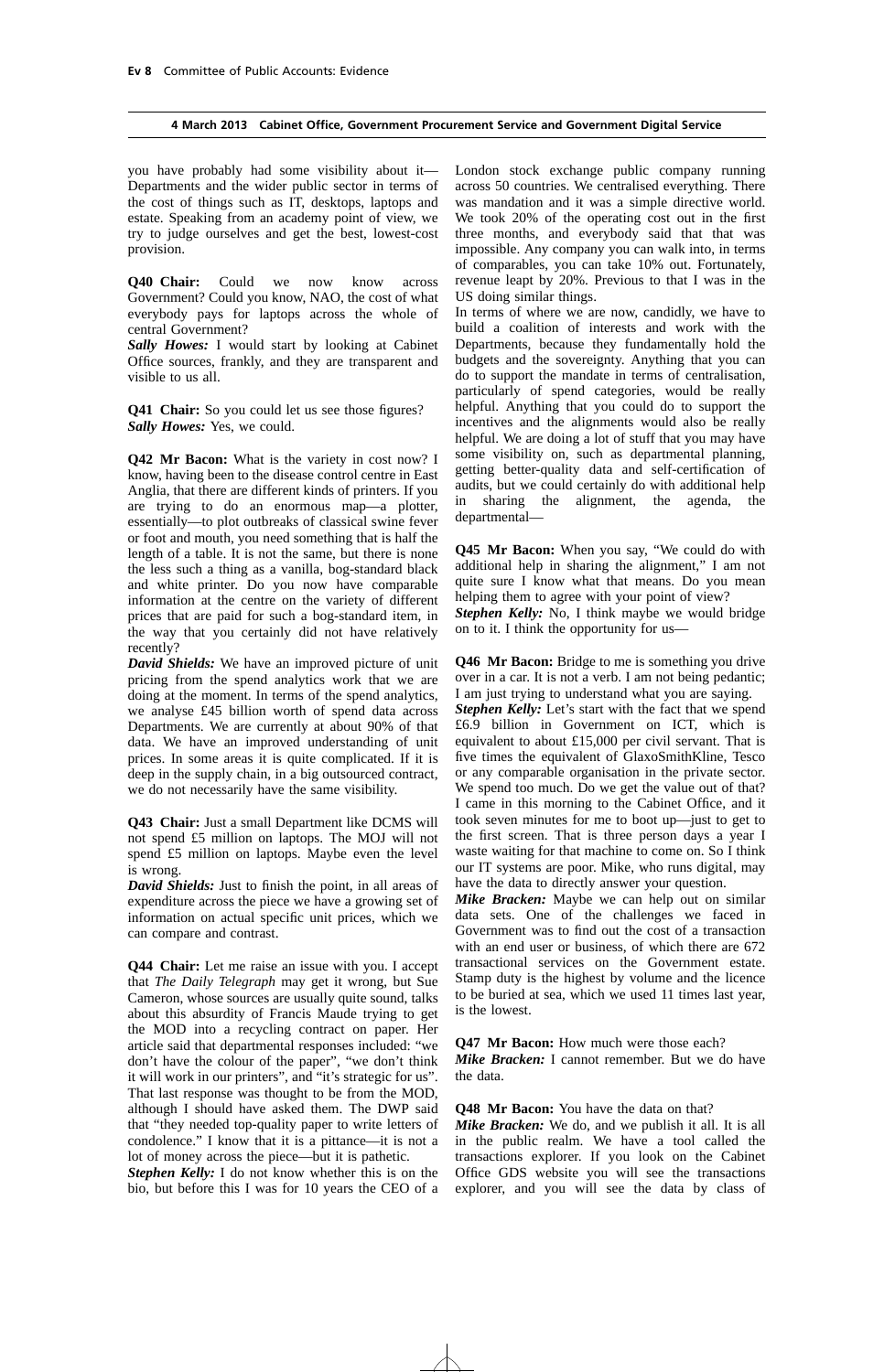transaction. Many of the transactions are similar things; a licence to do something is a good example. Then we publish the cost per transaction to the end user and the volume of transactions and so on.

The top 50 transactions in Government account for 97% of volume. You can probably guess the major ones: driving licences, passports and so on. We have a plan with Departments, which we announced before Christmas, to transform 23 exemplars plus two other services, so 25 of those top 50. The reason why we can go at those, and the reason why I think it is valid to look with an optimistic view about transforming those, is that we spent the best part of a year finding the data and putting it on to common standards to make it mostly directly comparable, trying to use the same indicators. That took us a year of hard work. We had to build a consensus with colleagues and an auditing regime that helped us collect that data in the same way, which was supported by many cross-Government colleagues and areas.

You asked about the unit price of laptops and computers, which is, frankly, too high in many cases. Often we do not have the motivation to get the cross-Government comparable dataset, and I think that is one thing that has proven to be so valuable.

**Q49 Chair:** Okay. What I am hearing from you is that mandation in theory is a good idea. Mandation in practice—they have got to be told they have got to do it, which means ownership and accountability, and you can see where they run in—

**Mr Bacon:** Our Chair is very good précising what people say, but I just want to be clear that that was an accurate précis, because you were frowning during the précis.

*Stephen Kelly:* The only contest I would make is that the reality of Britain has been, up until five years ago, 50 years of growth on and off with a few recessions thrown in. The spend going from £315 billion in 1997 to almost £700 billion today in the public sector sets a whole culture around grow, grow, grow—bigger budget. Candidly, having been a CEO, I have never had the CIO come into my office and say, "I want a smaller budget." When they go for the next job interview, what do they talk about? The size of their budget and the number of people they managed, and they get a bigger job. We have to break some of these elements down around the culture because we want them to do a lot more with less.

**Q50 Meg Hillier:** I want to probe a couple of areas. If you look at the recommendations on page 10, in the summary, there is this big issue about—

**Chair:** Which Report, please?

**Meg Hillier:** Sorry—on the ICT savings initiatives. There is this big issue about the fact that it is all very well saving money on the IT, but it is the processes. The NAO gives you some credit for having set these broader transformation objectives to measure progress against. One example we had recently was the issuing of BlackBerrys to police officers, and the varying degree of benefit. In some cases, it was a waste of money because they were just used like mobile phones, but in other places they were properly plugged into an intelligent IT system that decreased

paperwork and so on. How much progress are you making in that area? Are there good Departments and bad Departments that you would like to hold up as examples that we might want to look into further?

*Richard Heaton:* I will hand straight over to Mike, but quickly, I think that the worst, old-world outcome would be for us to get better at buying great big services from BlackBerry or anyone else. The best world is working out what services we are trying to deliver and how digital IT can be deployed intelligently to deliver those services.

**Meg Hillier:** We agree on that then.

*Mike Bracken:* I'm afraid I am not familiar with the police and BlackBerry—the same with Apple.

**Meg Hillier:** No, don't worry, we know about that.

*Mike Bracken:* The point is right. It is a third order question really. The first order is what service we are trying to have. So often, we are asking and then answering the wrong question: "How can we reform IT?" It is not IT that we are trying to reform; we are not trying to get better BlackBerrys, we are trying to work out what is going to be a better service. We are therefore often capturing the wrong data. The unit cost of a BlackBerry, if we opt for the cheaper one, is not going to address the fundamental point that if it is not used properly, it is not worth having it at all, or nearly not worth having.

The point is about looking at service provision. One of the bigger challenges there on creating a consensus among colleagues is to move away from IT thinking and thinking first about what IT we want, because we often do not actually want any. At the same time as all this has been happening and, as Stephen said, the Government spend on things such as BlackBerrys and more and more features has been increasing, the consumerisation of technology has been taking place at such a speed that we all recognise from our nonworking lives that we cannot keep up with the speed of that. Because we are locked into that thinking about IT, many of our answers to those questions are, frankly, sovereign answers in a world that is run on platforms. Those platforms, based on open standards, are driving costs right down. The cost of hosting goes down roughly 50% every 18 months, and yet in Government, we are locked into contracts where it is actually going up.

So it is about thinking differently about how we structure contracts—whether we buy a BlackBerry, or people bring their own device, which would be much more preferable—but we will only crack that if we think about the user need and what they are actually using things for. Often, looking at the unit price is only one metric; we need to look at what these things are being used for.

**Q51 Meg Hillier:** I don't think that any of us would disagree with that, so the question is, what about the progress? Is there a good Department and a bad Department, or a good project that you could highlight and one where you think there is room for improvement? Some of us have been in Government and dealt with IT, and I hear exactly what you are saying, but you are in the driving seat really, Mr Heaton, to ensure that this change winkles through the rest of the results.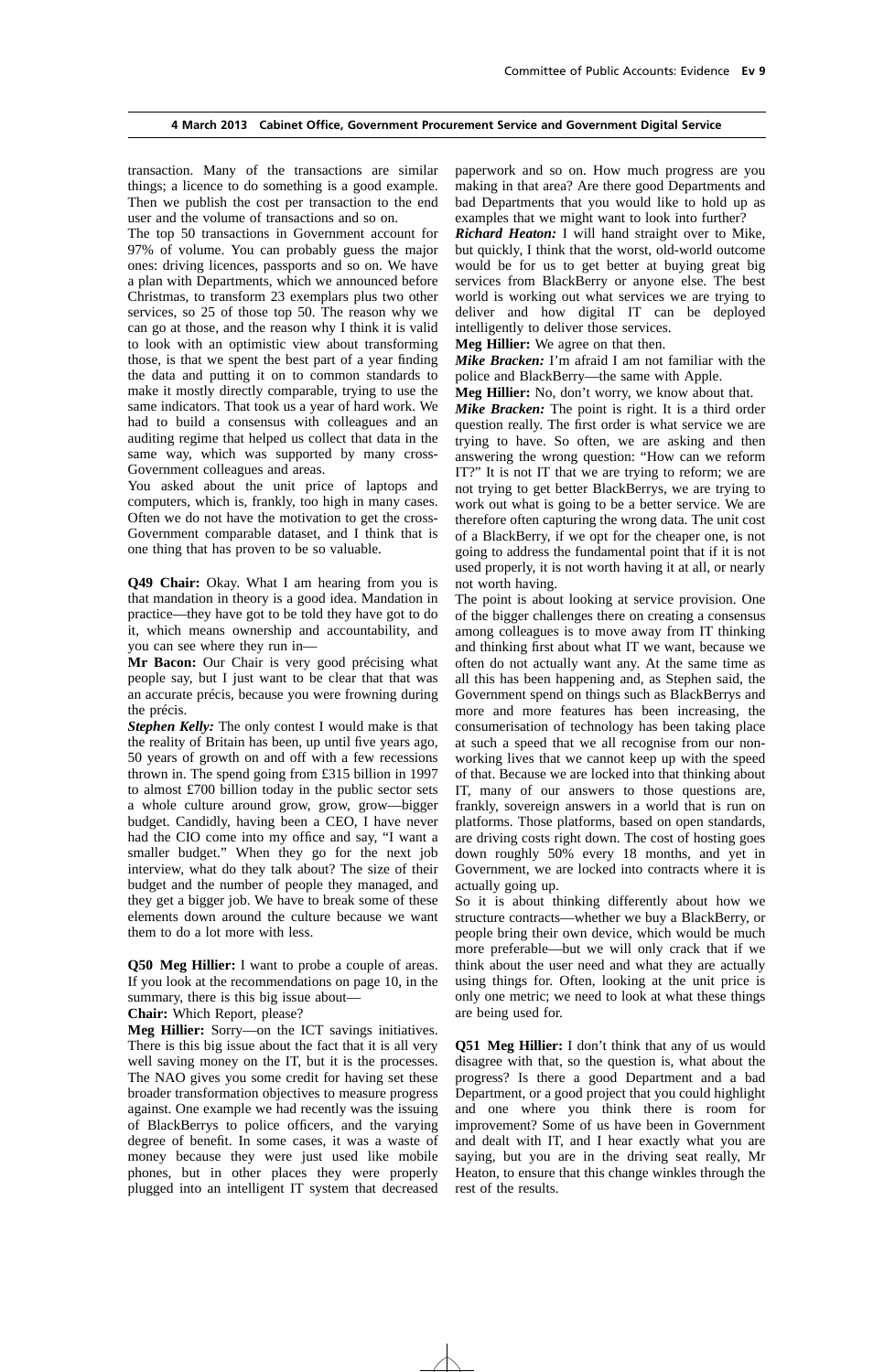*Mike Bracken:* Can I just run through it, then? If we want to look at an estate that did not start in a great place, look at the student loans sign-in process.

**Meg Hillier:** We all had the casework.

*Mike Bracken:* Yes, that is still not a great service, but we have made user satisfaction with the sign-in for the basic loan go from minus 60% satisfaction to plus 80% satisfaction. People are more satisfied with the sign-in process and having to do fewer phone calls. Look at gov.uk—that service is getting a million more users than Directgov and Business Link combined, and it costs about 25% of the cost of both of them. So we are making good progress there.

Perhaps the best transaction example—to be fair, we only started going at transactions towards the end of last year, once we had got the gov.uk platform out is at DEFRA. There, we have a permanent secretary who is driving a new way of working and is not looking at the technology first, and an empowered chief operating officer who is driving change. Previously, we had a programme that looked at doing a huge, paper-based procurement, which took around a year and cost several million pounds. There were lots of consultants and they literally ended up with lots of binders full of paper.

We dropped a team in there with them and helped them to drive a new product and we had an alpha version—a sort of prototype of that product—up and running in three and a half weeks. We are now a few months into that. Everyone has worked with that product to develop it, and that whole fear that things have got to be ready by, in their case, 2014–15 has now gone. Although there are still issues there, there is no longer the huge fear that they have to run out and procure—you can get these services ready really quickly. The history of the last 10 years tells us that all the apps and digital services that we use can be created in a snap. The speed of creation is much, much quicker than the speed of procurement.

**Q52 Meg Hillier:** Can you tell us yet what cost savings that will have led to? Could you give us a guesstimate at this point? I am sure it will come out for that particular project.

*Mike Bracken:* No, on the final cost I cannot, because we do it in stages. But the cost of making the paperbased business case to go through procurement and buy something that doesn't exist—you are trying to buy something that the market has got to create—was £6.5 million. I will have to check that, but I am pretty sure it is right. It cost £125,000 to create the actual product.

**Meg Hillier:** Wow, so it is significant.

*Mike Bracken:* It is a significant fraction of the cost to create the thing, rather than creating paper to go and buy the thing. The orders of magnitude are huge here.

**Q53 Meg Hillier:** We will go on to skills in a moment, but I want to touch on "Tell us once", Mr Heaton. That was DWP-led, but a Government-wide process. It was very much consumer driven, and was about using IT intelligently, to make better products and services for the customer. Where has that got to? *Richard Heaton:* "Tell us once" is still hosted by GDS.

*Mike Bracken:* Well, it is actually with DWP. It is coming over at the moment and is in review. It is something that gets marks for the right thinking at the start. We have looked clearly at the execution. I still think we do not have the evidence about the datasets and how successful it has been, because there is no real cost per transaction. We applaud the direction but are trying to help them to reset large parts of that project.

**Q54 Meg Hillier:** I ask partly because when the permanent secretary answered a similar question, he seemed to think it had been done already because the very first step had been done. There were much bigger ambitions for "Tell us once", as a proper, democratic digital interface for the public. Are you saying that it has come over to you—answer carefully—and that it is that limited vision, or is it actually going to be ramped up in the way that it was originally envisaged? *Mike Bracken:* It is a very limited service right now.

**Q55 Meg Hillier:** I know about right now. Where is it going to go?

*Mike Bracken:* It is under evaluation for how we— **Chair:** Which service is this?

**Meg Hillier:** It is "Tell us once". If someone dies, you tell once and the rest of the Government do not have to ask you 20 times more, for example.

*Mike Bracken:* We support the aspiration but we think there are many platform services that we can provide that will fulfil large parts of that aspiration. **Chair:** Golly, that was started years ago.

**Q56 Meg Hillier:** Exactly. I also want to chip in about ID cards. I used to lead on this for the Government and one of the areas that we missed was selling this as an opportunity to use fingerprint identification as a way of very quickly accessing services for those who chose it—it was never mandatory that you had to have one anyway. I don't know if there is any thinking about the use of fingerprint technology anywhere in Government at the moment, or if that has been junked. Lots of people use their fingerprints to get into individual PCs—that is quite common—and my children will be using it to get their school lunches; but somehow in Government it has hit a bit of a wall. Do you take some responsibility for that?

*Richard Heaton:* Again, Mike can answer that. The ID project looked at one point as if it was a big database, Big Brother mechanism in order to provide identity authentication. I don't think that's the way that GDS currently view it. That is not the best way of doing it.

**Meg Hillier:** Identity verification, I suppose we could call it.

*Mike Bracken:* It is one valid format for doing that. Looking at some parts of Government, the Home Office, obviously, have agencies that use services like that, but we are going on a federated model. We use a model of identity that first, already exists in the market, and secondly is appropriate for the transaction that you are doing. So we are seeking to get a trust network; we have moved away from building IT and technology-based services that cost a lot of money and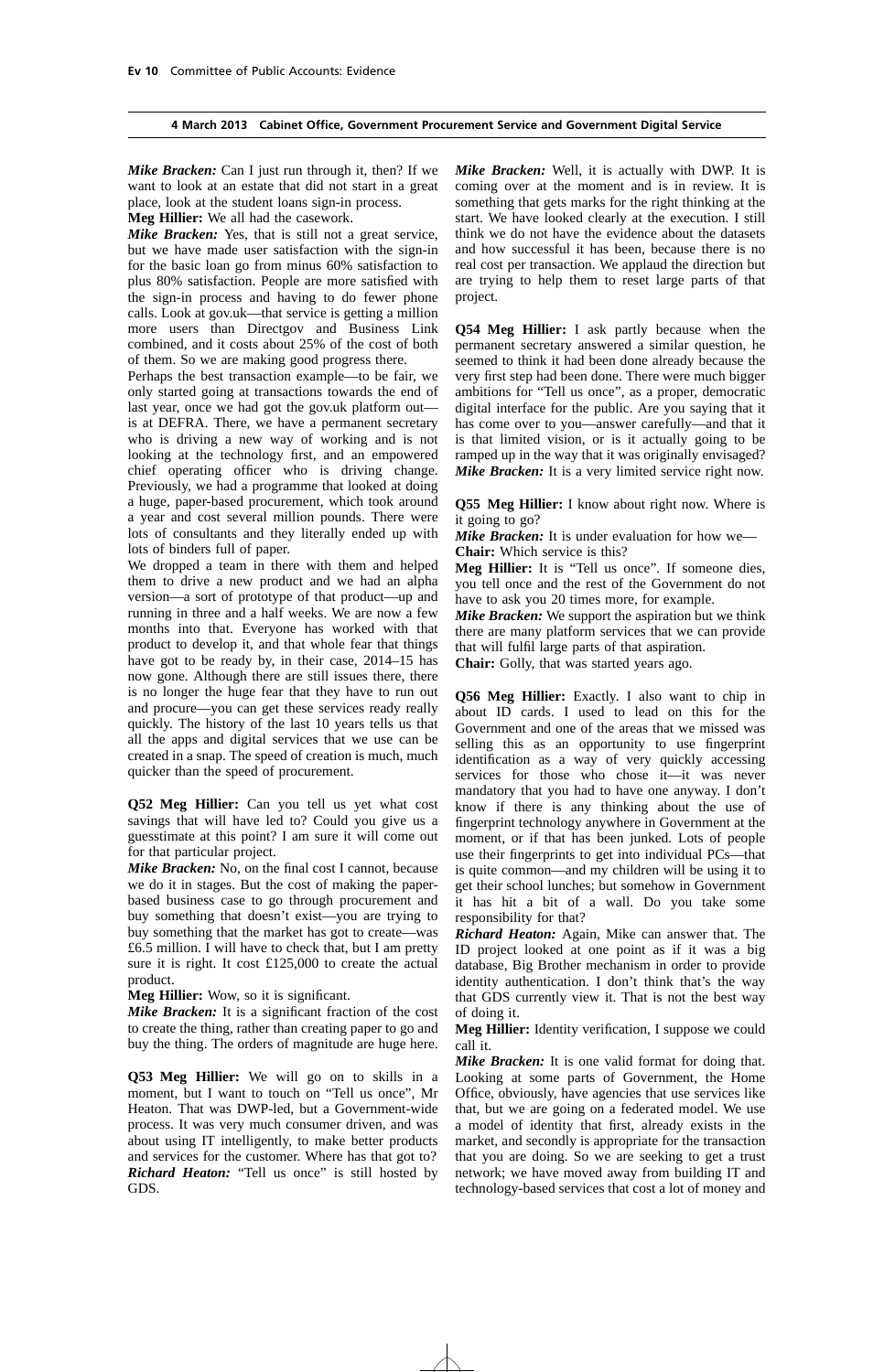are bespoke to that application. We have 672 transactions; we obviously cannot have 672 silos of technology to service that. We are looking at marketmaking models. We have created a small number of providers who are already in an interoperability group called the OIX, or open identity exchange. There is a link between PayPal and the Post Office, so that you can match a service—it could be trying to buy a fishing licence, right through to the more fundamental services that the state offers—and we can match the identity network, so there is a trust network for that service. For instance, should you as a consumer feel that you want to select the identity that you already have with the Post Office or with PayPal, then you can do that and we will take their validation of you as a person to complete the transaction; but they will not know which transaction with Government you are asking to do.

**Q57 Meg Hillier:** Pardon me, Chair; I am not being mischievous by raising the issue of fingerprints. Only this morning I tried to contact a bank and was told I did not have a six-digit PIN; I don't think I ever had a six-digit PIN. Every organisation now is coming up with ever-increasing layers of security. From what you say and from what I know of that system, it is a very valid way of doing things—certainly for low-level transactions it is much less hassle—but there are certain transactions where the one way I know I'm me for sure is that I have registered my fingerprint. It is the one thing that no one else can pretend to do. Is that on the cards at all for high-level transactions, or is it really out of the window?

*Mike Bracken:* For some transactions, and again I would point you towards the Home Office for agencies that are looking at that first; but we do not really deal with that. We are trying to have a standard, so if the provider of that service meets the OIX standard for interoperability, they can provide it to Government and they do not have to repeat that every time with a different procurement.

**Q58 Meg Hillier:** I really cannot wait for this to happen. It has been a long time coming.

On the skills issue, we talked earlier about making sure that people could learn lessons, basically, about what works best, looking at it from the service end rather than the IT end. We always have this issue of people who were brought into a job—I saw it myself when I was a Minister—and they led a procurement or dealt with a project and then they moved on, because that is what the civil service career ladder demands. We obviously have experts coming in now—Mr Kelly and others—but how are you driving it from the Cabinet Office to make sure that we get really good IT procurement, and not people who are just coming in to cleanse their CV for a couple of years, but who stick with it long enough actually to deliver the value for money across Government that we all want to see?

*Richard Heaton:* That's a great question. The civil service reform plan will deliver a capability reform plan shortly. Commercial skills, including procurement and major project skills—both of which have been of interest to this Committee in the pastdigital skills and leadership for change are the four big areas that we realise we are weak on. The reforms will cover the major projects leadership academy, which I know you know about, and the commissioning academy, which is about buying the skills and is perhaps the major response to your question, Ms Hillier.

**Q59 Chair:** So you are going to pay people more? Are you going to make them stay in the same job longer? These are all plans and things that we hear endlessly about. What is actually going to happen to build the skills? What are we going to do to build the skills that we all know, recognise and understand? *Richard Heaton:* The MPLA is about building skills.

**Q60 Chair:** So you are going to train new, bright people coming into the civil service. How are you going to hang on to them?

*Richard Heaton:* And on commissioning as well.

**Chair:** How are you going to hang on to them?

*Richard Heaton:* The pay system may have to reflect that.

**Chair:** Is it going to? We are trying to gets some nuts and bolts on this stuff, rather than theory.

**Q61 Mr Bacon:** I am a great fan of the MPLA, as you may know, but do you accept that it is potentially a great way for people to burnish their CVs, become greatly more employable and then get snaffled up by the private sector after a few years?

*Richard Heaton:* We have to make the government service absolutely something that people want to stick at by a combination of reward, progression and development.

**Mr Bacon:** By having computers that don't take seven minutes to boot up. I am still struggling to get over that, to be honest.

**Q62 Chair:** How long has the GPS being going now? How long has the organisation been there?

*Stephen Kelly:* It was effectively Buying Solutions beforehand. It was launched in its current guise a couple of years ago.

**Q63 Chair:** How many people have left in the last couple of years?

*David Shields:* Less than 5%. We had a voluntary redundancy scheme. Outside of that we have relatively low levels of staff turnover.

*Stephen Kelly:* We managed the cost down from about £43 million a year.

*David Shields:* Can I answer the question on procurement reform? The current chief procurement officer is launching a procurement reform agenda, part of which is to bring together the scarce skills for big IT contracts and outsourced contracts and to manage them from the centre, although they will still be within Departments. One of the big challenges we have is, if someone does a major IT outsourcing contract or a facilities management contract, and that might be the only one they do in five, six or seven years, and we lose that skill set. The idea of the reform is to maintain those skills—most people doing those projects find them rewarding and attractive—and then to deploy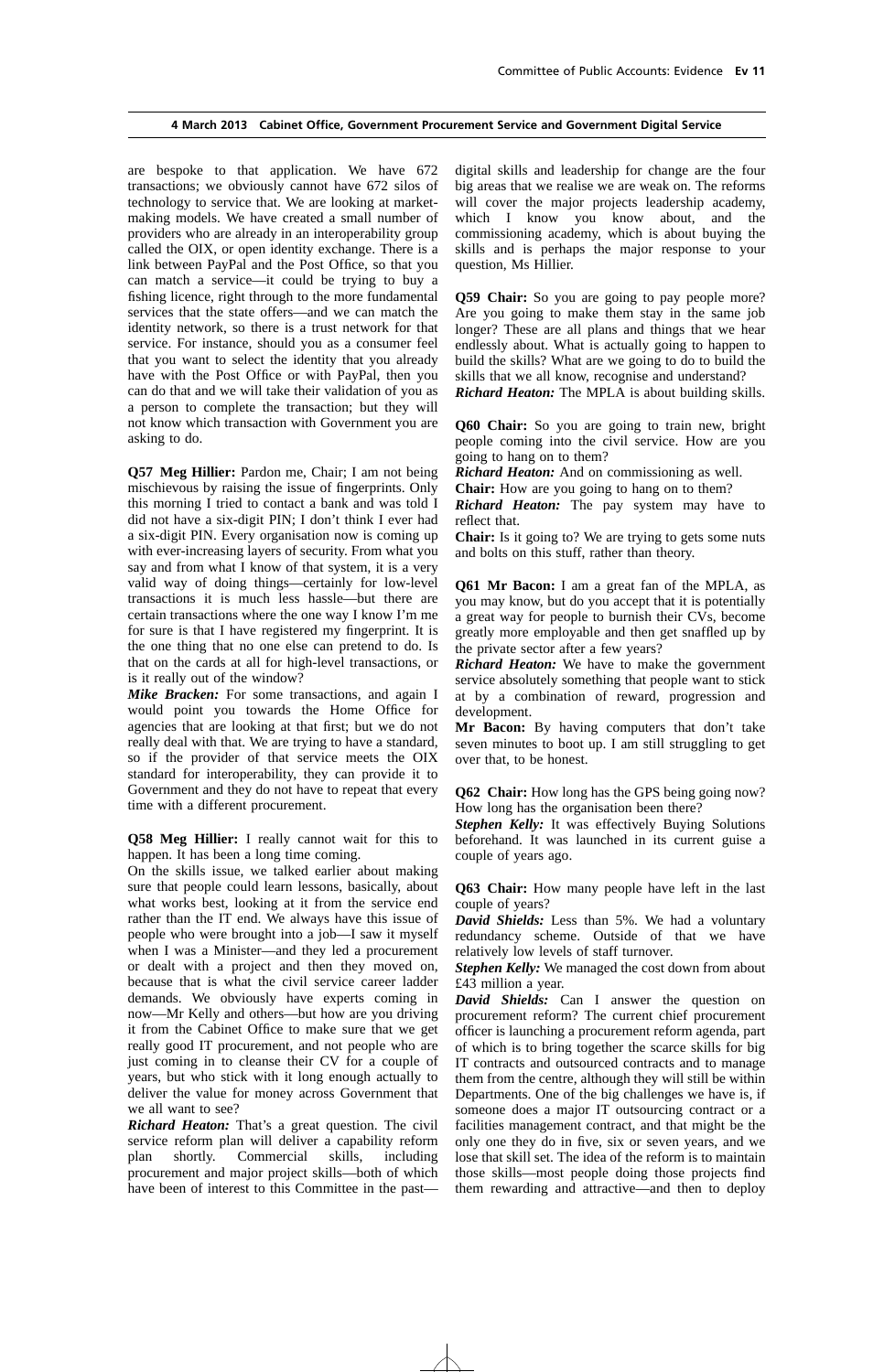them back into Departments for future agreements and build the capability and resources. That is part of the reform agenda that we are moving towards now.

*Stephen Kelly:* Can I just add one thing on commissioning? I think the infrastructure is going to be in place with MPLA. About 800 people have gone through lean training in terms of procurement. The key strands are commercial skills, project skills, commissioning academy, MPLA, digital skills and digital champions, but that sort of misses the point. What we are about, to be successful, is changing it from gold-plating everything and having systems where we use only 5% of the functionality and have multi-year contracts. It is all about changing the culture from buying IT to really good commissioning. It is about what we need in terms of user services, which goes to Mike's point. That strips a lot of the complexity and cost out.

**Q64 Meg Hillier:** I am reminded of the MOJ interpreting service, which was basically a contract with a private provider to build an IT system, which at least they had the wit to hold the ownership of. It was a very expensive and clunky way of going about it, it seemed to us. We were not very positive about it or what it achieved. What would that look like under the regime that you have all beautifully described, but which is clearly not happening at the moment in lots of places?

*Stephen Kelly:* Do you want to answer?

*Richard Heaton:* You will hear more about procurement reforms. Some of it is about simple kit that everyone buys being bought centrally. That is pretty straightforward. Some of it is about complicated kit that Departments are specialist in, such as battleships, and you will not see centralisation there. The bit in the middle is the really interesting bit, as I described earlier, where Departments from time to time need to engage with specialist suppliers. How does the Department perform against the supplier? Stephen, would you like to say something? *Stephen Kelly:* Our thinking about procurement reform that is in flight at the moment, as Richard alluded to, has been through PEX and is going through the Civil Service Board. It is about volume and aggregation going through GPS and that is with the support and mandation of the civil service community. I will come back to that.

**Q65 Chair:** But Meg has chosen a very good example. It went completely wrong. What will change now? I assume you know the history of this. It is absolutely ridiculous. They didn't look at the financial due diligence; they went for somebody who just couldn't cope with it, and it ended up costing this much. What has changed in the way that you procure? *Richard Heaton:* MOJ would not be left to themselves negotiating with a big IT supplier, for the first time in seven years.

**Q66 Chair:** It wasn't a big IT supplier; it was tiny. That was one of the problems.

*Richard Heaton:* They would not be left to do complex things that are not in their core area of business expertise. They would not do that. They will receive significant help from the centre.

*Stephen Kelly:* Yes. Volume procurement, battleships and complex stuff, is MOD. But this area where it is complex or ICT or business transactions, services, we would have central teams working with the Departments to manage the commissioning associated with that.

**Q67 Meg Hillier:** And speed it up, from what Mr Bracken said.

*Mike Bracken:* Yes. The short answer is you almost certainly wouldn't procure it.

**Q68 Meg Hillier:** There you go. We came to much the same conclusion.

*Mike Bracken:* The problem here is procurement. You procure, you buy once. You have all talked about iPads, yet I inherited a situation when I came to this job where the vast majority of people came to me with signed contracts that predated the launch of the iPad and wondered why the services would not work on it. It was because we had procured it. We keep procuring things for longer and longer terms. Not the commodity stuff that we have got to do, but the specialist services. I do not know that one but I am sure it sounds like one of those.

What we have got to do is fail much quicker. We have got start doing 10 or 12-week little sprints to see if we can make that service really quick, then ask, "What does that look like?" We should find out what doesn't work, and then fix it. We have massively reduced our risk exposure. We have hugely increased our speed of market. Everyone came to work this morning, and you will all have used a digital service of some kind. I guarantee that they will have been created in that way.

The generation that we are in now, you look at your users all the time, you look at behaviour and you keep changing. We in Government are still talking about procuring big stuff. Big stuff needs procuring, whether it is a battleship—and we know how to do that—or whether it is commodities services, and we increasingly know how to do that. But the stuff in between is—

**Mr Bacon:** You might be able to get a big ship but if you look at the F45, there were no weapons. If you look at the carrier, there were no jets. No, we don't know how to do it actually.

**Q69 Austin Mitchell:** I will come back to that in a minute but I want to ask this. The Cabinet Office seems to have adopted a somewhat hobnail-boots approach when it comes to targets for spend coming under central management. You have a fixed target, a total, edged up each year, and it has been doled out to Departments. The Report on improving Government procurement says at 1.28, "The Cabinet Office did not consult with departments in developing these targets. As a result, it had little knowledge of departments' circumstances and little or no account was taken of the feasibility of transferring expenditure." It goes on, "The targets also did not take into account the wider context of departments reducing overall procurement expenditure."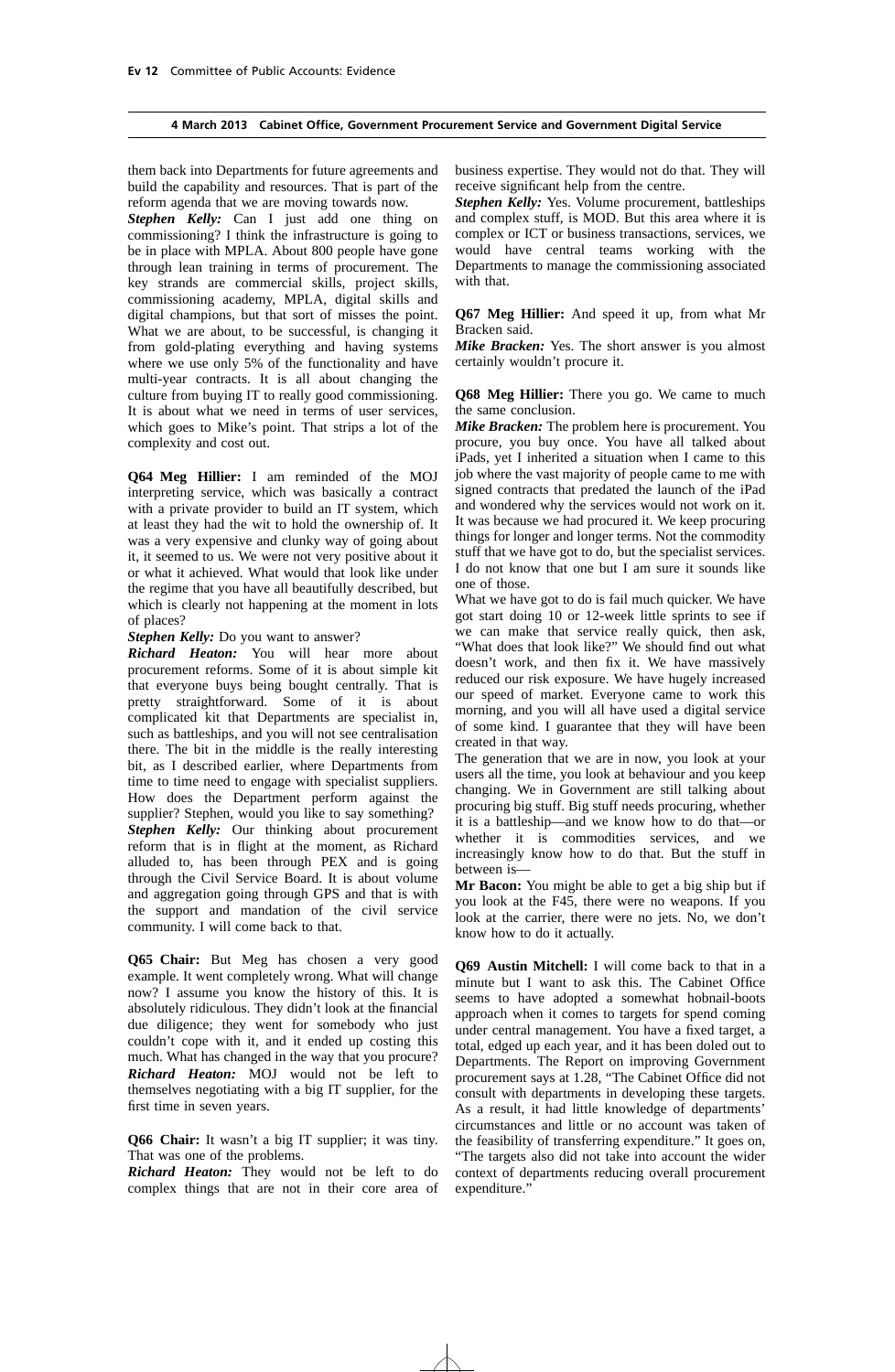So why did you go about it in such a clumsy fashion? *Richard Heaton:* I think it's a fair cop on that one. In the sense, that the amount of stuff brought into the centre has gone up.

**Q70 Austin Mitchell:** Do you agree, first of all, that you were a bit clumsy about it?

*Richard Heaton:* Well, yes. It could have appeared top-heavy. It could have appeared a bit disengaged with Departments. Certainly, an area for improvement and something Stephen is concentrating on is how to do this better with Departments and not appear quite so remote.

We went in and did some things very quickly and achieved some success pretty quickly, but it might have appeared a bit heavy-handed. We got some easy wins that way. It is not going to be so easy to get the next round of savings, except by engaging with Departments, which is why we are investing so much in that relationship. You have heard from the earlier two witnesses, it isn't all bad. The Departments recognise they are working well with us, but to get the really hard stuff, the next round of savings, we are going to have to work better with them. Stephen, do you want to expand on that?

*Stephen Kelly:* Yes, if that had not happened, the first £800 million savings in the first 10 months of the Government would probably not have materialised. The SME penetration probably would not have gone from 6% to 10%, which was £4.4 billion. And I am pleased to say that I think we now have the data across all the spend categories that David talked about, so we can break out things like SMEs in Grimsby and different locations and geographies so that we can get a lot smarter about this.

However, we hold our hands up to say that we need to a better job in terms of getting your plan—our plan with the Departments—of setting targets that are ambitious collectively, and working much better as a corporate centre with Treasury in terms of the feedback around the spending review. There is a lot of work to do, and a lot of it is in train now: for example, looking at the intelligence around things like expiry of contracts, when they come up for renewal and all the intelligence that feeds into the planning process whereby we can get more intelligent with Departments.

I think that, around this agenda, we would hold our hands up. There are some significant benefits to be found by moving fast and I think that, candidly, with the data in terms of the savings, improvement in SMEs and some of the things highlighted in the Report, it actually says that, sadly, there has been a bit of damage to the relationship, but now there is a good platform on which to say that this is very achievable and we need to do a better job of aligning the plans so that the consolidation of the departmental plan is our plan.

**Q71 Austin Mitchell:** Okay. I could summarise that by saying that shock and awe worked and you made some big gains. Was that done by breaking up incestuous relationships between Departments and suppliers? I imagine that, in Defence, the relationships do get pretty incestuous.

*Richard Heaton:* There were certainly some contracts stops that were difficult which caused noise and friction at the time, so it might have felt quite brutal. I think that that probably did happen because there were some shocking contracts either about to be let or under way, so—

**Q72 Mr Bacon:** That could probably have been done only with a bit of a central fist.

*Richard Heaton:* Yes, I think that that is fair.

*Stephen Kelly:* I sit here as a poacher turned gamekeeper in this respect, as I ran some of these companies for 10 years as chief executive. I would say, candidly, for customers like us and Barclays, Marks and Spencer and other big companies where we have talked to the chief operating officer and executive team are on the same journey as us. The impact—this is quite interesting to know—is that our business model as a customer is on a collision course with some of the old IT oligopoly who have almost an addiction to revenue and long-term contracts. When we break those contracts down, where we are looking for value and we are not prepared to pay for 95% redundancy and functionality, we are coming from very different places; we need to do a lot more for a fraction of the cost. Mike's reference is not 5% or 10% savings: we can put in some of these new systems, which are much better for users, at 90% savings.

**Q73 Mr Bacon:** We saw this in the national NHS programme where there was an enormous overspend and I spoke to IT entrepreneurs who said: "Instead of giving this organisation £800 million or £1.2 billion, they should give a company like mine £1.5 million and we would come up with something that was better," but they just did not get the chance.

What you have just described—it depends on how it works out, but, fortunately, the financial climate is so unbelievably tight that there might just be the chance for this—suggests that there are huge opportunities for agile and nimble people who can supply really useful things that have all the functionality you need and none that you do not. The question is that, because there are likely to be lots of those people, they are likely to be in lots of different places—quite possibly in unusual places—so how do you get to the point where you are on the same page, talking and buying? *Mike Bracken:* A quick way, and two of the things that we have done already through the G-cloud—

#### **Q74 Chair:** The what?

*Mike Bracken:* The G-cloud, the Government's cloud purchasing system, is so that we can have as close to a friction-free purchase as we can. We could introduce those small companies to the opportunities that Government have. I have run an SME and one of the things that you have not got time to do is to go through all the procurement stuff for a very large contract when you are after a small one, so introducing the G-cloud was good. The second thing is to make sure that all the pieces of work that we do, particularly around IT, are on an open standards basis.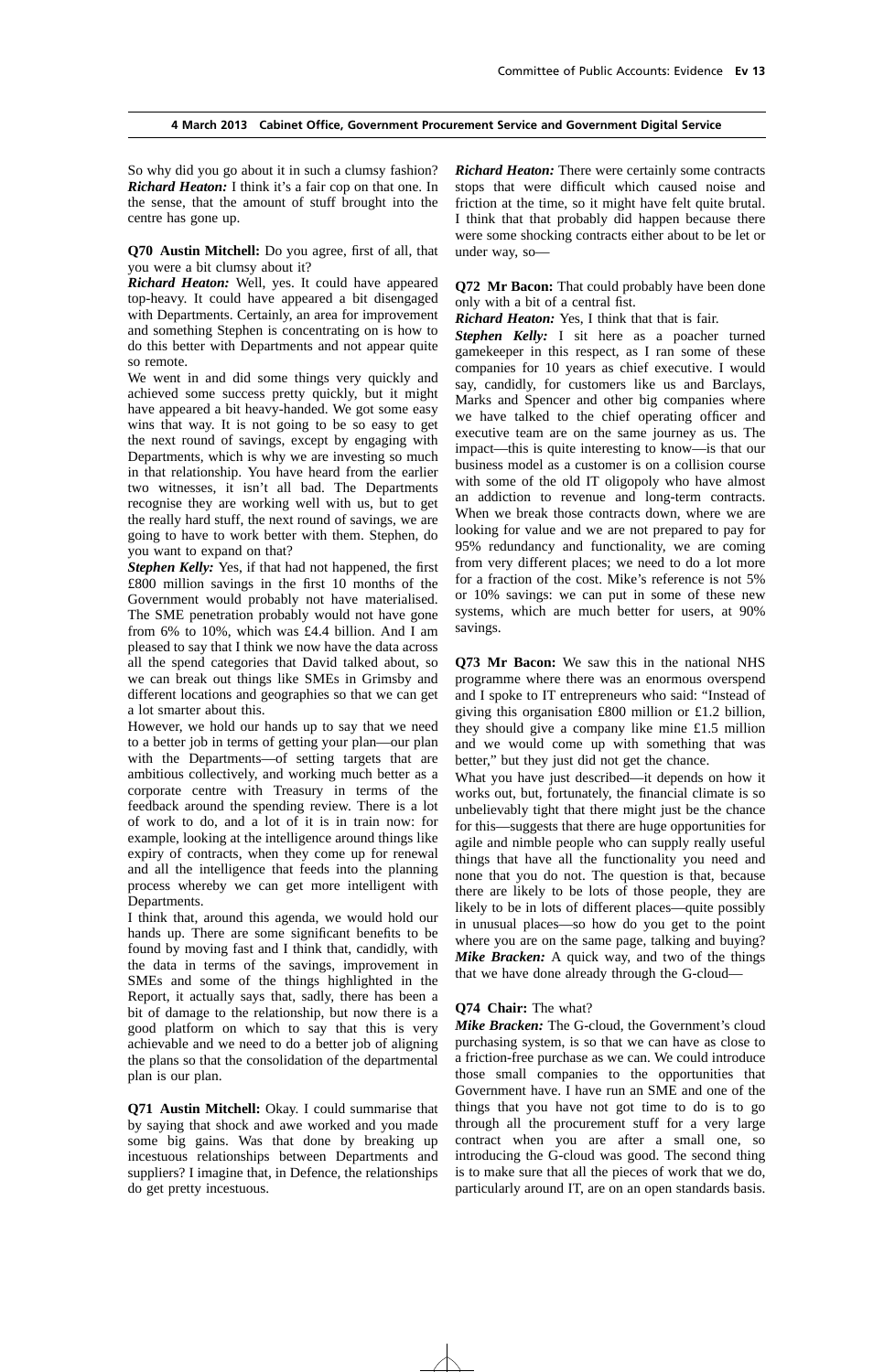**Q75 Mr Bacon:** Could you slow down a bit? What you said about the G-cloud was interesting, but you said "introducing", so I infer that it is ongoing now. How far has it got and how long will it take before lots of SMEs can use it? How many SMEs will use it? By when will how much be purchased this way?

*David Shields:* We have got over 350 suppliers. It is refreshed every six to nine months; 75%—

**Mr Bacon:** Doing what every six to nine months?

*David Shields:* It is refreshed. It is, if you like, a framework contract that we turn through the procurement cycle.

**Q76 Mr Bacon:** And how many of those 300 to 350 are turning over every nine months? Is it a new lot of 350?

*David Shields:* No, about 80% were maintained from the first iteration to the second iteration, and we have got 1,000 expressions of interest for the next one that is due: part three. The interest is growing—

**Q77 Mr Bacon:** What is the spend at the moment through it?

*David Shields:* The spend at the moment is actually invoiced at some £6 million, which is growing. The number of pipeline transactions is growing.

**Q78 Mr Bacon:** But you would be unsurprised if that was a much bigger number in two, three or eight years' time.

*David Shields:* I would be amazed if it is not a bigger—

**Q79 Chair:** That is £6 million out of—what is the Government IT spend?

*David Shields:* It is a fraction— **Chair:** Quite. It is tiny.

**Q80 Mr Bacon:** It is absolutely tiny, but what interests me is whether—I think it was Lenin who said that predicting is always difficult, especially of the future—you would expect that, in a few years' time, to be a magnitude order bigger? £60 million? £600 million?

*David Shields:* Significantly bigger. Certainly over £100 million, because we are already seeing major Departments starting to use—

**Q81 Mr Bacon:** It is still tiny. If you take C-NOMIS, which I am sure Mr Heaton will remember—does it ring a bell?

*Richard Heaton:* Sorry, I do not think it does.

**Q82 Mr Bacon:** Were you not in the MOJ area at the time?

*Richard Heaton:* Not in my time.

**Q83 Mr Bacon:** C-NOMIS was a project—the NAO has done a study of it—where £161 million disappeared, which still cannot be accounted for. No one can tell us where it is. I do not suppose that it will ever be found. When you say, "Whoopee! We'll get from £6 million to £100 million," that is good— £94 million bigger than now—but we are talking about £161 million from one project that disappeared and was never seen again. That is just one little corner of somewhere. When is it going to get to serious levels? Can it, given the scale of what government does?

*David Shields:* It can do, but it is a huge change of culture and in the way we acquire. What Mike has been doing is describing how we are buying services, not IT. It is a fundamental shift in buying culture. It will take some time.

**Q84 Mr Bacon:** You have just reminded me of a question I had for Mr Bracken. When you are trying to buy services, not IT, there is always a slight problem that, in theory, a Prime Minister might come along and say, "I know. The police need mobile phones. They need BlackBerrys. That is what they need." Someone might then say, "B-b-but, Prime Minister, have you thought—" but they are interrupted by the Prime Minister, who says, "No. My speech is next week." Lo and behold, a speech appears with a line in it saying, "The police shall have BlackBerrys." Then you are stuck, because you are going to buy BlackBerrys—the Prime Minister has said so. What education processes are in place to make sure that that kind of thing can be minimised?

*Mike Bracken:* Two things. First, we have a digitalby-default service standard that is in alpha now. It is live, and you can see it. For the first time, what is good, how you commission and what you should and should not buy are all based on open standards and how we deliver services. It is an open service. Members of the public can see it. Crucially, in all Departments it provides a guide and a forum to connect with those who have done it before to help to guide people through the process of moving from being a procurer to being a commissioner. We are providing that as a central resource.

Secondly, we are in a process of doing the same thing with back-office IT and working on how to let that out in smaller chunks and how to refresh it based on cloud-based services. There is of course a switching cost involved—

**Q85** Mr Bacon: I have just one more question while Mr Bracken is on about digital by default. It is possible that there is an answer out there somewhere that I have failed to research. The thing that worries me—perhaps you can explain this—is that we all know that there are some 8 million or 9 million people who do not have access to the internet, who are disproportionately likely to be poor and old and rural. How does digital by default help them? What do you do about them?

*Mike Bracken:* The first thing to do is to make services so good that people want to use them to ensure that you get the majority of people using the service right now. If you take the familiar brands that are very good digitally, you will find that their audience for both assisted digital and included digital are actually quite small, because they have more than 90% of people and because people want to use them and learn how to use them. None the less, every service will have two bunches of people: people who cannot use them; and people who will not use them. We have a clear assisted digital strategy, where we are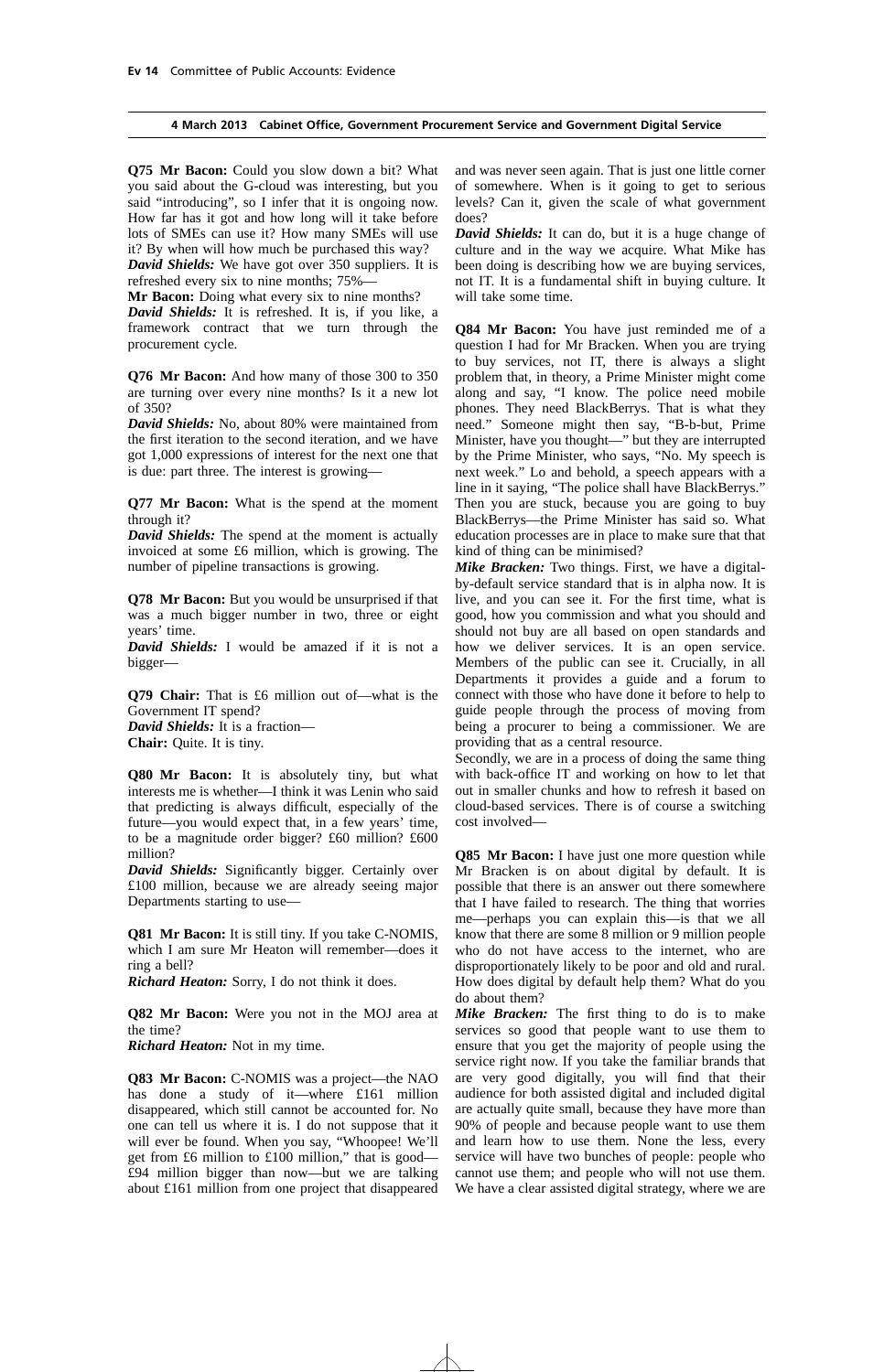looking for external providers of service to help users on board with digital, and to give them help and assistance with whatever the reason is that they cannot get on the internet now. While valid, those numbers still need to be bottomed out. Many services and Departments right now will say that they have very high numbers of people who are not connected. The definition of being connected needs to be looked at.

**Q86 Chair:** Let me just pursue that, because it is an area that I was going to talk about. On universal credit, about which I hope they are doing a tenth of what you say, the whole financial model is based on over 80% of clients interacting with them digitally. Yet all the data shows that the people who will want to interact with DWP are the least likely to have access to or be online. I have figures here from the Low Incomes Tax Reform Group: 70% of those not online are also not working. If you look at people with a disability, 41% of them used the internet in 2011 compared with 78% of non-disabled people. So all this spiel that it's great and more want to use it, works for the likes of me and you but doesn't work for those who will be dependent on a new DWP system to access their universal credit. I just don't get how you are going to transform that from the 16% or 17% going online now to the 80% which is the DWP's financial model.

*Stephen Kelly:* Just a couple of points and then I'll pass to Mike. From 2006 to 2012 there were 16 million adults in the UK who used the internet regularly and now it is 33 million. Of 55 to 64-yearolds now over 60% do online shopping. Ten years ago we would not have believed that. In the two years from 2011 to now, the level of mobile devices, rather than desktop, going on the internet for transactions has gone from 25% of users to 50%. I had the privilege last Thursday of going to Oldham, Ashtonunder-Lyne and Bolton Jobcentres, sitting with frontline staff and claimants. What surprised me is that that they have this thing called internet access devices— IADs—and they are booked out solid. There are queues for booking out the internet because people see that as a very useful way to refine their CVs, to get online help, to see what jobs are out there. There is great stuff with things like Universal Jobmatch where employers are feeding in. Then we did a round table for employers in Oldham. Again there was a huge appetite, right in the heart of the north-west, for digital solutions. So it is one of these things where if you look back in time, but certainly looking forward, and we are probably all voracious users of very sophisticated—

**Q87 Chair:** All the stuff on digital exclusion always shows that it is rural, poorest, out-of-work, unemployed and disabled—

**Stephen Kelly:** We are not advocating closing contact centres for people—

**Q88 Chair:** Their financial model is 80% plus going digitally. This is a very vulnerable group. They are the least likely. Of course, if you look at the totality of Britain we are all getting much more digital and much more comfortable with it. But where is it that we are not? It is the ones who are always going to be the customers of Government because they are the ones who are most dependent on public services.

*Mike Bracken:* You are absolutely right. If you look at some comparable statistics from the marketplace and some of the more successful services which are digital, such as vehicle licensing and vehicle tax, that is done 52% on line. It is a very odd number. Generally with digital services a Pareto law applies. If you can get to 20% you should be able to get to 80% or thereabouts and then you start hitting assisted digital and so on. Yet even in our more successful services we don't get—

**Q89 Chair:** But having a car you are already—

*Mike Bracken:* My point is that if you look at the very same demographics—people who use that service who are 55 and over—74% of them register for car insurance online. What we are seeing is that there is a delta between people in those hard-to-reach demographics, who are older or whatever, who can use services that we are not reaching, simply because our mainstream services are not good enough. So what we are saying here is that we are trying to get our mainstream services used as widely as possible and then focus all our efforts on those people in the delta between there, whether assisted digital or digital inclusion. I don't know exactly what those percentages will come to for each individual service such as the services within UC, but I suspect it will be nearer to 80% than it will be to 50%.

*Stephen Kelly:* With respect, if we think of this as a business, if we can deal with the 80% of citizens out there—farmers, students or claimants—and do that at an 80% reduction in costs, so at 20% or 25% of the original costs, then it gives so much more latitude to invest in the really vulnerable people. When I talk to front-line staff in job centres, that is what they get very excited about. It means that, instead of seeing everybody, they can focus their efforts—

**Q90 Chair:** Did they feel confident in that job centre that they can get to 80% online?

*Stephen Kelly:* I did not ask them that specific question, but candidly I was so invigorated by the energy, passion and commitment of those guys on the front line.

**Q91 Austin Mitchell:** From what Richard was saying, we have the makings of a good "Yes Minister" script with computer purchasing. I wanted to clear up one thing. A lot of the Departments that Richard has exposed in the past on this Committee were in relation to problems where ICT became the great must-have for Departments. Firms oversold what their systems could achieve and Departments over-specified what they wanted and then changed their minds halfway through the process, and we got the kind of problems that Richard has been exposing over the years. Can you tell us that with central supervision that will not happen again, or that it is far less likely to happen again? What reassurance can you give us?

*Richard Heaton:* We are in a far, far better place now. The other thing that I would add to your list, Mr Mitchell, is the sheer money that we paid out on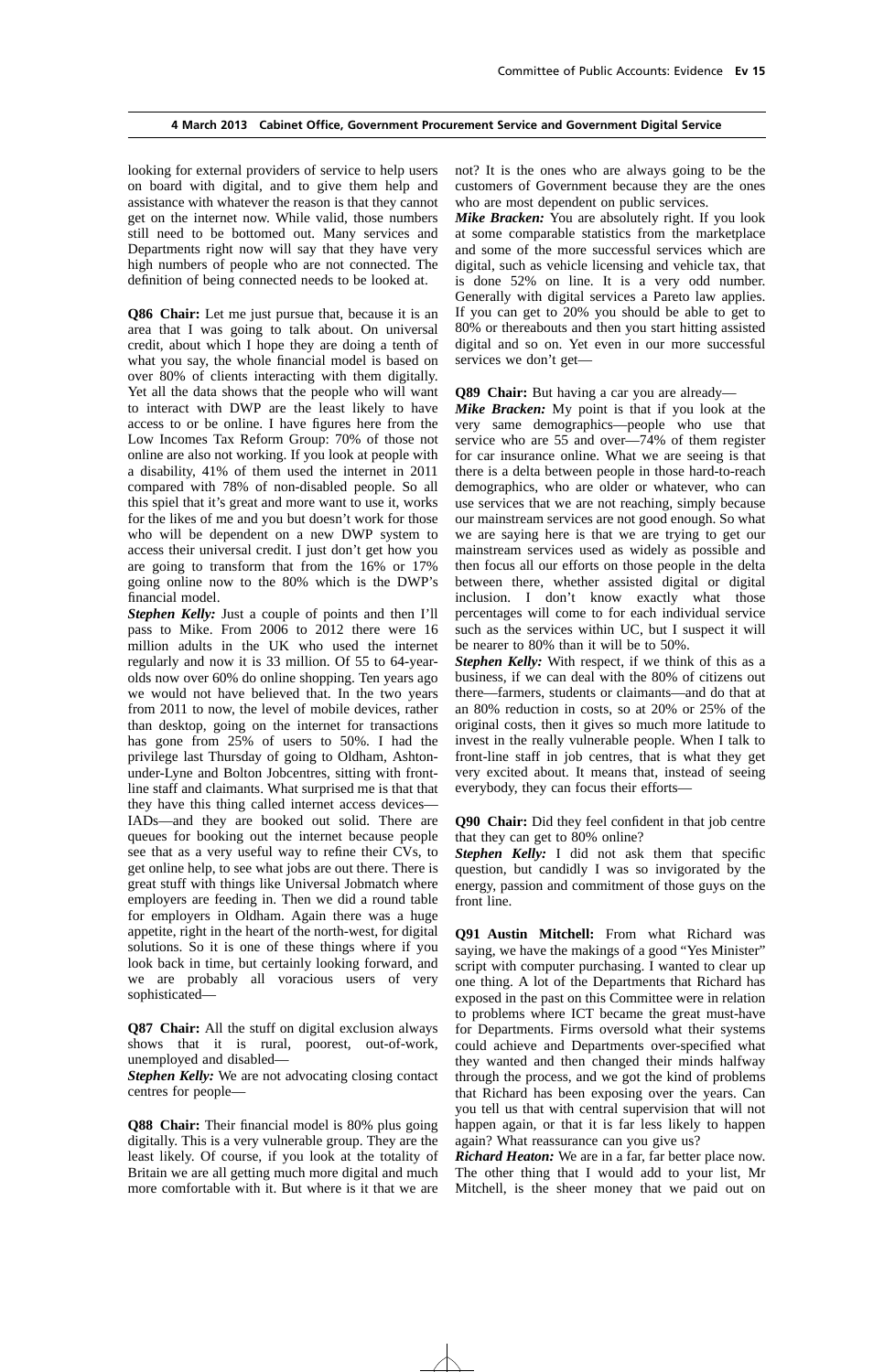changes. It may not have immediate costs, but when a specification was changed, it ended up costing £50,000. It was stunning. I will say two things. First, the presumption is not to procure. If we can make a request to the Committee, if you see the words "procure" and "ICT" next to each other, it is worth challenging. No. 1 is we should not procure in the first place. Secondly—sorry, I have lost my train of thought.

*Stephen Kelly:* A couple of things. I will just give you some data, because I love data. We are paying things like—madness—£64 on a power cable for a PC. I can go down to PC World and buy that for £20. This is a multi-year contract. To your point, Mr Mitchell, there are things where—shame on us—we are representing the taxpayer. Can we completely assure? I am sure, because it is the way it is, that there will be some roadblocks and there might be an isolated couple of incidents, but the momentum is definitely challenging. The control environment we have established with the Treasury is a fundamental tenet to ensure that the right questions are asked and that services are commissioned much more wisely, representing the taxpayer's best interest around this.

*Richard Heaton:* The second thing I was going to mention was that the big IT companies no longer face off against seven, 10 or 22 different negotiating Departments. This thing about having a single Crown commercial representative means that every single top company has one person who faces off against them. Everyone who wants services from that company—if we do have to procure—goes through one person who knows all the tricks that that company has at their disposal.

**Q92 Mr Bacon:** And all the contracts that they already have.

*Richard Heaton:* Exactly. It is equality of bargaining power. It is a tremendous irony that the Government are the big spender, but in these commercial negotiations we did not have the bargaining power and the other side did. That is an extraordinary irony. The simple proposition of having a single Crown customer representing all the buyers in Government for that one company is transformational.

**Q93 Mr Bacon:** If it is such a simple idea, why did it take so long until Francis Maude came along and said, "This is what we're going to do"? I remember hearing him tell a story where—I forget the name of the supplier now—they were shooting the breeze about the value of the relationship. Somebody thought it was £40 million and somebody else thought it was £60 million, and it kept being bid up and up and up. Someone else said, "No, that is wrong, because we do over £80 million with them just ourselves." The true number turned out, I think, to be £1.2 billion. I can't remember which supplier it was. Since it is so obvious, why has it taken so long?

*Richard Heaton:* The honest answer is that I do not know. My impression is that it is particularly visible on ICT. I remember that when I joined the civil service, we did not have computers on our desks. I came from the Bar, and even the Bar had computers. I remember asking for computers, and we were told that it wouldn't happen in my boss's lifetime, which is an extraordinary proposition. There is a sense that we are always behind on ICT—that the Government are always 10 or 20 years behind on ICT, including their own purchasing team, who are brilliant at purchasing other services. There was a sense that we were just behind the game. I cannot give you a more precise answer as to why, historically, we did not do Crown commercial reps before, but this idea of the Crown as a single supplier is transformational.

*Amyas Morse:* This is all excellent and the right direction of travel. I do not think that the Committee is disagreeing with that, and nor do our Reports. However, I am going to ask you something a bit different, which is whether you are ever going to arrive there. You have got five people in your ICT spend control team right now. We have got a uniquely favourable set of conditions for driving these changes through. A lot of these are not new ideas, actually, to be brutally frank with you. They have been there before and they have been successfully resisted. You must know that's true. Now it is happening because there is no money, and there is a really brutal crashing pressure, which is like, "If we do not change now we are in big trouble." The question is this: if you can't get it to somewhere where the way the civil service sees itself and thinks of itself as radically changed—I think IT is probably the most important single enabler to that—and if you do not get it over the crest and down the other side, we will not see it all go back, but we will not make all the progress that we could make. My only concern is the relatively slow pace of some of it. I know you can move IT forward, but things like setting up these academies and so on are all great but we have got very little time. If you have a few big things going wrong, which is not inconceivable, you might find that that blows us off course. You are not going to have such favourable conditions. It may go on for a while, but the chance of embedding business competence into the way Government does business is available now. Certainly, since the time I have been watching, it has not sold many tickets before now. I just wonder whether we are going to get somewhere that is sustainable in all this.

*Richard Heaton:* I am going to spare Stephen's blushes by saying that the energy and pace that are behind this area of central Government are pretty impressive. If the impression you have got is lack of pace, I am disappointed, if I am honest—

*Amyas Morse:* I am asking a slightly bigger question than "What about Steve?", if you don't mind. I am asking, "What about Government?"

*Richard Heaton:* The unified theme of civil service reform is really challenging. To give you another example that is nowhere near Stephen's area, for 20 or 30 years we have had delegated pay in Departments, and frankly we are living with the consequences. We are living with the friction between Departments. We have different pay scales, we cannot have a single labour force, we cannot move people around strategically and we cannot have a single view of our talent because we took a decision 20 or 30 years ago to have delegated pay. Shifting to a unified civil service is really important, which is why the unifying theme in the civil service reform plan is so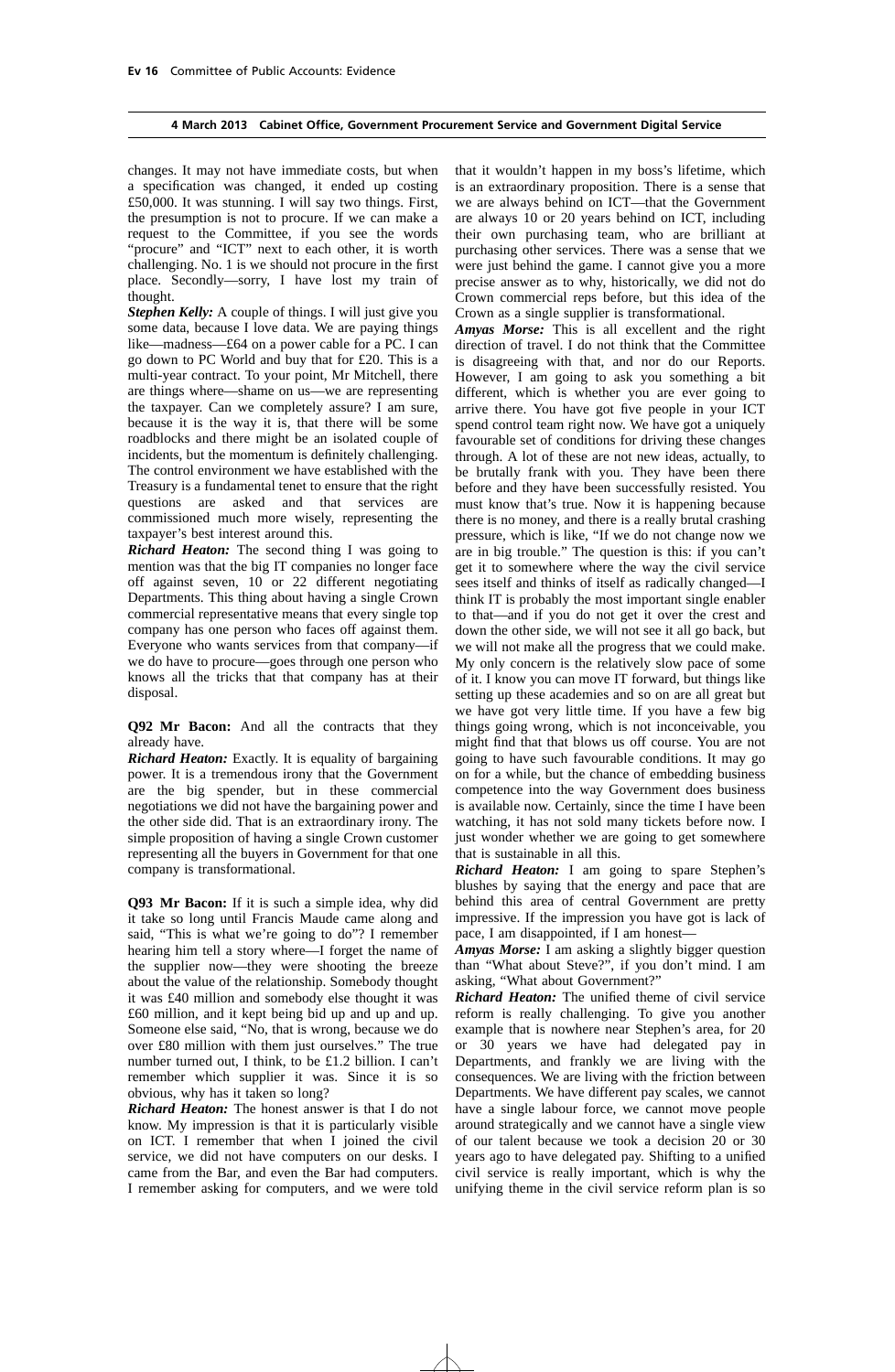important. That is why, symbolically, anything that joins the civil service up, such as gov.uk, is tremendously important—it is tremendously important symbolically that all Departments look and feel the same and do not feel like separate organisations.

**Q94 Mr Bacon:** I am sorry. I do not want to interrupt your thread, but on that point, "Continuity and Change" in 1994—in the wake of, and somewhat in contradiction to, "Next Steps"—stated that it was very important to maintain a unified civil service. Why has it taken 19 years not to get round to getting rid of this problem that you have described?

*Richard Heaton:* Probably because there was too much money around, if I am honest. There were 10 or 15 years when, frankly, you could set a budget and it did not really matter because the spend control was not there. You are right, and Amyas Morse is right.

*Amyas Morse:* What are the irrevocable steps that have got to be taken now? You guys know what you are doing—I know that, and I am not trying to criticise you. I am trying to ask you, given the short time we have got with the wind behind us, so to speak, what has got to be done in a relatively short time to make this stay permanent. I am just interested in your views. *Stephen Kelly:* Building on that, I think we have really enhanced the control environment significantly, and a lot more around forward planning. We have established departmental engagement to get ahead of forward plans to challenge people around what the programme work looks like for next fiscal year. A key part, Amyas, I think is a very functional and supportive relationship with the Treasury around particularly the spending teams. There is a lot of work going on where our experts are helping and supporting the Treasury around 2015–16 and looking out, and then also the next fiscal year and the fiscal year coming up as well.

From my experience of 30 years in the private sector, I think the way we do alignment around plans for success and early visibility—to back Mike's point, if a project is going to fail, kill it quick. It happens. This notion that projects never fail is la-la land. They do fail, and you need to kill them quick. Then you really need to come back and say, "What benefits is this going to deliver to citizens?" and ask fundamental questions around ministerial policy implementation, support for stakeholders and the poor old taxpayer as well. Controls are fundamental, and alignment as a really responsible corporate centre with Treasury around the numbers.

The other factor around that is data. What gets measured gets done. Candidly—I come into this looking at departmental accounts, looking at Treasury accounts and looking at our accounts—you would never start because there is so much inconsistency around the data. That comes out in some of the reports, and we welcome your scrutiny and challenge around that.

**Q95 Chair:** But you also must provide data that they trust.

*Stephen Kelly:* Totally. I am totally on the same page.

*Richard Heaton***:** I am scribbling down four things. It is a great challenge. Visibly, we need things to change so that we can see that we are doing something completely different. I listed procurement reform. It would be great for procurement reform to be out there and for people to understand really clearly what they procure centrally and what they do not. Digital is another. Whether we have delivered on the digital strategy—not just written a strategy—would be my second one. Shared services is another. At the moment, we still have Departments running their back-office services separately. We have launched the one and two shared service centres. And the fourth one, as Stephen said, is consistent, clear management information and data, so all Departments, in a common currency, know what they are spending and where they are using their resources.

*Mike Bracken:* If I can sum up, all of that is valid, but the one thing you have to do more than anything else is deliver. The delivery deficit that we have in Whitehall is so large that unless we get the trust of the end user—businesses or users—that we can deliver on some of this, the mandate falls.

**Q96 Chair:** May I just ask a couple of questions? One is around SMEs. In ICT, you talked a lot about using the G-cloud to encourage new entrants. If you look at the rest of procurement, and we look at a lot of it here, it is concentrating very much on fewer and fewer. Look at the Work programme, the example we had in the MOJ around the interpreters' contract, and what the Justice Secretary has said about the probations contracts and how they will be regional level big. How will you ensure in the way we procure—other than ICT—that you meet the Government's objective of 25% going to SMEs?

*David Shields:* In terms of the SME agenda, it is making sure that we have the right strategy for the market, so certain markets are more SME prevalent than others. Certainly, in contrast with what we are putting in place in GPS—

**Q97 Chair:** I am going to interrupt you on that. Sorry. If you look at the Work programme or at the probation service, it is chock-a-block full of very small organisations active in the field. In the Work programme, many of them are now either getting out of that market or going into liquidation. I hate to be a pessimist, but I see a similar thing happening in the probation field with the way those contracts are being managed and designed. It is actually happening as you have been in—you have been in for two years now. That you should be able to get a handle on, and I am not convinced that you are doing it.

*David Shields:* Across the piece, we are measuring an increase in expenditure with SMEs. It has gone from 6% to 10%.

**Chair:** That is, according to the report, unverifiable. It is part of your data thing. According to the report it is unverifiable. Even though you are saying you are doing it, the Departments do not believe it. That is what you have said; it is unverifiable.

*David Shields:* We are improving the data we have around SMEs and the identification of suppliers. Given the scale of the change, we still think it is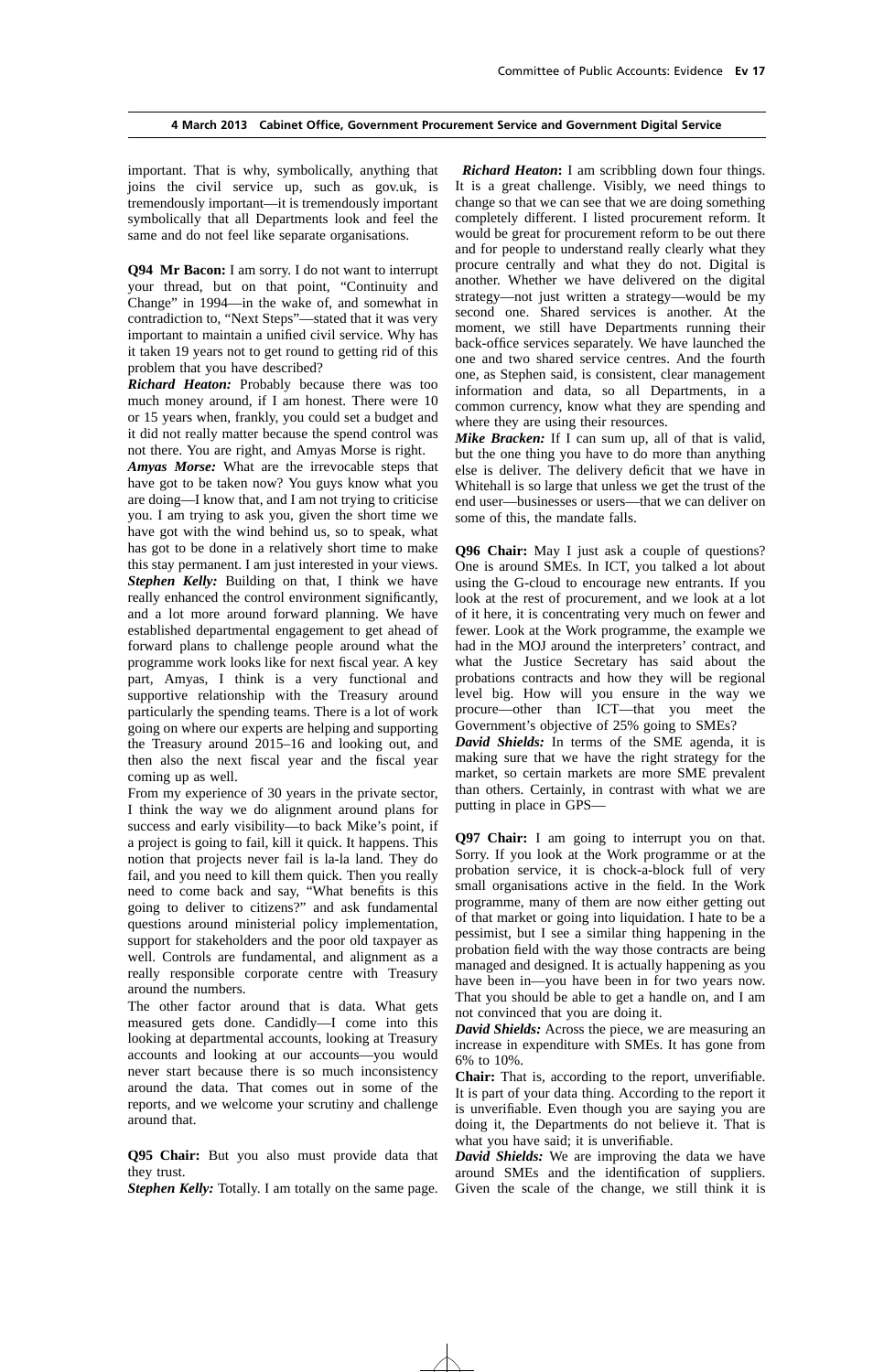increasing. There are also the SME payment terms. For example, we are about to put a contingent labour contract in place, which is SME predominantly in the supply chain. We want to aggregate it at a tier 1 level, but we are using terms and conditions to flow through—

**Q98 Chair:** So why are we not seeing it in the Work programme? These are big new procurements. They are massive. The Work programme is £3 billion, £5 billion over time. It is massive. I do not know how big the probation service is. Huge, is it? It will be enormous. You know what I feel when you respond to this? It is a typical bureaucratic processy thing, which is not going to impact at all on the real world and get the outcome that the Government wish to have.

*David Shields:* We are actually passing through payment terms right through the supply chain.

**Chair:** It is not happening though, Mr Shields. We are out there, and we see that it is not happening.

*Stephen Kelly:* A lot of good things are happening, but I will come back specifically to the Work programme and MOJ. Payment down to five days. There are Crown Reps around Stephen Allott, whom I think you know. There is a lot of stuff around contracts finder, mystery shopper—300 inquiries with an 80% success rate, so much better transparency. We have kicked off surgeries in Liam Maxwell's area with SMEs so that we break down this fear. Before I joined here, in Government, I set up six companies in the UK and helped to fund them. They are all great SMEs. They would never think of bidding to Government. They have this stereotyped image: it is too hard—too difficult—we will lose the will to live; we have to go out and win business in the private sector. So we have done a lot of surgeries and outreach. Then you heard about G-Cloud.

To be candid, you have raised some fair challenges on the Work programme and the MOJ. I do not have all the answers, but we will take that away and come back to you about it.

**Q99 Chair:** All I am saying to you is that these are big Government procurements—

*Stephen Kelly:* We understand that.

**Chair:** Huge Government procurements, and actually things are going in the opposite direction—you're killing off the SMEs.

**Mr Bacon:** The bane, very often, of the large contractors that get it, like A4e, is that they then subcontract. They take a nice big fat fee and then they hand on the risk to some poor small charity that really can't bid for it itself because it has been let in too large a chunk, and then it gets squeezed. That begs a different question, which is really about the whole localism agenda, because the obvious way to make it manageable for a smaller organisation is to really drive it down much more locally, but then if you were serious about that, there would be a lot less going on in Whitehall. You would just be passporting through the money and standing back, and there would be far fewer of you. Is that where we are heading?

**Chair:** Just to add to that, Richard, Chris Grayling, if I can get the quote, was talking about what he is doing

in the MOJ. I am not going to find the quote, but he does say somewhere, "I've got to have the larger people because otherwise there's too much of an administrative burden and cost on the MOJ." So you have this tension—this is the MOJ probation services contracts. It was a statement, I think, last week, when he literally said, "I'm going for big contractors and recognising that, because it cuts my admin costs."

**Q100 Mr Bacon:** Exactly the same phenomenon is visible in the way DFID hands out money, by the way. Even if you have three branches of Oxfam in one country—you might have Oxfam UK, Oxfam Ireland and another Oxfam, all operating in Tanzania; they are actually doing something about that now. It is much easier for DFID to deal with a much larger organisation, with a country director who is spending £7 million, £10 million, £15 million or £20 million a year, than to deal with lots of small organisations. You can't really get round that so long as you— Government—are this big and doing it all at the centre, can you?

*Stephen Kelly:* It is fair to say—coming back to your point, it comes back to the commissioning and structuring of the contracts to make sure the outcomes and payment by results reward the right behaviours and are driving the programme for the Government. That is the reality, so it is back to commissioning skills and competence—

**Chair:** I would be really interested in your note on it, because I think we are moving in the direction—

**Q101 Meg Hillier:** Just two things. You mentioned, Mr Kelly, that you do surgeries, and you mentioned G-cloud, Mr Bracken. I represent what was known as Shoreditch and still is to most people, but the Prime Minister and the Chancellor call it Tech City. If you have not had a surgery there, there are plenty of IT suppliers who would be able to come up with very quick, creative solutions for some of these things.

**Mr Bacon:** Meg will put out the red carpet.

**Meg Hillier:** And I will certainly put out the red carpet and maybe even provide a cup of tea!

*Richard Heaton:* That is why accessing SMEs is so important: that is where the innovation is. It is crazy: the private sector uses SMEs; we don't. I do not want to sound bureaucratic, but—

**Meg Hillier:** They are very can-do. They have such a different approach to working—

**Chair:** But that's IT.

**Q102 Meg Hillier:** It's not IT. No, actually, Chair, if I may correct you—I get on a whole drive about this, as MP for Shoreditch—they are dealing with real-life problems. They have this technique whereby they can get into the IT behind it, but they are dealing with personal behaviours. I am thinking of things like Lingo24, which is a translation service; there are so many examples of it. They really could be shaping what we do.

*Richard Heaton:* We have examples of travel companies and nursing companies—they're not just IT companies—and the main barrier is the sheer bureaucracy of dealing with Government, so we have scrapped pre-qualification questions. We have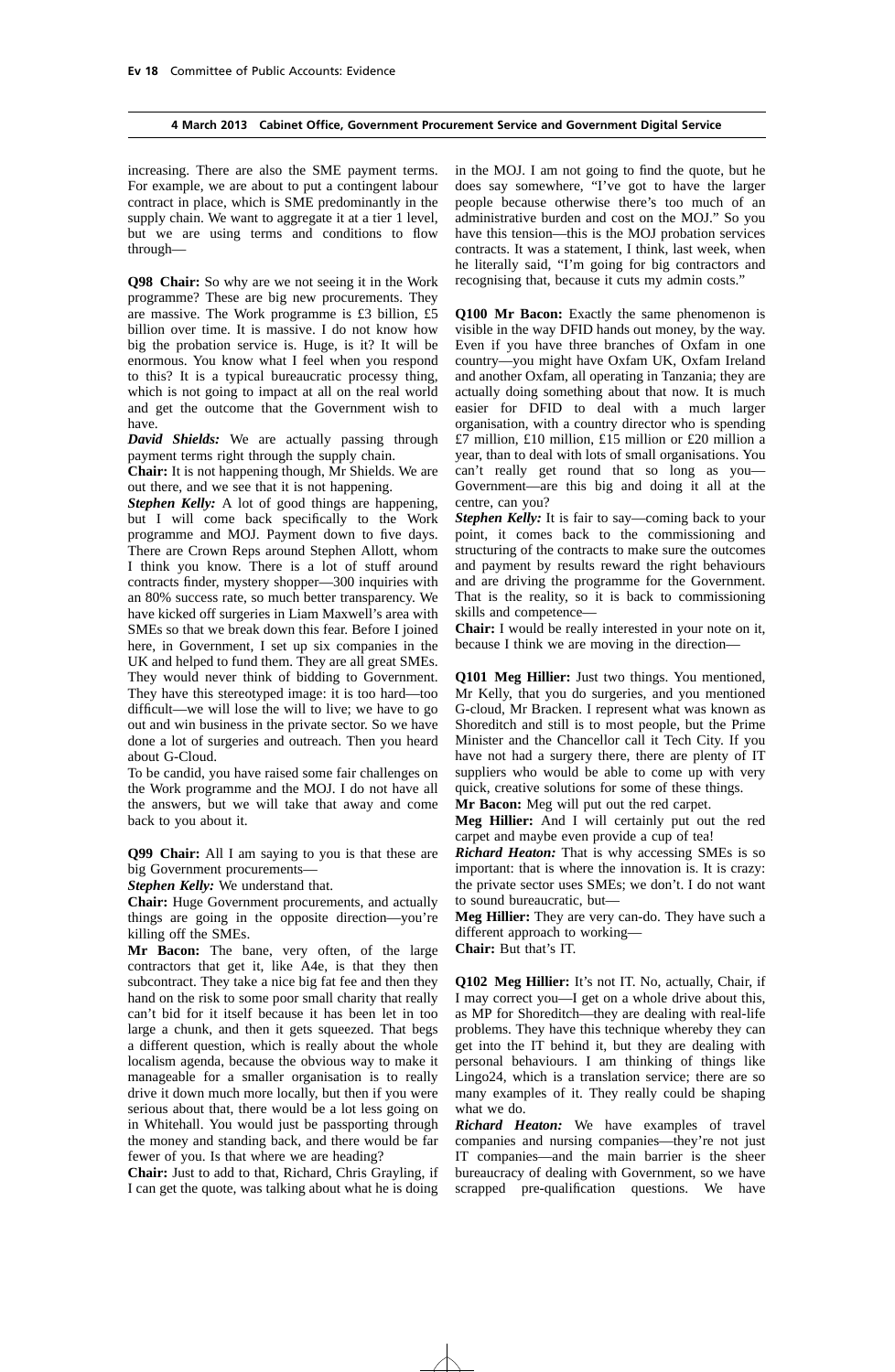scrapped it for pre-threshold contracts for almost all Government Departments. There is massive energy in Brussels to reform EU procurement law, principally because—

**Chair:** Mr Heaton, I am telling you that the way you are designing these things—Government across the piece, not just the Cabinet Office—militates against your objective. We are seeing it here every day in the reports we get.

**Meg Hillier:** But I will welcome you to Shoreditch if you would like to come along.

**Q103 Chair:** The other thing that this Committee is really concerned about is that people with whom we contract should pay their fair share of corporation tax. Let me take the IT world as an example. I hope you saw the big exposé in the *FT* at the beginning of February around all the IT companies with which the Government do business, all of which seem to be particularly effective at avoiding corporation tax, with structures in Ireland, Bermuda, Luxembourg. It's Microsoft; Oracle; Symantec, which you mentioned; Xerox; CSC, which we also know well; IBM; Dell; Capgemini; and Accenture. Between them there is a heck of a lot of business but very little back to the taxpayer. What are you doing about that?

*Richard Heaton:* Everyone in Government, everyone in public service and every taxpayer ought to feel strongly about this, and procurement—

**Q104 Mr Bacon:** Not if they have a personal services contract in Government. They are benefiting from the old world.

*Richard Heaton:* But seriously, all of us have a part to play in this. You know that the Treasury and Cabinet Office have a consultation going; I think that it closes reasonably soon, and there is a policy out there—

**Q105 Chair:** I welcome that hugely and I have talked to Danny Alexander about that, but it is very weak. It all assumes tax evasion, but all the stuff that we are talking about is aggressive tax avoidance, which is about arranging your businesses in such a way that you minimise the tax on profits from economic activity here being paid to the UK Government. So, much as I welcome Danny Alexander's intervention in this, that will not deal with any of these IT companies who get a heck of a lot of business. You have got to do something else.

*Richard Heaton:* We are open to ideas. We will—

**Q106 Chair:** Let me give you one idea, which is Charlie Elphicke's, not mine: if you let them have a contract, you make them sign and tick a box saying how much tax they will pay on the particular contract that they are about to enter into. That was his idea in the debate that I missed just after Christmas.

*Stephen Kelly:* That is a good idea, In November 2012, we introduced a measure separately around supplier performance—you may be aware of this—to make sure that, across Government, we take a view of supplier performance and if someone is in dispute or falling badly, we look at those, looking forward to the future.

The other aspect is that the Crown Reps who work for Bill Crothers have conversations around what we call good UK citizenship. That not only looks at things like corporation tax, but I would welcome any technologies registering patents in the UK, employing R&D staff and having support centres in the UK. It looks at a number of factors: not just tax, but employment, contribution to the UK, apprenticeships and all those sorts of things as well as IP and technology and patent registration.

Those conversations do go on. We have to tread carefully on the legislation with Brussels and the EU, but we will uphold, for the most responsible citizens and taxpayers, to make sure that these guys who have been given business on behalf of the taxpayer step up and contribute to the UK.

**Q107 Chair:** This is an exposé, done only in February this year, which was a good bit of investigative work done by the *Financial Times* and we may well want to call them in, as a Committee, when we have reflected on it. Are you telling me that when you next do a deal with—I could take any of them, but let me take Accenture, where they hold their intellectual property in Ireland. They are managing the IT system behind universal credit, so they have big business with us. They had turned over £10 billion in the five years to 2011 and made profits of £200 million.

They have deferred taxation because they have the intellectual properties in Ireland—that is how they do it. They do it by the transfer price, in charging something absurd to Ireland on the intellectual property. Are you telling me that Accenture will not reappear as a Government contractor until they mend their ways, so that they really do pay tax on the profits they get from the economic activity they undertake with Government, which is funded by the taxpayer?

*Stephen Kelly:* Unequivocally, I am not telling you that, but I am telling you that the conversations we have with them look not just at their supplier relationships with Government. They also look commercially at whether we get "favoured nation" terms and pricing. Some of these people have 30 rate cards for the same person—madness. We are getting loads more consistency.

The other leg of the stool would be around UK citizenship, which encompasses corporation tax, and encouraging them to disclose that and pay appropriately. However, there are other elements around patent registration and employment in the UK whereby we would encourage all those players. But do we have a mandate to stop procurements because of that? No.

**Q108 Mr Bacon:** Would a stronger way of putting it be that it would be unlawful? *Richard Heaton:* Yes.

*Stephen Kelly:* Absolutely.

**Q109 Chair:** I think there are ways around this, with a little bit of inventiveness in the terms for whom you invite to tender for particular procurements. You write those terms. I have always believed this about this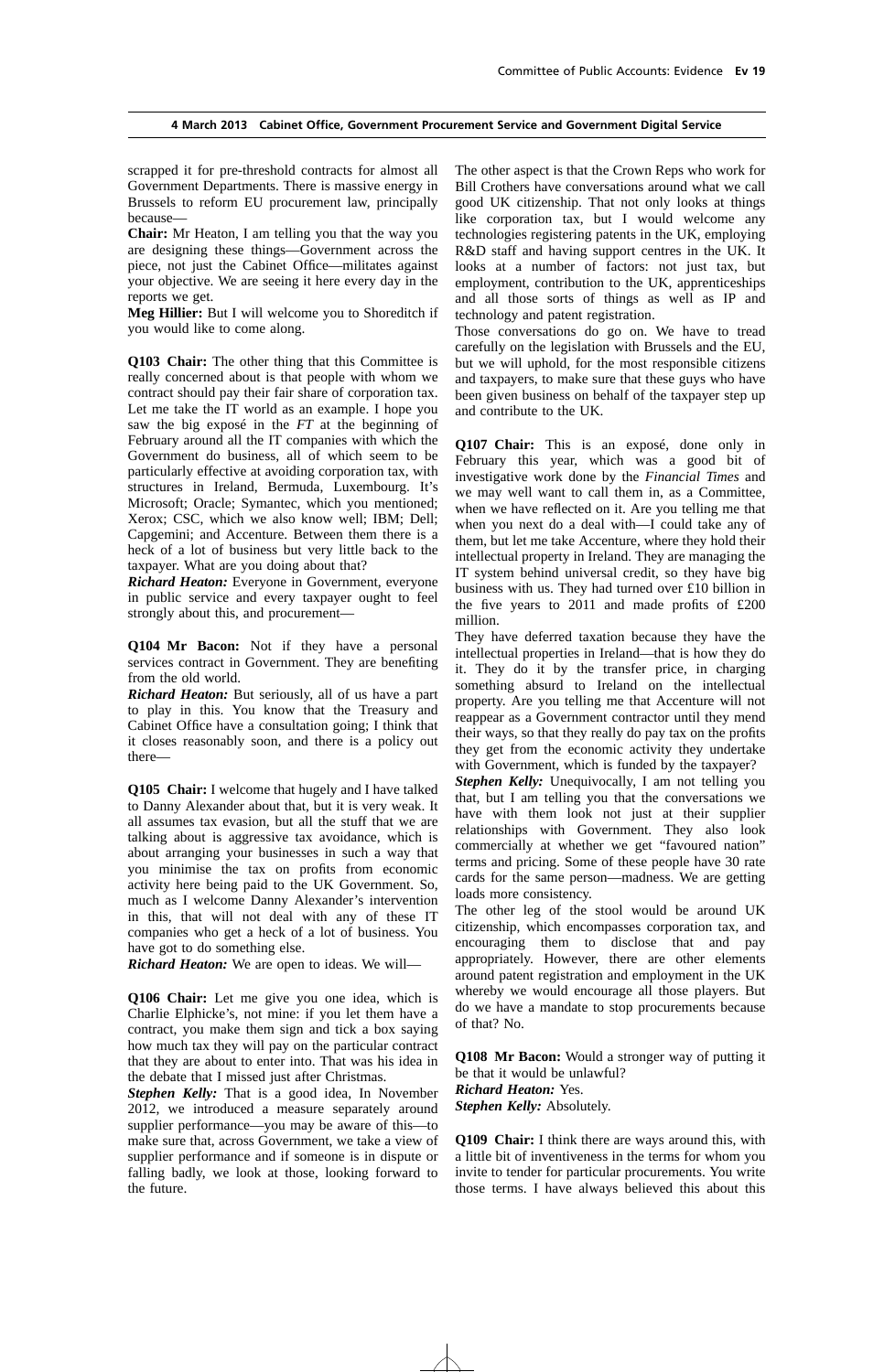idea about European law stopping you—I think you can find a way.

**Mr Bacon:** I have a different solution for the European problem, but let's not go into that. So does Austin.

**Chair:** Well, I don't. I think within it you can write the terms of your eligibility to tender in such a way that they write out those people who fail to meet your criteria.

*Richard Heaton:* Can we take that away? We are not risk averse when it comes to public procurement law. We take a very pragmatic approach.

**Chair:** Good. Let one of them sue us.

*Richard Heaton:* Let us take that away. Stephen is absolutely right to say that we cannot categorically give an assurance that companies that do imaginative things with tax will be excluded; we just cannot give that assurance right now. As part of the conversations that big suppliers have with Government on every level—civil servants and Ministers—it would be good to get a culture where this is on the agenda in every conversation. That starts to send the message that if you want to do business with us—if you want a foot in the door and you want access—you have to be a good citizen.

**Q110 Mr Bacon:** This is all music to our ears, although you understand, from our point of view, the low base we are coming from. It is not merely that there is no conversation yet regularly about tax; there is not even a conversation yet about performance. Robert Devereux sat where you are sitting not that long ago. We discussed A4e's performance, and the idea that surely the question of its performance ought to be capable of being taken into account. He said it would be unlawful. That left us all with our jaws down on the floor somewhere: we just could not credit it, but that is what he said. We are not unenthusiastic about what you are saying, and we are not naturally cynical, but we do have a certain scepticism because of what we have seen before.

*Richard Heaton:* Can we write to you specifically on that point—the relationship between supplier performance and eligibility to bid? We have a new policy on that. I do not want to paraphrase.

**Chair:** New policy? It could have always been done. **Austin Mitchell:** I have been sitting here pondering on that question for three quarters of an hour, and now Margaret has gone and asked it.

**Mr Bacon:** Par for the course, then.

**Austin Mitchell:** What happens is clearly that these firms—and our Chair has listed them—are reporting lower sales in this country than they are reporting to the authorities and to their shareholders in the US. This is done because they are headquartered in Dublin, nominally, and a lot of the sales are recorded as if they were sales in Dublin. Ireland must be the most computerised country in the world according to the amount of ICT systems being sold there. **Chair:** Apart from Bermuda.

**Q111 Austin Mitchell:** They must have it coming out of their ears. Do you actually know whether sales to Government are recorded as sales in Ireland or as

sales made in this country and therefore taxable in this country?

*Richard Heaton:* We have made fantastic progress in working out where Government spends it money, but I don't think we will be able to answer that question unless my colleagues can?

*Stephen Kelly:* No, and what we do in the Crown Reps team is start analysing their filings in the US— 10-Ks and 10-Qs—and break out all the segmentation of the data that they do disclose. If they provide it in the public domain, we will know that.

**Austin Mitchell:** Can you find out what proportion of sales to HMG is taxable in Ireland and what proportion is taxable in this country?

**Chair:** Let me give you the Microsoft details. This is according to the *Financial Times*, but I think that it does good research. In its UK business, Microsoft employs 2,500 people. It turned over £663 million to June 2011, on which it earned a pre-tax profit of £66.5 million and paid £19 million in tax. In Ireland, it employs 661 people, as opposed to 2,500, and turned over £13.4 billion as opposed to £663 million, of which £2.1 billion was sales to UK customers. In the same year, it made profits of £593 million and paid £76 million in tax. It has a headquarters in Bermuda, so it then charged royalties for branding and so on from Bermuda and lessened even its Irish taxation because of that mechanism. Shocking!

**Q112 Mr Bacon:** Then it ended up in a Caribbean island. It was transferred to somewhere in the south Pacific and phone calls were made that he did not want.

The thing I find extraordinary about your previous answers is that you are the guys paying them the money. As Austin said, it is HMG with whom they are contracting and supplying services. Surely it should not be beyond you as a buyer of these services—a customer, especially one of your size and weight—to be able to say, "By the way, one of the things we want to know is where you are booking the revenue and the profits." Or not just the profits, but, "Where is this business being booked? In conducting your affairs with us, how are you as a business assigning the revenue that you are getting from us?" You've got to get down to a brass tacks level and then build back upwards, surely. As an enormous customer, surely you can demand that information from these suppliers, or otherwise say, "We will go elsewhere." You have that power, don't you?

**Austin Mitchell:** And having got that information, you could then negotiate a lower price, taking into account the extra profit they are making by avoiding the tax they should be paying in this country. Why shouldn't that be used as a bargaining counter to negotiate lower prices, if you get the information?

*Richard Heaton:* It is Mr Bacon's, "Or we will go elsewhere" that I am nervous about, because of the procurement framework from Brussels, but we have covered that point. I want to take that point away, because I am intrigued by just how far we can get, within the European procurement framework, to achieve what you might call corporate social responsibility and UK citizenship obligations through procurement. I do not want to over-promise—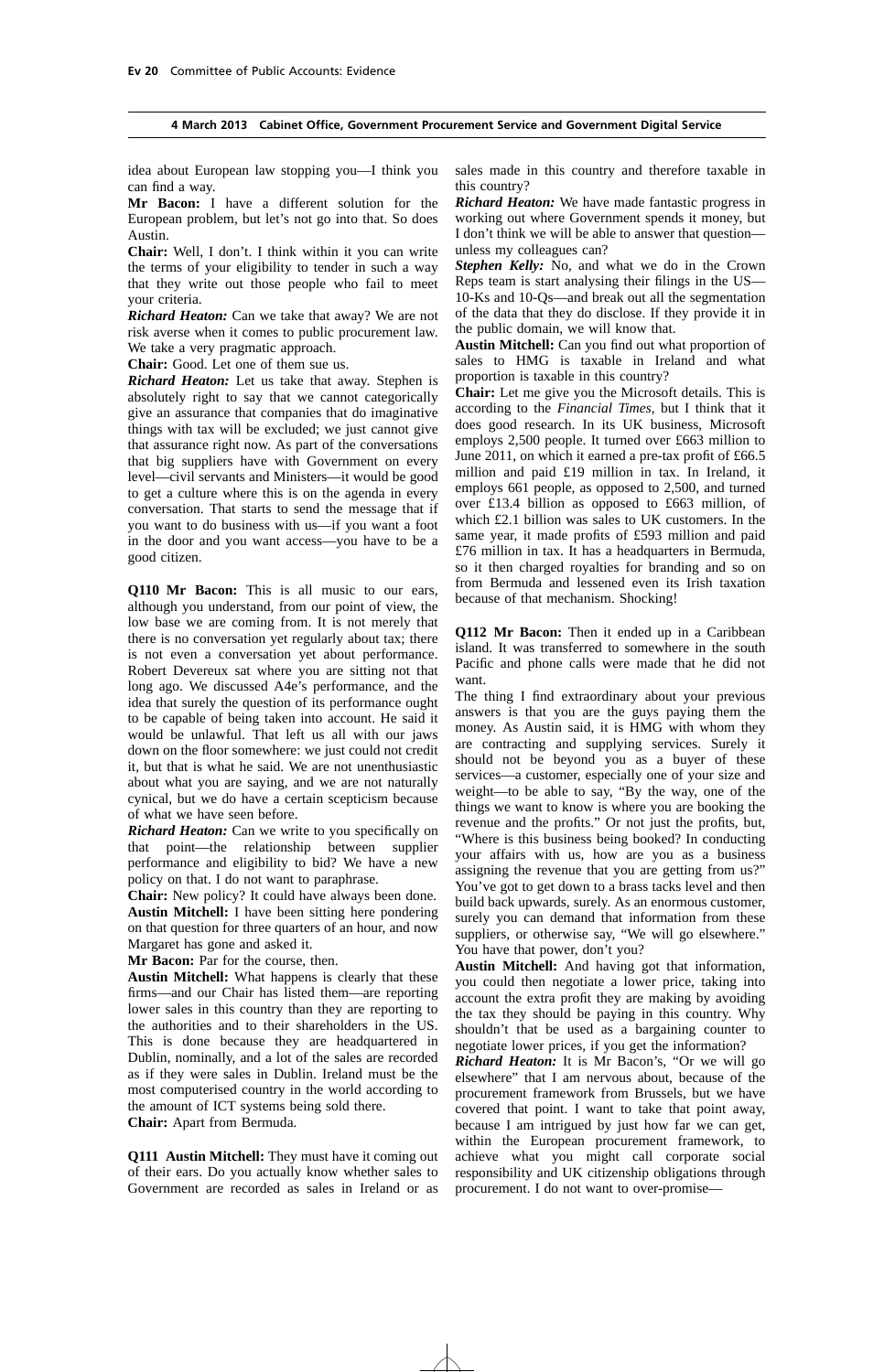**Chair:** I think we have finished. Thank you very

#### **4 March 2013 Cabinet Office, Government Procurement Service and Government Digital Service**

**Mr Bacon:** It is not like the Germans would be disagreeing with you; they would probably be coming from exactly the same place. The reason we have the phrase "Belgian dentist" in our language is because of the Germans, not us. I would have thought a lot of European Finance Ministries would be in the same place wanting the same thing.

**Q113 Austin Mitchell:** Having taken that point away, could you send us a note on what the possibilities of getting and using the information are?

### much indeed.

*Richard Heaton:* Absolutely.

#### **Written evidence from the Cabinet Office**

#### SMEs

The Government has an aspiration that 25% of spend (directly or in supply chains) should be with SMEs by the end of the Parliament. The latest figures show that in 2011–12 10% of direct spend went to SMEs—an increase from 6.5% in 2009–10. In addition, a survey of Government's top suppliers showed that 6% went to SMEs in supply chains.

Departments did not historically collect high quality data on their spend with SMEs and it has been challenging for departments to provide accurate information. However, we have been able to verify our most recently published figures on SME spend with departments.

In order to further improve the data on direct spend, Cabinet Office and the Government Procurement Service are assisting departments by using external verification to validate whether or not their suppliers are SMEs. On indirect spend, Cabinet Office manages the collection of data from strategic suppliers on behalf of the departments concerned. However, in light of the NAO report, we are also considering what more we can do to provide assurance to the NAO and PAC.

However, data with SME spend data should not detract from the reforms that Government has introduced to improve access to procurement opportunities for SMEs. We are serious about removing the barriers that have historically prevented SMEs from supplying to Government, and have already made real progress:

- $\sim$  Central Government opportunities over £10,000 must now be advertised on Contracts Finder. As at the end of February 2013, 14,339 contracts had been published online of which 4398 were flagged as awarded to an SME (32%).
- To assist UK industry, we have published pipelines of upcoming procurement opportunities worth £84 billion so that UK firms can gear up to deliver Government's needs, and placed an emphasis on pre-market engagement so that business can be involved in shaping specifications.
- We have eliminated bureaucratic Pre-Qualification Questionnaires for central Government procurements below £100,000 in 15 out of 17 departments
- We have given SMEs a voice at the top table by appointing Stephen Allott as the Crown Representative for SMEs, and putting in place an SME Panel attended by Cabinet Office Ministers which provides an additional degree of challenge to our SME Programme.
- We have made government truly accountable through the Mystery Shopper Service, which enables suppliers and other interested parties to report instances of poor procurements, including overly bureaucratic processes and the late payment of invoices for Cabinet Office to Investigate. Out of the 287 cases closed to date, 80% have resulted in a positive outcome. .

The role that SMEs can play in delivering Government contracts will vary depending on the market and contracting approach. While we are seeking to aggregate demand through the centralization of common goods and services, this does not mean that we have to aggregate supply to a single large supplier. In those markets where SMEs can compete directly and offer value for money, procurements should be designed so that they can compete. The example of Government's travel contract being awarded to Redfern travel in 2012 is an example of a procurement being designed so that SMEs could compete to supply Government directly.

However, in some instances, it will be more appropriate for SMEs to play a role in supply chains under a prime contractor. In such situations, Government is taking steps to ensure that SMEs are not detrimentally affected by being sub-contractors. The Committee specifically asked how perceived problems with the Work Programme would be avoided on future contracts such as those for probation services. Work Programme providers are required to comply with the Merlin standard and compliance is independently assessed. The Merlin Standard is aimed at ensuring fairness in supply chains, and was introduced as a direct result of concerns raised by sub-contractors. Sub-contractors provide feedback on the prime as part of the Merlin Standard assessment. The Cabinet Office and the Ministry of Justice are working closely to ensure that a diverse range of suppliers can participate in the delivery of probation services and that the commercial arrangements, based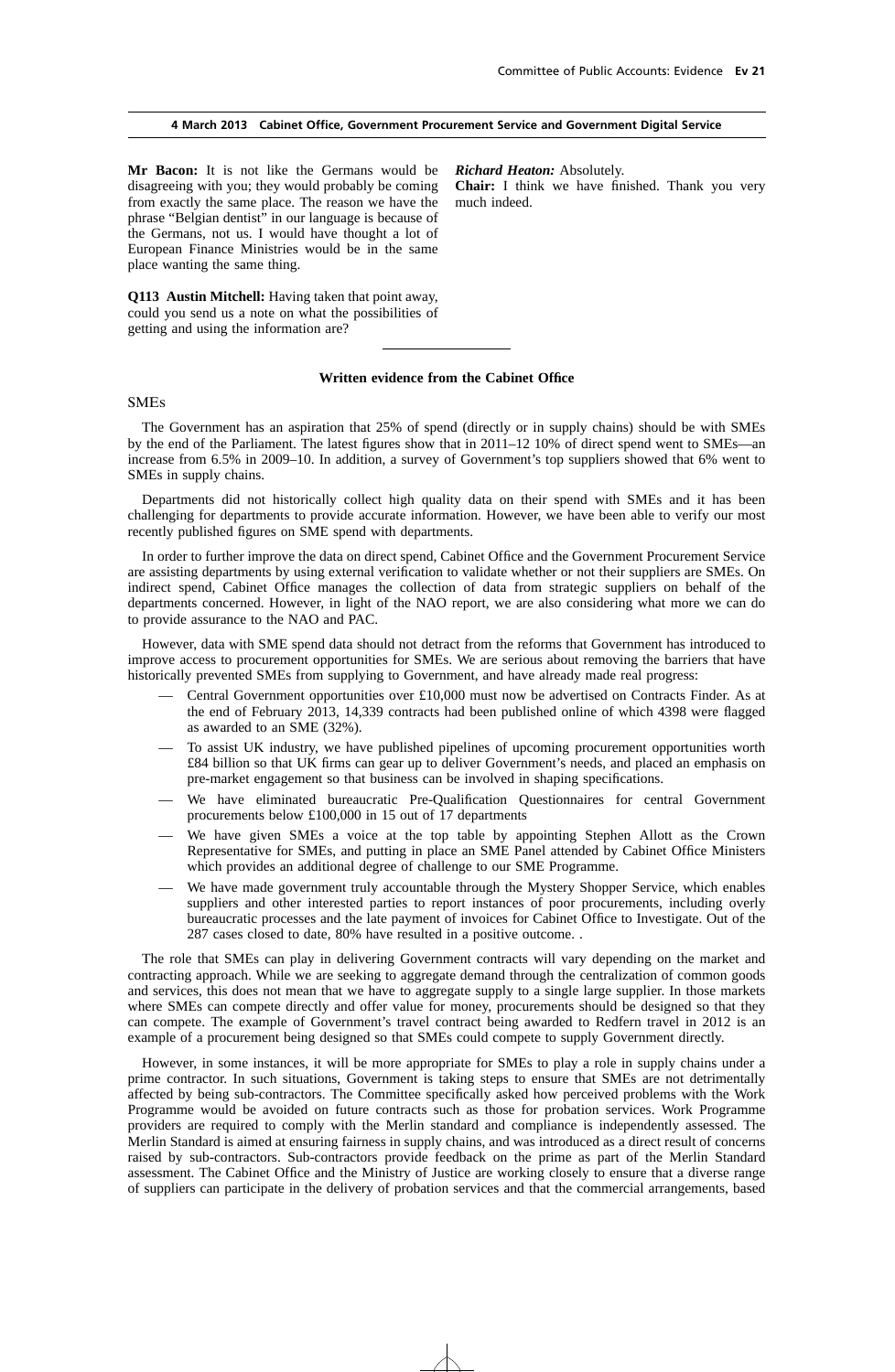on outcomes, are robust. The Mystery Shopper service extends to supply chains, meaning that sub-contractors that feel unfairly treated by prime suppliers have a route of redress.

SMEs tell us that one of the most critical issues for them is to be paid on time so that they can manage their cash flow. Government contractually requires all sub-contractors to be paid within 30 days and encourages suppliers to refer instances of late payment to the Mystery Shopper service. Failure to pay on time thus constitutes a breach of contract, and as such can be taken into account by departments running procurements subject to the Cabinet Office's supplier performance policy. We have also tasked the Crown Representative network with encouraging strategic suppliers to pay more quickly than the contractual requirement.

We are also taking other steps to protect SMEs in supply chains:

- 19 of Government's top suppliers have signed up to advertise supply chain opportunities on Contracts Finder.
- We have introduced Project Bank Accounts (PBAs) on all construction contracts to ensure that all members of the supply chain are paid at the same time, with  $\pounds$ 1.4 billion already having gone through this route. All future Total Facilities Management (FM) contracts will also include the use of PBAs, as set out in the Governments new FM strategy.
- The Government Procurement Service is improving access for SMEs. In its Contingent Labour one procurement due to be awarded on 1 April, steps include requiring prime contractors to pay subcontractors within five days, regularly refreshed supply chains so as not to lock SMEs out for the duration of the procurement and standard terms and conditions flowing down supply chains.
- The Department of Health and National Savings and Investments are stipulating the use of SMEs in supply chain and SME inclusion as part of the criteria to select suppliers.
- Departments are working with existing Prime contractors—often on a voluntary basis—to increase the number of SMEs within the supply chain.

SMEs tell us that the direction of travel is right, that they see real and genuine engagement at ministerial and senior level in government but there is much more to be done. We recognise the need to go further, and all departments have now produced action plans following direction from the Prime Minister which include specific opportunities for SMEs and set targets that demonstrate how they will contribute towards the delivery of the 25% aspiration.

#### Supplier Past Performance

Strengthening commercial capability is a key priority right across Whitehall. One aspect of this involves building more strategic relationships with leading suppliers to ensure the Government leverages its buying power to secure best value and high quality services. This drive to build more strategic commercial relationships has already delivered a great deal, with £800 million saved in 2010–11 alone. The approach has been coordinated by Cabinet Office and supported by a network of Crown Representatives each of whom leads Government's relationships with a number of strategic suppliers.

Bringing board level experience from the public or private sector the existing network of Crown Representatives has transformed the way Government engages with our larger suppliers, receiving positive feedback from industry as well as securing cost reductions and high quality services for taxpayers.

To tackle supplier poor performance, to ensure consistently good delivery of public services and value for money, it is important that bidders with the requisite standards of technical and professional ability are selected. In the past, Government has not always taken a consistent approach to the consideration of the past performance of bidders to ascertain whether they can confidently be relied on to perform the obligations under the contract to be awarded. And Government wants assurance that when suppliers are awarded contracts, they are executed properly.

This is being achieved following the launch of two key policies in November 2012:

- A revised approach to managing risks associated with suppliers' poor performance or financial instability (Strategic Supplier Risk Management).
- Guidance on taking account of past performance in procurements. (Bidder Past Performance).

The first initiative allows government to examine the performance of its Strategic Suppliers across the contracts that they hold with Government. Where evidence of serious and/or persistent poor performance is seen, it allows for the supplier to be designated as high risk and for remedial measures to be put in place. The second initiative apples to procurements of goods and/or services in the ICT, Facilities Management and Business Process Outsourcing sectors with an anticipated total contract value of £20 million or more, and applies to central government Departments, their Executive Agencies and Non-Departmental Public Bodies.

Departments will now set and publish minimum standards (in procurement documentation) for supplier reliability based on past performance and will require bidders to obtain certificates of past performance from both their public and private sector customers for key, relevant contracts over the last three years. The role of Cabinet Office in this is twofold: